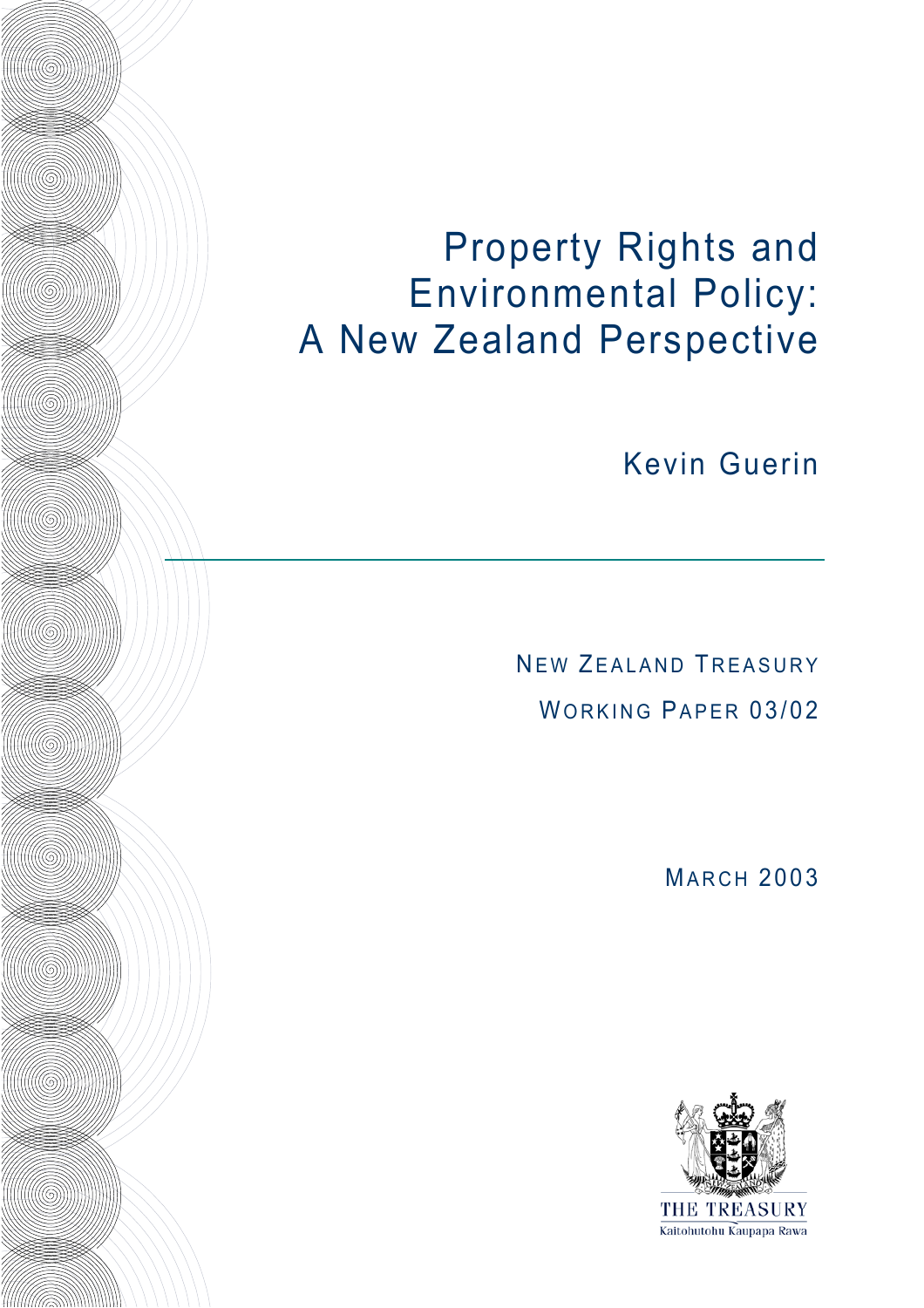| <b>NZ TREASURY</b><br>WORKING PAPER<br>03/02 | Property Rights and Environmental Policy: A New Zealand<br>Perspective               |                                                                                                                                                                                                                                                 |  |
|----------------------------------------------|--------------------------------------------------------------------------------------|-------------------------------------------------------------------------------------------------------------------------------------------------------------------------------------------------------------------------------------------------|--|
| MONTH/YEAR                                   | March, 2003                                                                          |                                                                                                                                                                                                                                                 |  |
| <b>AUTHOR</b>                                | Kevin Guerin<br>The Treasury<br>PO Box 3724<br>Wellington 6008<br><b>NEW ZEALAND</b> |                                                                                                                                                                                                                                                 |  |
|                                              | Email                                                                                | Kevin.Guerin@treasury.govt.nz                                                                                                                                                                                                                   |  |
|                                              | Telephone                                                                            | 64-4-471 5092                                                                                                                                                                                                                                   |  |
|                                              | Fax                                                                                  | 64-4-473 0537                                                                                                                                                                                                                                   |  |
| <b>A C K N O W L E D G E M E N T S</b>       |                                                                                      | The support of my colleagues, and of my manager, Karen Adair,<br>have been much appreciated in the long evolution of this paper.                                                                                                                |  |
| <b>NZ TREASURY</b>                           | New Zealand Treasury<br>PO Box 3724<br>Wellington 6008<br><b>NEW ZEALAND</b>         |                                                                                                                                                                                                                                                 |  |
|                                              | Email                                                                                | information@treasury.govt.nz                                                                                                                                                                                                                    |  |
|                                              | Telephone                                                                            | 64-4-472 2733                                                                                                                                                                                                                                   |  |
|                                              | Website                                                                              | www.treasury.govt.nz                                                                                                                                                                                                                            |  |
|                                              |                                                                                      |                                                                                                                                                                                                                                                 |  |
| <b>DISCLAIMER</b>                            |                                                                                      | The views expressed in this Working Paper are those of the<br>author(s) and do not necessarily reflect the views of the New<br>Zealand Treasury. The paper is presented not as policy, but with a<br>view to inform and stimulate wider debate. |  |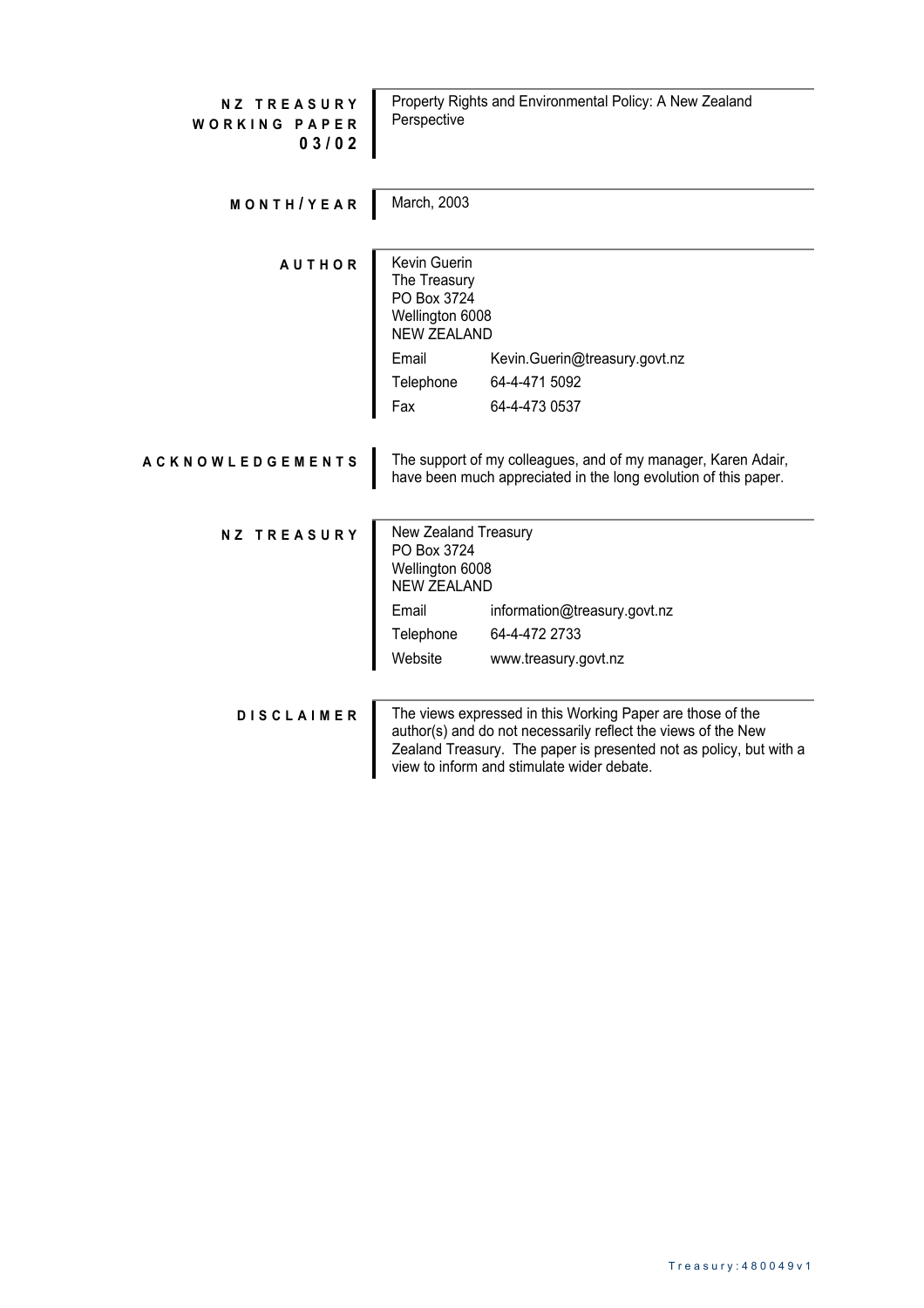# Abstract

This paper is intended to lay out a preliminary foundation for applying a property rights perspective to environmental policy issues facing New Zealand. It does not attempt to apply such an approach to any specific issue. Rather it summarises the core principles behind effective rights regimes (illustrated by the evolution of rights over time), reviews how such regimes have been applied to environmental issues internationally, and describes current natural resource rights regimes in New Zealand.

The purpose of applying property rights to the environment can vary widely and reflect quite different perspectives. Regulation by any form, however, whether command-andcontrol or market-based, creates or modifies property rights. While private property rights will not always be appropriate, the alternatives redefine and reallocate rights rather than eliminating them. A common or public property right remains a right held by someone. The choice is not therefore whether to modify property rights to improve environmental outcomes, but how to do so in a way that optimises national welfare.

However, if more use of market-based instruments is appropriate, then the work required to create the legal, institutional and scientific framework to successfully implement them (including trading off social, economic and environmental outcomes) should not be underestimated. Fishing and water rights demonstrate these difficulties and the payoff (for fisheries at least) that can be achieved.

| JEL CLASSIFICATION | D23 - Organizational Behaviour; Transaction Costs; Property Rights,                                    |
|--------------------|--------------------------------------------------------------------------------------------------------|
|                    | H23 - Externalities; Redistributive Effects; Environmental Taxes and<br><b>Subsidies</b>               |
|                    | K <sub>11</sub> - Property Law                                                                         |
|                    | P <sub>14</sub> - Property Rights                                                                      |
|                    | Q15 - Land Ownership and Tenure; Land Reform; Land Use;<br>Irrigation                                  |
|                    | Q24 - Land                                                                                             |
| <b>KEYWORDS</b>    | Property Rights, Transferability, Market Based Instruments (MBI),<br>Environmental Policy, New Zealand |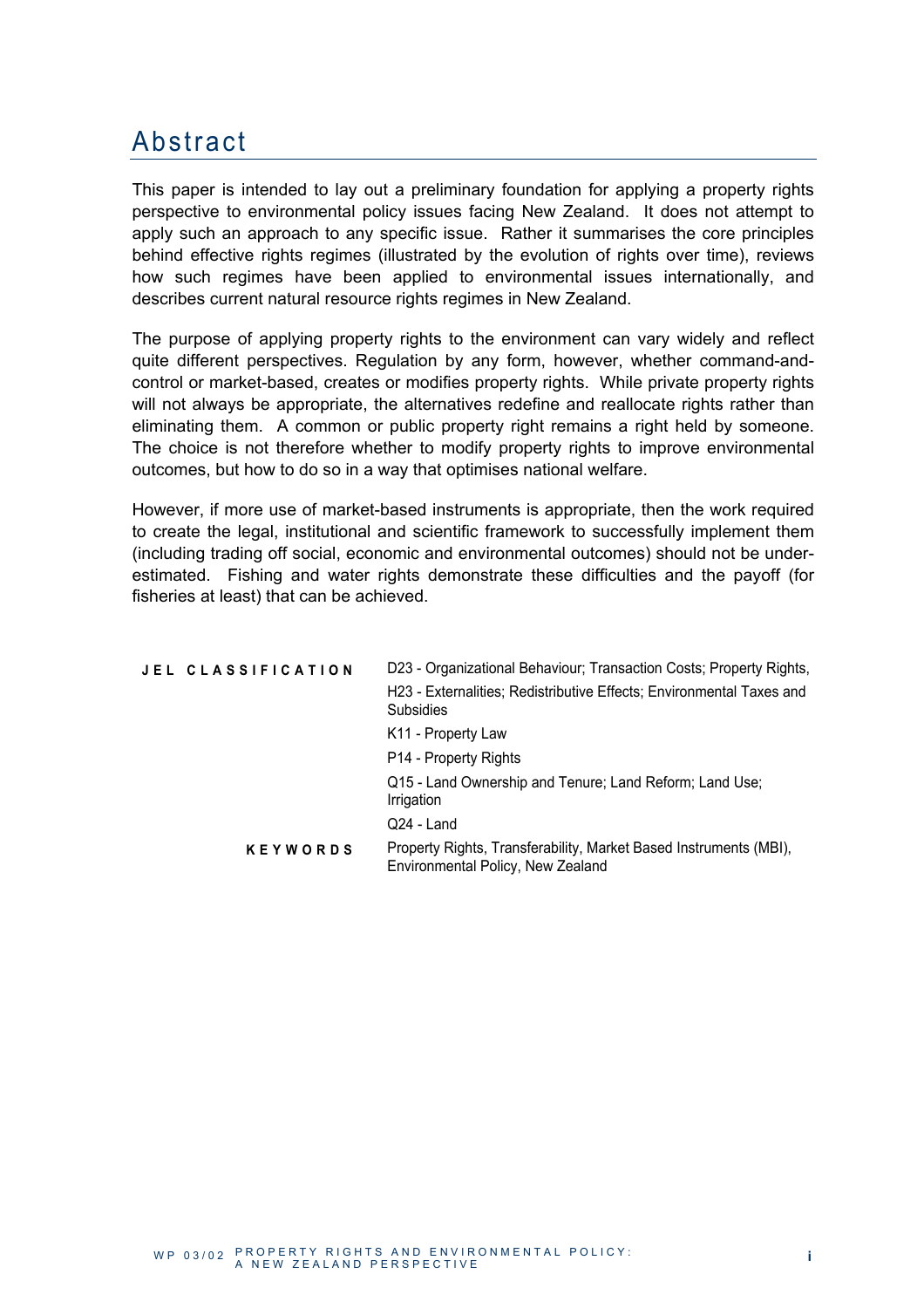# Table of Contents

| 1           |                          |                                                                           |  |
|-------------|--------------------------|---------------------------------------------------------------------------|--|
| $\mathbf 2$ |                          |                                                                           |  |
|             | 2.1<br>2.2               |                                                                           |  |
| 3           |                          |                                                                           |  |
|             | 3.1<br>3.2<br>3.3        |                                                                           |  |
| 4           |                          |                                                                           |  |
|             | 4.1<br>4.2<br>4.3<br>4.4 |                                                                           |  |
| 5           |                          |                                                                           |  |
|             | 5.1<br>5.2<br>5.3<br>5.4 | Intervention options - command and control or market-based instruments 16 |  |
| 6           |                          |                                                                           |  |
|             | 6.1<br>6.2<br>6.3        |                                                                           |  |
|             | 6.4<br>6.5               |                                                                           |  |
|             | 6.6                      |                                                                           |  |
| 7           |                          |                                                                           |  |
| 8           |                          |                                                                           |  |
|             |                          |                                                                           |  |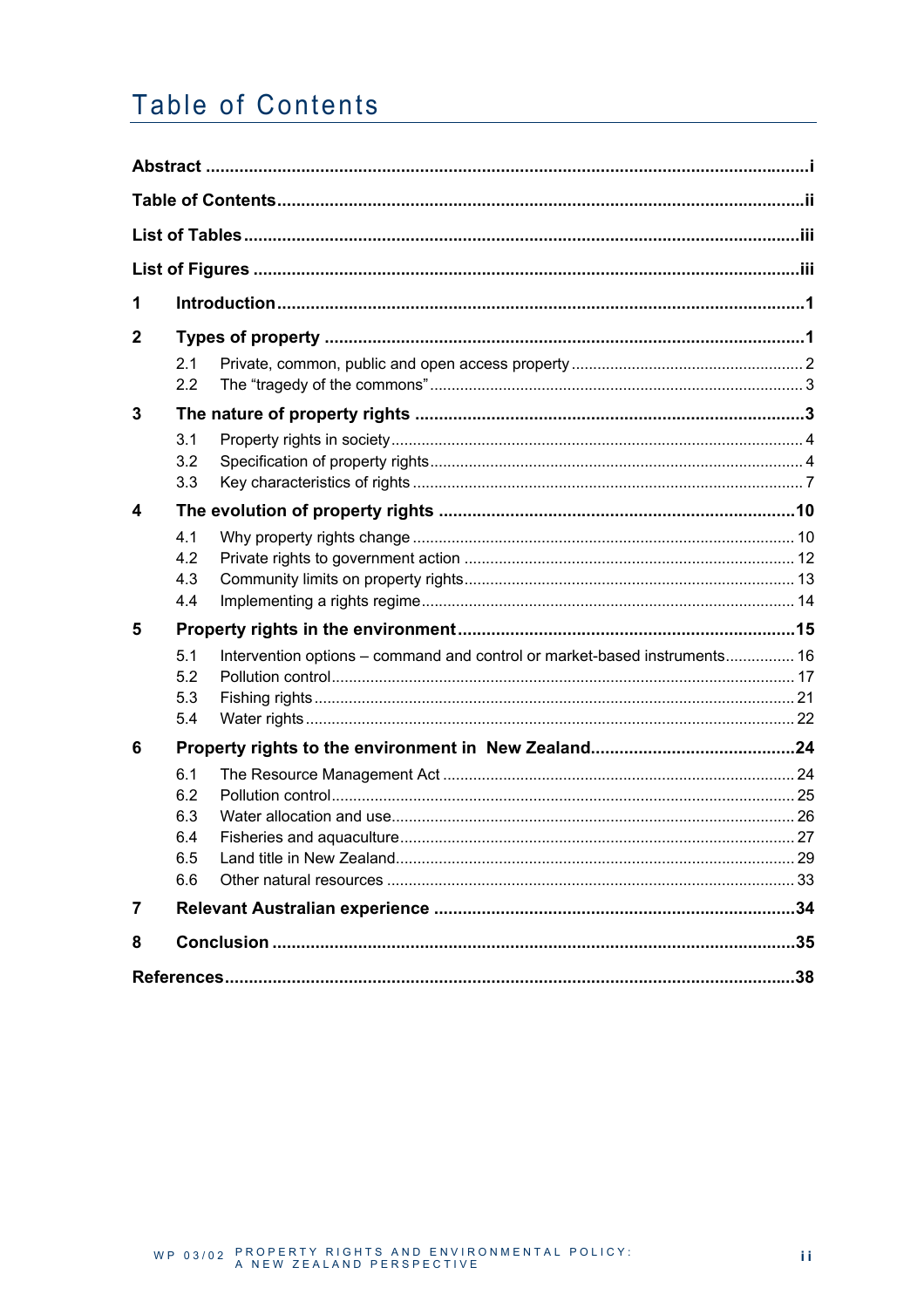# List of Tables

| Table 9 – Command and control versus market-based instruments in pollution control  20 |  |
|----------------------------------------------------------------------------------------|--|
|                                                                                        |  |
|                                                                                        |  |

# List of Figures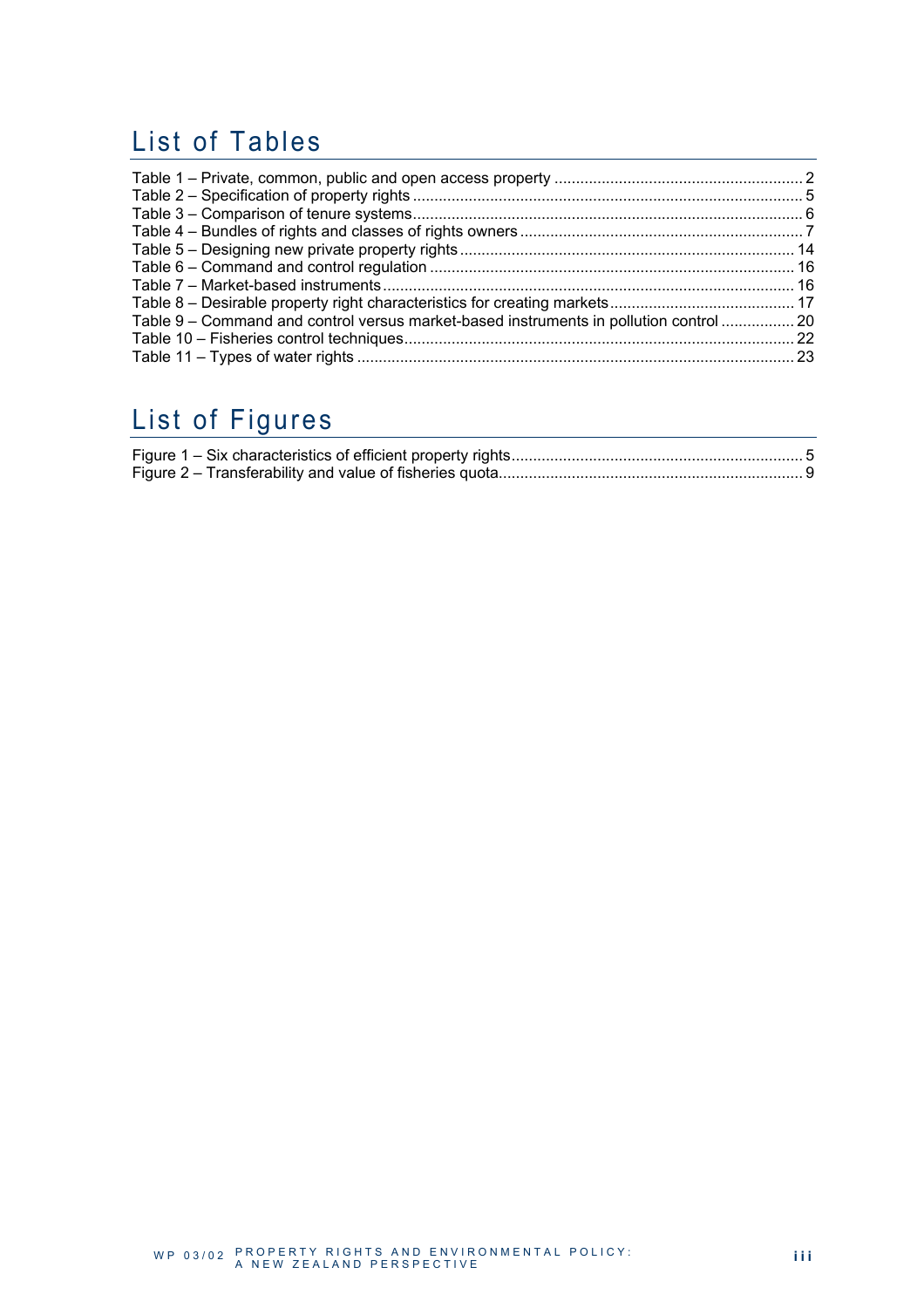# Property Rights and Environmental Policy: A New Zealand Perspective

# 1 Introduction

This paper surveys those aspects of property rights and their creation, administration and trading that are of most relevance to environmental policy, with particular reference to current circumstances and active policy debates in New Zealand.<sup>1</sup>

It therefore begins in Sections 2, 3 and 4 by discussing general concepts such as the difference between private, common and public property, a set of characteristics by which property rights can be defined and the impact of variations in those characteristics on the value of rights (including the main arguments around restrictions on how and to whom rights can be transferred). Section 5 discusses environmental applications of property rights, with a particular focus on using taxes or permits, as opposed to more prescriptive regulatory tools, to control pollution control and manage natural resources (eg, water and fisheries).

Section 6 reviews key details around the major property rights regimes in New Zealand and the relationship between the Resource Management Act (RMA) and private property rights. Section 7 notes some uses of market-based instruments for these purposes in Australia. Concluding remarks are in Section 8.

# 2 Types of property

 $\overline{a}$ 

This section discusses those aspects of property that determine how rights to property can be defined and allocated. These aspects may be natural in origin (ie, individual segments of the atmosphere cannot be partitioned, constrained or tracked) or legal or customary (ie, common grazing lands or open access to beaches). Both constrain the manner in which property rights can operate, though the latter is more flexible.

 $1$  The discussion of property rights in this paper includes those property rights specifically defined by law, but excludes rights created privately under general contract law, securities law or matrimonial property law, as well as Treaty of Waitangi, aboriginal, and customary rights and intellectual property rights issues (including flora and fauna, genetic modification etc). It also excludes any property rights arising from the Kyoto Protocol. This is because each of these could justify a paper in its own right, and the additional light that would be thrown on broader property rights issues by such analysis is limited given the highly specific nature of the factors involved. Conversely, however, the discussion of the broader issues does provide some insight for these specific debates, as demonstrated by the discussion on transferability in Section 3.3.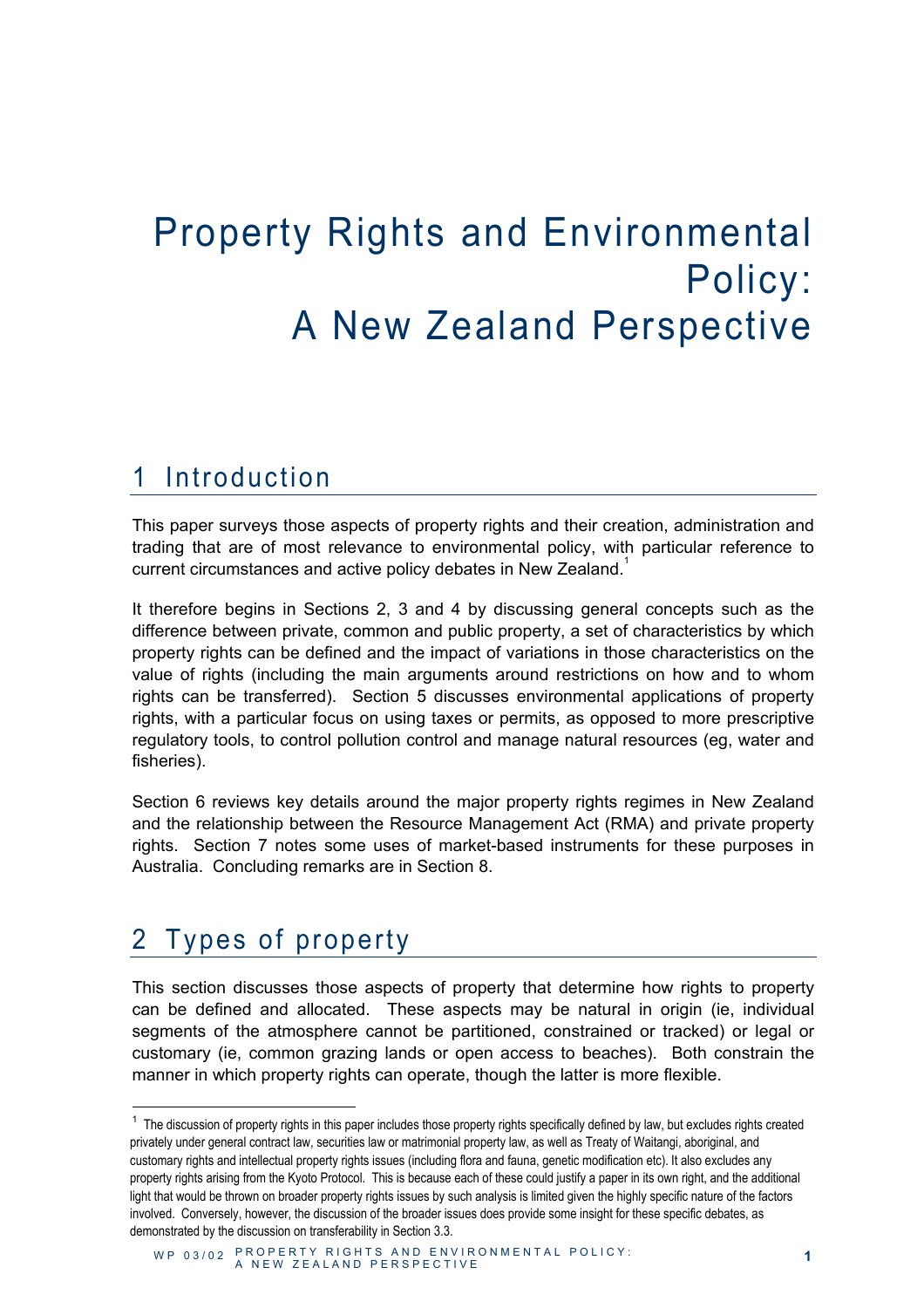### 2.1 Private, common, public and open access property

The terms private, common and public are often based on the concepts of excludability (who can determine who benefits from the resource) and rivalness (whether use is affected by the number of users). These concepts apply across a range of rights associated with property, such as access, withdrawal, management and exclusion (Schlager and Ostrom, 1992).

Taken together, these concepts and rights can be used to address the confusion often apparent in discussions of types of property, particularly between terms such as common and open access, which are sometimes used interchangeably. Broadly, the difference is that for common property, use is limited to members of the common group (although within that group constraints on use may or may not exist and their nature can vary widely), while for open access property there is no constraint on who can use it; ie, exclusion is impossible or costly (Cole, 1999).

|                | Owner   | Example                      | Access                         | Withdrawal       | Management       | Exclusion        |
|----------------|---------|------------------------------|--------------------------------|------------------|------------------|------------------|
| Private        | Private | Fee simple title<br>to land. | Controlled by<br>owner.        | By owner.        | By owner.        | By owner.        |
| Common         | Group   | Common land.                 | Controlled by<br>joint owners. | By joint owners. | By joint owners. | By joint owners. |
| Public         | State   | National park.               | Controlled by<br>state.        | None.            | By state.        | By state.        |
| Open<br>access | No one  | Ocean fishery.               | Uncontrolled.                  | Uncontrolled.    | None.            | None.            |

*Table 1 – Private, common, public and open access property* 

This difference is illustrated in the break-down in Table 1 of types of property into private property (generally excludable and rival), common property (group members have the right to exclude non-members), public property (owned by all, but with access and use controlled by the state), and open access property (where no one has the right to exclude anyone). $\epsilon$ 

Open access property may exist because ownership has never been established, because the state has legislated it, or because no effective controls are in place, or feasible, ie, the costs of exclusion outweigh the benefits (Ostrom, 1999). The state can sometimes effectively convert open access property into private, common or public property by legislating to define rights and enforce them.

Most newly defined property rights regimes tend to involve former common or open access property since private and public property tend to already be covered by generic

l

<sup>&</sup>lt;sup>2</sup> These concepts are slightly different in their breakdown from the standard economic categorisation of goods into: private goods – excludable and rival; club goods – excludable and non rival within size of club; eg, a tennis court; and public goods – non excludable and non rival; eg, national defence.

Pure public goods are often confused in discussion with publicly provided goods with no inherent public good component.

This categorisation is used to discuss incentives for provision of goods, with public goods tending to be under-provided by individuals and therefore requiring state provision through taxation to address the free rider problem. A free rider problem is where potential consumers have an incentive to hide their true willingness to pay since they will still be able to consume the good without paying. If this effect is strong, public or club goods may be under-provided. Addressing this problem through coercion can create a forced rider problem where consumers bear a cost of provision that exceeds the benefits they receive. Compulsory payments can also be used to fund club goods (eg, the Commodity Levies Act 1990 for industry goods in New Zealand).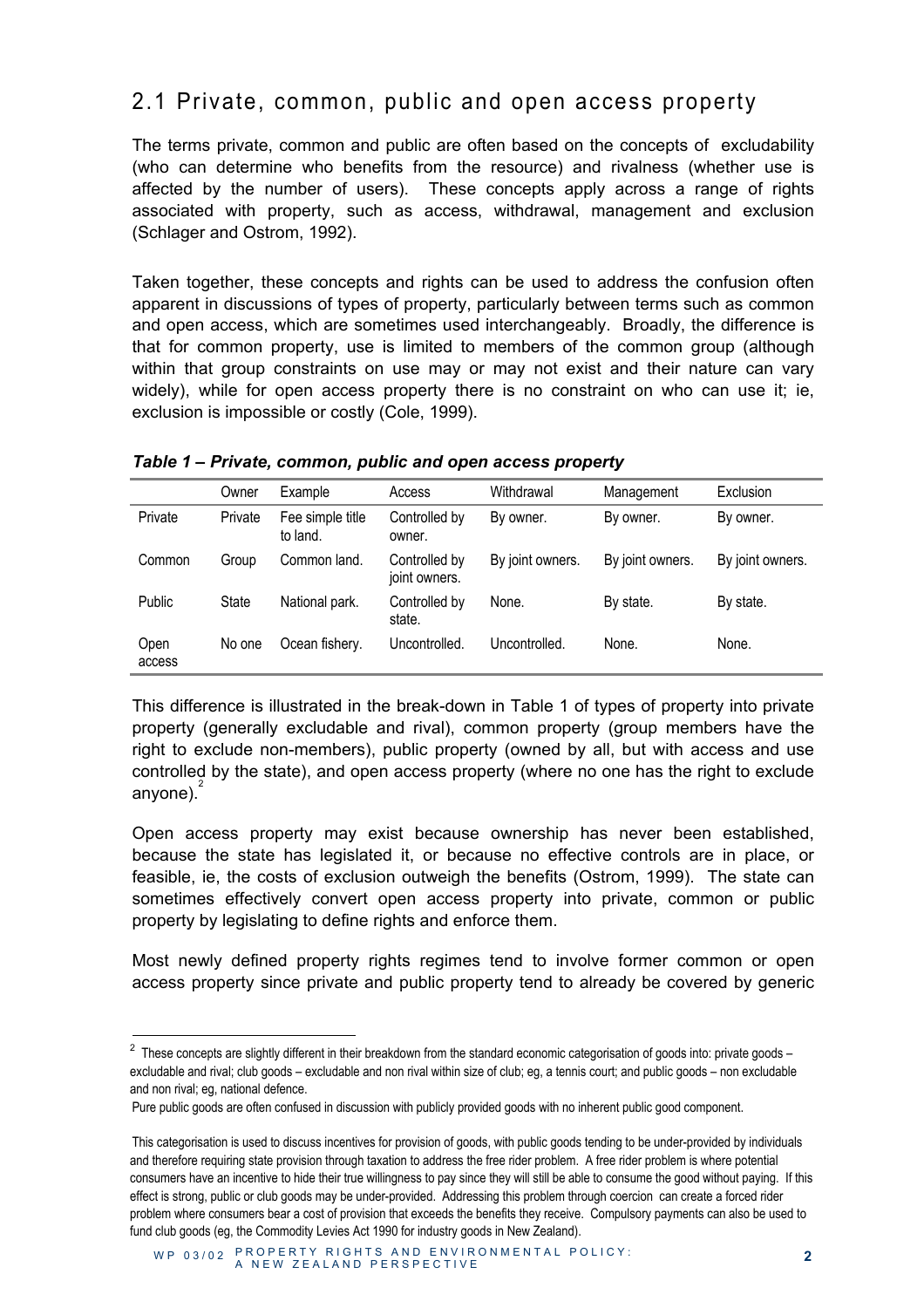regimes, having generally been converted from common or open-access property in the past.

## 2.2 The "tragedy of the commons"

The tragedy of the commons is a well known story about the effects on a common property resource when the intensity of use reaches a level where rivalness becomes an issue (Hardin, 1968) and the resource is destroyed by uncontrolled use. The term is a misnomer as it is typically applied to open access resources. True commons, where rights are held and exercised by a group, can break down (particularly where individual and joint benefits of use diverge or where the size of the group hinders effective governance) but provide greater scope for managing conflicts through shared benefits and enforcement.

There are two key problems. One is that when individuals increase their use of the resource, they receive the full benefits associated with that increased use, but only bear their proportional share of the costs (eg, any additional degradation of the resource). The second is that no one has a guaranteed future entitlement to an absolute or proportional amount of the resource, so that incentives to preserve or develop the resource for future use are weak.

The incentives created by these problems drive users towards overuse, especially when the future benefits of restraint are discounted and restraint by others cannot be guaranteed.  $\degree$  This means that "anyone who refrains ... does so not to his benefit but to the benefit of others who will continue to exercise their communal right" (Alchian and Demsetz, 1973, p20). The approach is one of first come, first served, and investments are limited to those which have short time horizons, generate high returns and are easily monitored (Pejovich, 1972). Land is therefore over-grazed and fisheries are exhausted. "Freedom in a commons brings ruin to all" (Hardin, 1968, p3).

The establishment of property rights held by individuals, corporates, communities or trusts) to avoid the tragedy of the commons has been strongest in land but is now becoming more prominent in areas such as fisheries where the ability to move vessels to exploit new fish stocks in other parts of the world is coming to an end and strongly illustrated by the tragedy of the commons effect in the North Atlantic cod fishery (Kurlansky, 1997). This is discussed further in Section 4.4.

# 3 The nature of property rights

This section discusses how to specify property rights, why they change, how private rights can evolve from Government actions, and how the community limits property rights.

Generally, property rights consist of separate and overlapping rights to possess, use and dispose of property. Not all these rights will necessarily be specified to the same degree, or allocated to the same owner (or allocated at all). In other words "It is not the resource itself which is owned; it is a bundle, or a portion, of rights to use a resource that is owned" (Alchian and Demsetz, 1973, p17).

WP 03/02 PROPERTY RIGHTS AND EN VIRONMENTAL POLICY: A NEW ZEALAND PERSPECTIVE **<sup>3</sup>**

 $\overline{a}$ 

 $3$  This illustrates the interconnectedness of ownership rights, incentives, and economic behaviour (Schmid, 1976).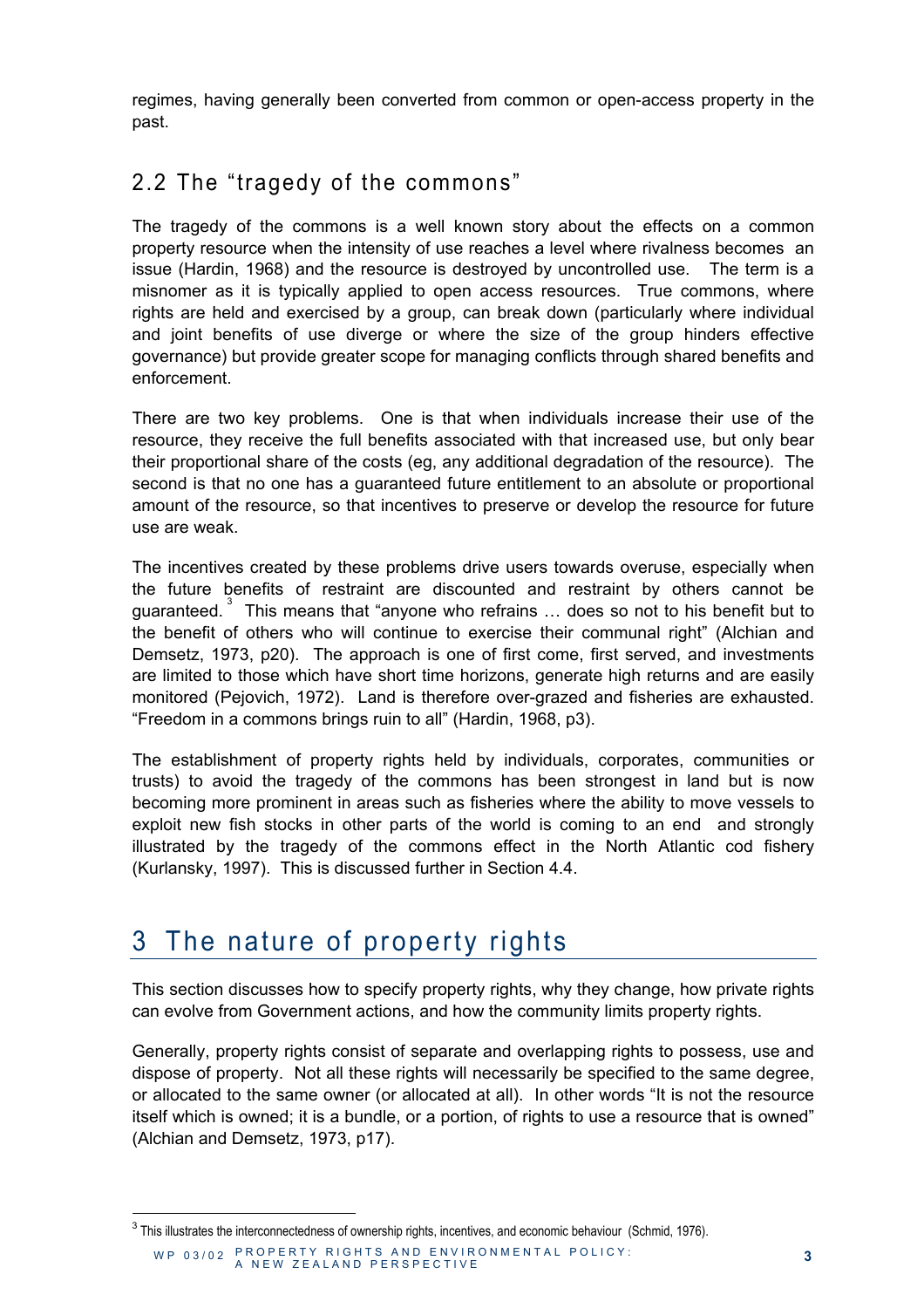# 3.1 Property rights in society

Which rights exist and who owns them (eg, individuals or the state) has major societal and economic implications. Rights themselves are also "the product of rules" and "all rights have complementary duties" on others to observe them (Schlager and Ostrom, 1992, p250). The concept of rights having matching duties, and only existing within a societal/legal context of rules is very important to how rights evolve.

In a more general historical context "one of the oldest themes in economics is the incompatibility of despotism and development. Economies in which security of property is lacking … should experience relative stagnation" (De Long and Shleifer, 1993, p671). Economic growth requires secure property rights.<sup>4</sup> The importance of rights and the necessary supporting institutions in economic development was also demonstrated in a recent study showing that institutions far outweighed government policies and geography as an explanatory factor (Easterly and Levine, 2002). Institutions and rights, however, remain a necessary rather than sufficient factor for growth (Hausman and Rodrik, 2002)

This paper does not delve into issues of property right endowments. While the Coase Theorem suggests that the ultimate result (which maximises the value of production) is independent of the initial delimitation of rights because each right will be acquired by whoever places the highest value on it (assuming zero transaction costs) the initial allocation of rights does affect the distribution of the benefits of ownership when there are transaction costs (Coase, 1960).

# 3.2 Specification of property rights

There are several types of rights attached to any particular item of property. There are three such rights at the most fundamental level, the rights to use (access or withdraw resources), possess (manage and exclude from) and dispose of (alienate) property.

These rights can be combined in many different ways and broken down for a range of particular purposes. Freehold ownership of land is, after all, not the only option. The degree to which rights are specified and owned will in turn affect the incentives on rights owners for long-term management of the underlying resource.

The manner in which the rights are specified will also affect the valuation of the right.

 $\overline{a}$ 

<sup>&</sup>lt;sup>4</sup> Another study looking at the effect of secure property rights on firms' willingness to invest in intangible assets (eg, intellectual property), rather than more easily protected fixed assets, found that "improved asset allocation due to better property rights has an effect … equal to improved access to financing arising from greater financial development" (Claessens and Leaven, 2002, p1) <sup>5</sup> Similarly in China, there were concerns that more secure land rights undermined the function of land as a social safety net. Evidence, however suggested "that greater tenure security, especially if combined with transferability of land, had a positive impact on agricultural investment" without increasing inequality of land distribution or reducing "households' ability to cope with exogenous shocks", and that resistance to changed property rights reduced as familiarity increased (Deininger and Jin, 2002, p1).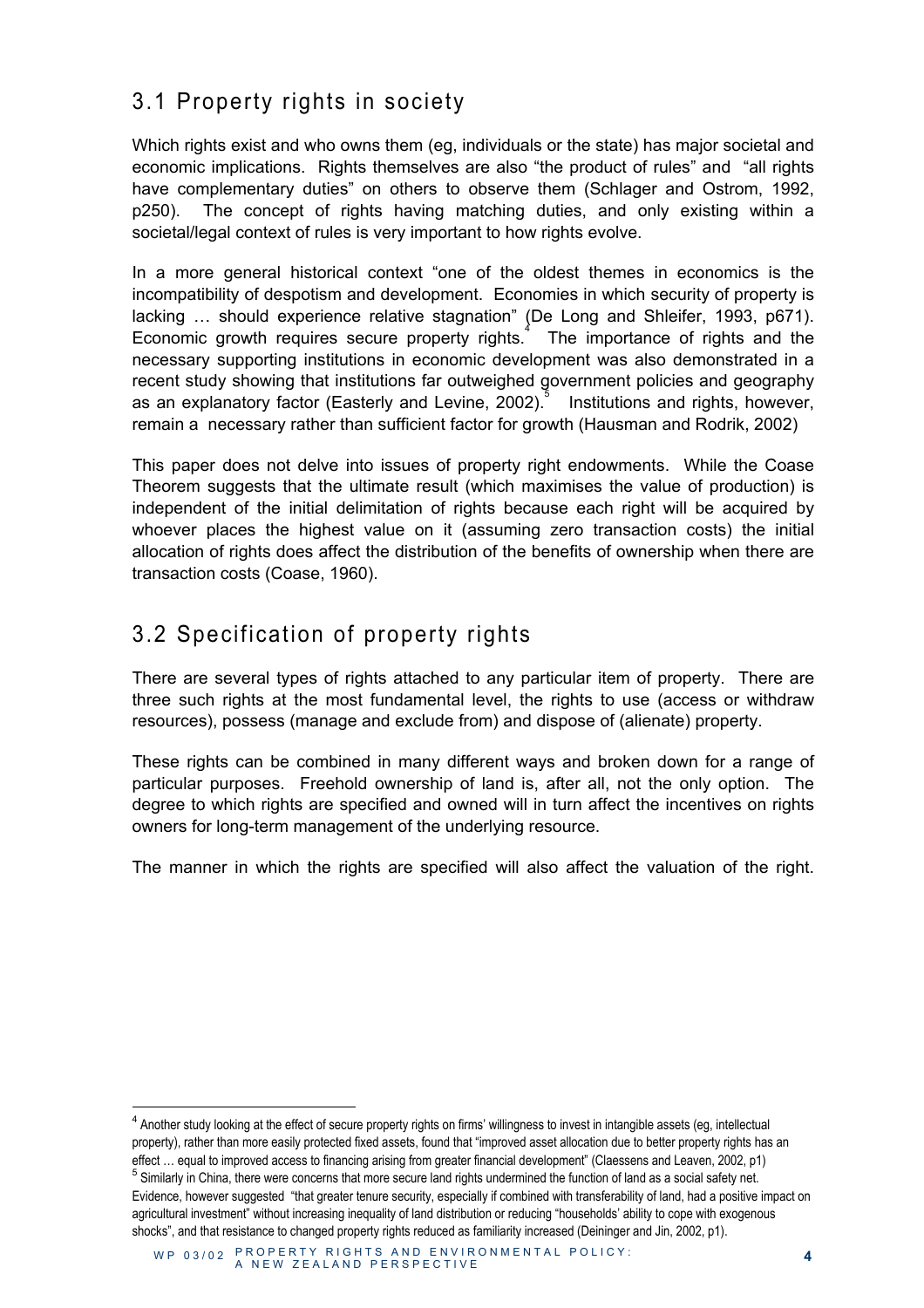Table 2 summarises some key types and characteristics of property rights. It is possible to delineate more categories, but those detailed here are sufficient for most purposes.

| Nature of<br>Right                      | Valuation<br>Criteria            | <b>Characteristics of Rights</b>                                                                         | Incentives for private owners to maximise<br>long-term value are optimal when rights are   |
|-----------------------------------------|----------------------------------|----------------------------------------------------------------------------------------------------------|--------------------------------------------------------------------------------------------|
| Use of<br>property.                     | Flexibility and<br>divisibility. | Spatial - geographic area of right.                                                                      | Universal - all relevant resources privately<br>owned & entitlements completely specified. |
| Exclusive<br>possession<br>of property. | Exclusivity.<br>Duration.        | Property – whether government can<br>modify right without compensation.<br>Temporal – lifetime of right. | Exclusive – benefits and costs accrue only to<br>owners.                                   |
|                                         | Quality of title.                | Quality - actions possessor may<br>take.                                                                 | Enforceable - secure against seizure or<br>encroachment.                                   |
| Disposal of<br>property.                | Transferability.                 | Transferability – who right can be<br>transferred to and whether approval<br>is required.                | Transferable – rights can be freely<br>transferred.                                        |

*Table 2 – Specification of property rights* 

Source: Valuation criteria from Scott (1988) <sup>6</sup> and Scott and Coustalin (1995). Characteristics of rights from Pennings, Heuman and Meulenberg (1996)

If these characteristics are measured along a star of axes (see Figure 1 and Figure 2) then a right that maximises each characteristic and, thereby, its value, creates a large hexagon when linking the end points of each axis.

*Figure 1 – Six characteristics of efficient property rights* 



Source: Scott (1988) and Scott and Coustalin (1988)

 $\overline{a}$ 

Given societal trade-offs such a perfect right is unlikely to exist.<sup>7</sup> The approach does, however, allow alternative rights designs to be compared in a consistent manner, as long as each characteristic is consistently evaluated, with the total area delineated for each right reflecting its total value relative to the alternative designs. The comparison will be best for different types of interest in the same resource at the same location, but other comparisons are feasible. Such comparisons can also be represented in tabular form.

<sup>6</sup> *flexibility* – extent to which the owner can change the mode or purpose of resource use without forfeiting the right *divisibility* – ability to create joint ownership, to divide the asset spatially or by function, to construct temporal succession of rights *quality of title* – enforceability, certainty, security, ease of establishing ownership to enforce other characteristics

*exclusivity* – specificity, excludability, how many other parties to agree with on use, absolute if no actions by others affect your use *duration* – permanence, length & arrangements for renewal

*transferability* – assignability, exchangeability, tradeability (increased transferability equals reduced exclusivity)

 $^7$  The value of a right will be greatest when it persists in perpetuity, is completely flexible, certain and secure, can be simply and costlessly transferred, and where others can be completely excluded from use of the right.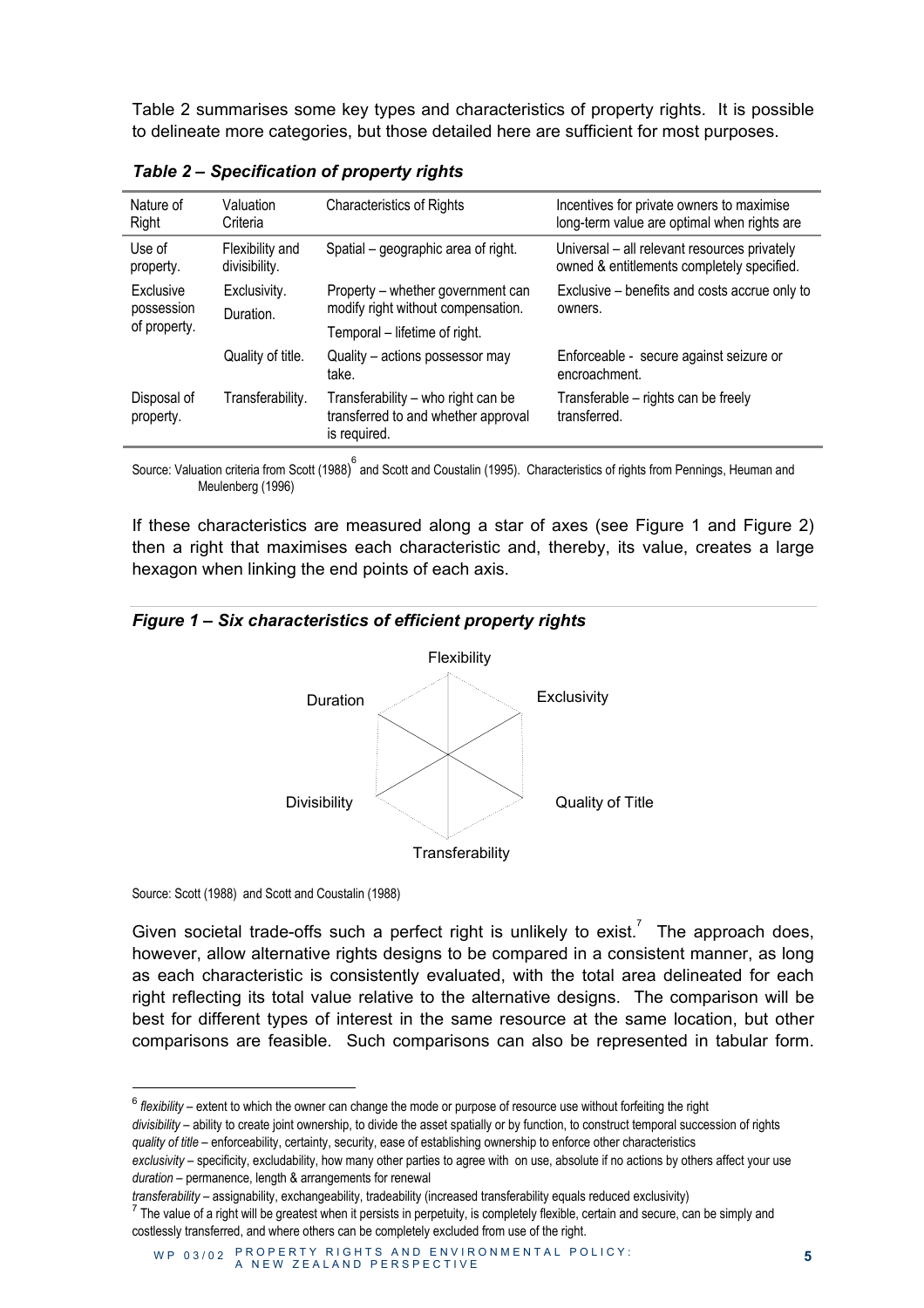Freehold and leasehold title for land are compared in Table 3, illustrating why the latter is usually sold at a lower value.

| Characteristic   | Freehold title | Leasehold title |
|------------------|----------------|-----------------|
| Duration.        | 100            | 20              |
| Divisibility.    | 80             | 20              |
| Transferability. | 100            | 100             |
| Quality.         | 100            | 80              |
| Exclusivity.     | 50             | 50              |
| Flexibility.     | 80             | 20              |

| Table 3 - Comparison of tenure systems |
|----------------------------------------|
|----------------------------------------|

Source: Johnson (1992)

l

A perfect right is unlikely to occur in practice. However the closer that a rights regime approaches to that outcome, the more efficient will be the use of the underlying resources. For a land tenure system, for example, to facilitate wealth increase requires (1) a clear definition and allocation of property rights in land, reducing the cost of establishing ownership and scope of rights, (2) a method of distributing wealth created from land (the cost-reward structure) that creates an incentive for agents to use land in its most-valued uses net of transaction costs, internalising costs and benefits, and (3) freedom and legal enforcement of contracts, especially for sale or rent (Johnson, 1972).

Communal systems tend not to satisfy these criteria except where they have developed in response to economic forces (such as a surplus of land) which still apply.<sup>8</sup> Landlordtenant systems can fail due to high contracting costs, particularly with low literacy and poorly developed legal systems or concentrated land ownership, but can be quite efficient. Owner-cultivator systems normally meet the second criterion, but to maximise incentives also requires the first, with the third important for economies of scale (Johnson, 1972).

Table 4 summarises a set of property rights and some related classes of property-rights holders. As the table illustrates, it is limiting to focus on only one aspect of property rights, or one category of rights owners. A number of alternative bundles of these rights are practicable, and may be efficient in particular circumstances. For example in terms of the coastal marine area, everyone in New Zealand is an authorised entrant for sailing purposes and an authorised user for recreational fishing, while only ITQ holders are able to take fish for commercial sale and to sell that right (ie, they have the right of alienation). Bundles may be held by individuals, communities, or the state (which normally also retains a residual right to constrain how any particular right or bundle of rights can be exercised).

<sup>&</sup>lt;sup>8</sup> Common property rights are likely to develop for land where there is a low value of output per unit, highly variable resources, low returns from intensive investment, and large economies of scale in use and infrastructure. Participants desire accurate information about the resource, a common understanding of the benefits and risks of the *status quo* versus possible changes, norms of reciprocity and trust, stable membership, a long-term interest, collective choice rules that avoid unanimity or control by a less than a large majority, and accurate and low cost monitoring and sanctioning arrangements. Otherwise, efficiency of use will be reduced and the risk of resource depletion higher. Size and homogeneity of a group are also relevant but in a more complex manner.

There are also situations where individual ownership rights will be more efficient than common rights. This normally applies to land, where a formal title can significantly increase value, particularly through improved access to credit and incentives to invest. The same factors can apply to water and fishing, though individual environmental and social factors play a major role, and defining stocks and flows can be costly and uncertain. Crucial factors to define individual rights typically include measurement, monitoring and social acceptance of the legitimacy and fairness of the rules (Ostrom, 1999).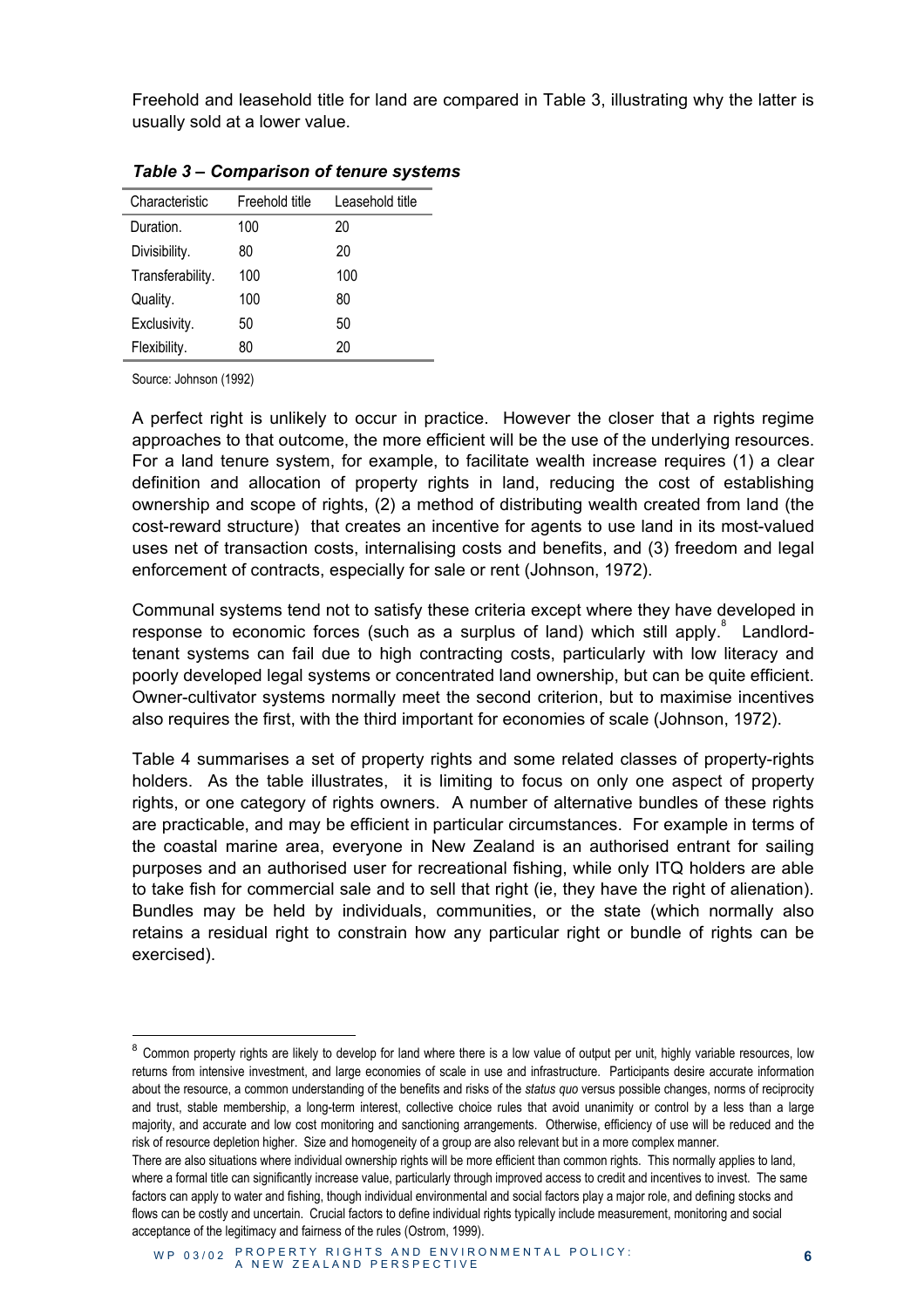|              | Authorised<br>Entrant | Authorised<br>User | Claimant | Proprietor | Owner | Individual Transferable Quota<br>(ITQ) for fishing |
|--------------|-----------------------|--------------------|----------|------------|-------|----------------------------------------------------|
| 9<br>Access. | Χ                     | Χ                  | X        | X          |       | Χ                                                  |
| Withdrawal.  |                       | Χ                  | x        | Χ          | X     | Χ                                                  |
| Management.  |                       |                    | X        | Χ          | X     |                                                    |
| Exclusion.   |                       |                    |          | Χ          | X     |                                                    |
| Alienation.  |                       |                    |          |            | X     | Χ                                                  |

#### *Table 4 – Bundles of rights and classes of rights owners*

Source: Ostrom (1999) and Schlager and Ostrom (1992)

People other than freehold owners in the conventional sense can have substantial longterm interests in resource systems. An authorised user, for example, can have long-term rights to catch fish, but no influence over fishing rules and no power to stop others from fishing. A claimant would also have rights to set fishing rules, while a proprietor would add in the right of exclusion. None of these people, however, would have the key right of an owner, the right of alienation (Schlager and Ostrom, 1992).

This does not mean their rights are not real and valuable. It does mean, however, that proprietors and owners have a greater long-term incentive to invest in resource enhancement because they can exclude others from the resulting benefits. Authorised users on the other hand (such as recreational fishers), with no right to any involvement in the development of access rules, may only comply with those rules if given a strong incentive to do so (Schlager and Ostrom, 1992).

As noted above, a common pool resource occurs where the resource is indivisible, exclusion is costly and use is rival. For some such resources, state sanctions can overcome the exclusion problem.

### 3.3 Key characteristics of rights

When new rights are being defined, certain characteristics will be more important than others depending on the nature of the property and on the objectives of establishing it. Particularly important characteristics are duration, quality of title and transferability.

Quality of title can be a vague term but includes whether the right is absolute or proportional, compensability for changes in the terms of the right, and the existence and nature of institutions to enforce the right.<sup>10</sup> It is therefore crucial to the operation of a rights framework.

Where the underlying property covered by a right is depletable, or where investment can increase the value of property, or prevent its erosion, the duration of a property right and the arrangements for its renewal (if duration is not permanent), become crucial to the

 $\overline{a}$ 

 $9$  Access – right to enter and enjoy non-subtractive benefits

Withdrawal – right to obtain resource units or products of a resource system

Management – right to regulate internal use patterns and transform the resource through improvements

Exclusion – right to determine who will have access rights and withdrawal rights, and how those rights may be transferred Alienation – the right to sell or lease management and exclusion rights

<sup>&</sup>lt;sup>10</sup> When ITQ was first introduced in New Zealand it was for fixed quantities of fish each year, which was unrealistic for maintaining a sustainable fishery and required the Government to buy back rights in years when catches had to be reduced. The change to calculating ITQ as a proportion of the Total Allowable Catch (TAC), with a proviso that reductions for sustainability reasons were not compensable, created a more credible right over time.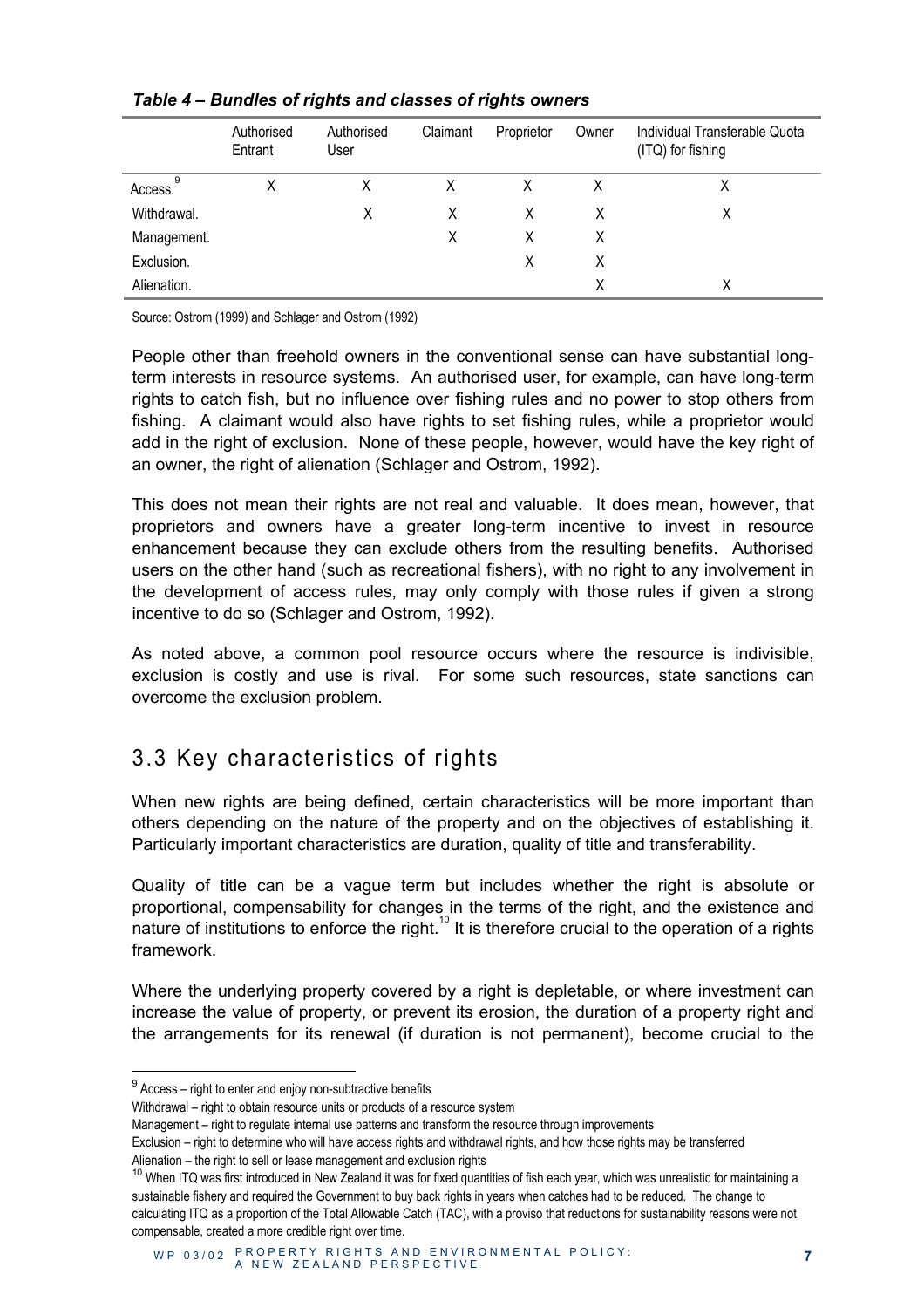incentives faced by the right owner. Those incentives then drive investment behaviour. Examples of where such factors can be significant include aquaculture leases and tourism concession arrangements in national parks.

Within duration, there is a specific issue of whether rights can be defined for sub-periods of time (eg, annual) rather than for their full duration, or whether annual access to permanent rights can be transferred separately. This type of approach has worked well for fisheries, where Annual Catch Entitlements (ACE) can be traded while retaining the underlying Individual Transferable Quota (ITQ), and for emissions trading programmes (Montero and Sanchez, 2002). This ability to divide the asset increases market liquidity and the management flexibility of the owners.

Transferability is also normally strongly reflected in value, but is discussed in its own right at more length below.

#### **3.3.1 Transferability of rights**

When property rights are defined or substantially redefined, there is often a call for restrictions on who they are issued to, and who they can then be traded to. The latter is more significant because of its effects on dynamic efficiency. Any problems created by the former are likely to resolve over time if the rights are freely transferable.

An illustration of the impact of transferability is the Individual Transferable Quota (ITQ) system in New Zealand as discussed in Section 6.4. Assets from the 1992 Maori fisheries settlement are to be allocated and distributed to iwi (tribes). Some restrictions have been proposed on transferability to ensure the assets remain in Maori control.<sup>11</sup> Figure 2 illustrates how such restrictions can affect value, using the approach outlined in Figure 1 (Clarke, 2002).

 $\overline{\phantom{a}}$ 

<sup>&</sup>lt;sup>11</sup> No sales of quota would be allowed other than to recognised iwi or the Treaty of Waitangi Fisheries Commission – Te Ohu Kai Moana (TOKM), although the Annual Catch Entitlement (ACE) would be transferable for several years out.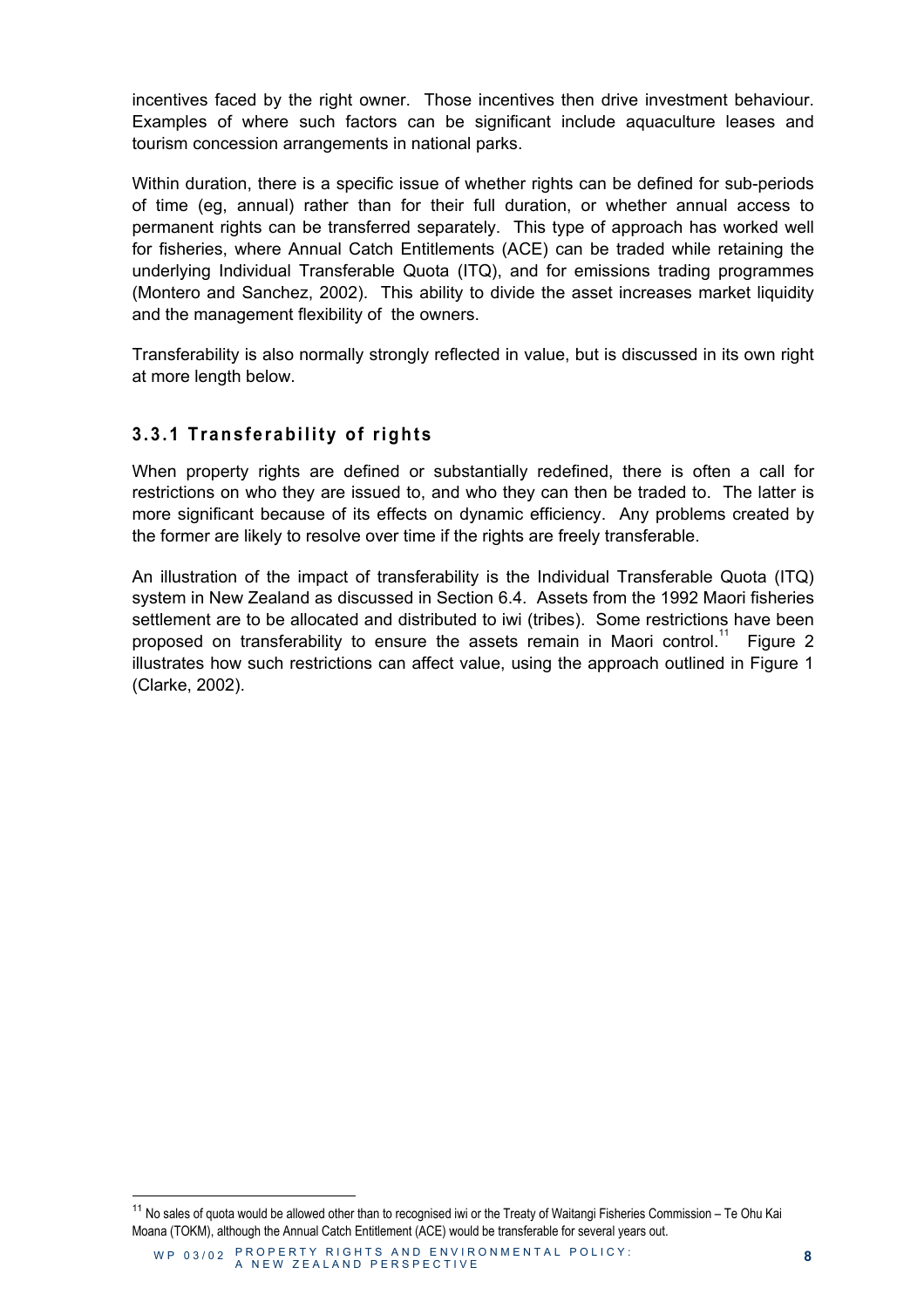

*Figure 2 – Transferability and value of fisheries quota* 

Source: Framework adapted from Scott (1988).

 $\overline{\phantom{a}}$ 

The irregular shape and reduced area where transfers are restricted suggest the poorer quality of such property rights, and are likely to be reflected in lower value. This is because the pool of potential buyers for the asset is reduced, the freedom of owners to structure their operations is limited, and the inability to transfer title discourages financial institutions from accepting the asset as collateral for loans. Previous examples of restricted transferability of property rights in New Zealand include shares in agricultural producer boards and ownership of Maori land under Te Ture Whenua Maori Act.

Those producer boards which traded in product historically (A) required growers to hold shares in order to supply required growers to invest in on-farm and off-farm assets in the same industry, thereby (1) concentrating their risks, (2) limiting access to external capital (3) reducing governance pressures on directors and (4) obscuring and reducing the true value of the shares.<sup>12</sup> The alternative approach of  $(B)$  restricting share transferability to within the industry allowed diversification of investments while retaining control within an industry group, but at the cost of reducing the value received by those who chose to exit, and creating tensions between payments for product and dividends on shares as shareholdings diverged from production.<sup>13</sup> The latter is a common problem for cooperatives with outside shareholdings. Free transferability of shares (C) allows diversification but at the cost of potentially ceding control.<sup>1</sup>

<sup>&</sup>lt;sup>12</sup> Most of the dairy industry is now a single co-operative with shareholdings based solely on production, which appears to be experiencing the above disadvantages, with no obvious means of addressing them under the current model.

<sup>&</sup>lt;sup>13</sup> This is the model adopted for Zespri, the former New Zealand Kiwifruit Marketing Board, in the kiwifruit industry, and is likely to result in the disadvantages listed here over time.

<sup>&</sup>lt;sup>14</sup> In the apple industry growers chose to sell their shares, allowing them to diversify their investments and resulting in a takeover of the former NZ Apple and Pear Board (now ENZA) which subsequently merged with Turners & Growers Ltd, forming a major New Zealand entity across the horticultural sector. Such a positive outcome would not have been possible when ENZA was a dominant regulated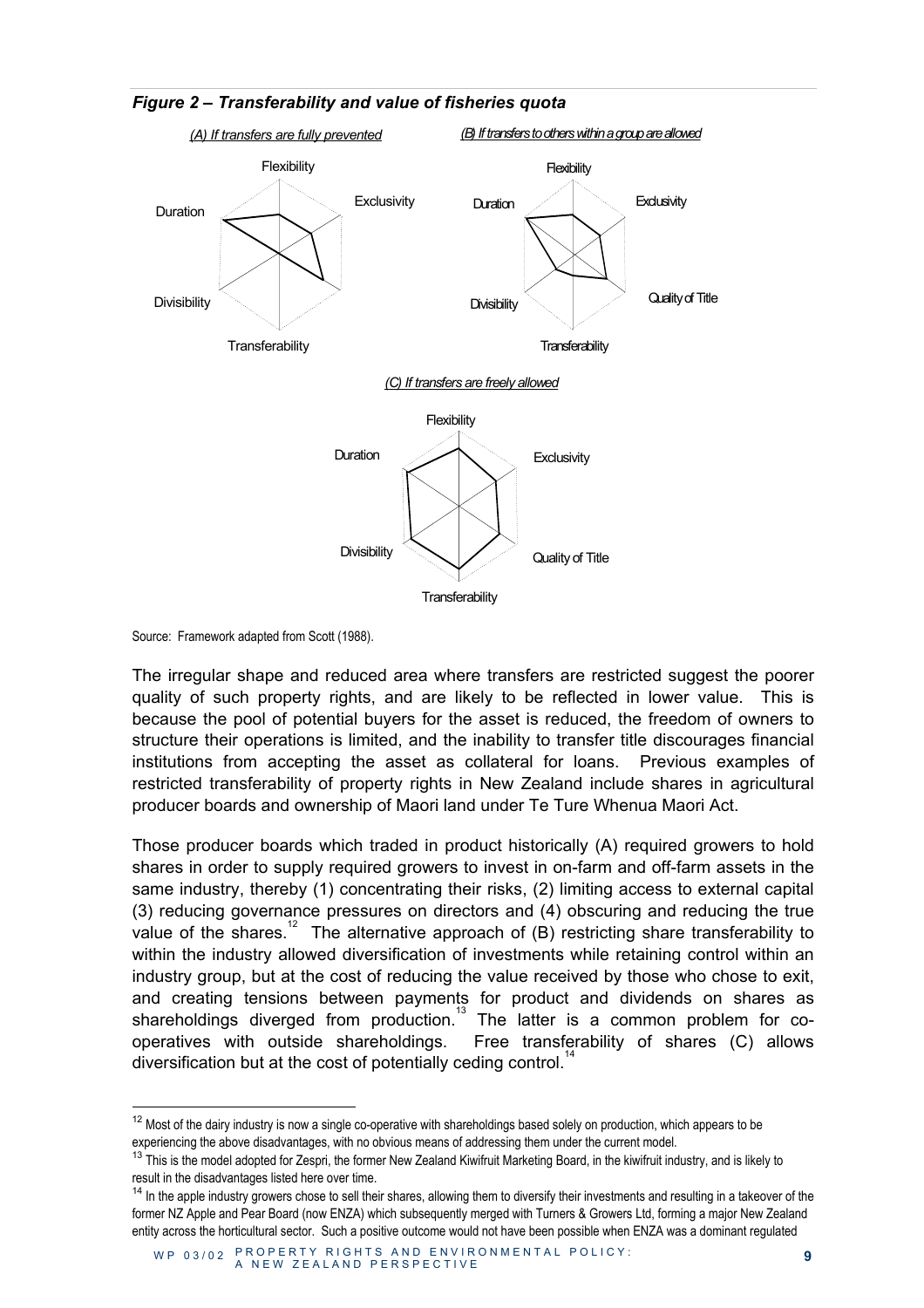Restrictions on transfers of Maori land (see Section 6.5) are designed to protect the limited remaining land in Maori ownership. In practice, however, restrictions on the sale of land have raised the cost of changing the use or user of the land and reduced the profitability of any investments attached to the land, as well as the general issues noted above of a smaller market, lower value, limited usefulness as collateral. Restrictions on rental have a similar effect (Johnson, 1972). In addition the difficulty of locating owners and the costs of establishing and operating trusts severely affected the ability of owners to develop land thereby hindering economic development, particularly where land is the only significant asset held.

Precedents from Native American land tenure show the same general issues, and highlights the effect of inability to sell in preventing economic aggregation of land parcels and increasing the fragmentation of title among successors (Anderson and Lueck, 1992).<sup>15</sup> Multiple ownership in turn increases the costs of obtaining agreement among owners, reduces the willingness of individual owners to put effort into development, and discourages uses that may be more valuable but where monitoring of inputs and outputs by owners will be more difficult.

The per-acre value of agricultural output, compared to fee-simple land, was calculated in this study as 30-40% lower for individual trusts and 85-90% lower for tribal trusts. As Anderson and Lueck note this does not necessarily mean the constraints should be lifted, given the cultural and social goals on which they are based, but does indicate that there is a definite economic cost of pursuing such goals. An explicit choice should be made in each case if possible on whether the benefit justifies the cost. This raises difficult issues about a decision-making mandate where decisions are made on behalf of those affected by the state or some other representative group (itself possibly mandated by the state).

# 4 The evolution of property rights

Property rights are not immutable. They appear, evolve and vanish in response to economic, societal and environmental pressures and do so within institutional frameworks which differ geographically and over time. The extent to which a rights structure offers advantages over alternatives eventually decides whether or not it survives.

### 4.1 Why property rights change

-

In broad terms, property rights can be said to "develop to internalise externalities when the gains of internalization become larger than the cost of internalization".<sup>16</sup> Conversely "to make costs and benefits externalities … cost of a transaction in the rights between the

trader in apples and pears, as it would have raised concerns about exploiting its market dominance in one sector to expand into another and it would have been difficult to implement with limited transferability of shares because that would have restricted access to the necessary capital.

<sup>&</sup>lt;sup>15</sup> Collateral in particular raises the same issues. "The Navajo reservation, the largest of all reservations, is bigger than West Virginia, but only a handful of mortgages have been lent there. This is because reservation land is held in trust by the federal government, which until recently made it impossible to use as equity in a mortgage -- or equity in starting a business, the most common source of funding for small business start-ups. Only in recent years have lenders, with assistance from new government programs, found ways to make mortgages available." Washington Post, Sunday, October 13, 2002 pA03

<sup>&</sup>lt;sup>16</sup> An action can have an effect (harmful or beneficial, pecuniary or non-pecuniary) on a third party. This effect is called an externality. Internalising an externality means that the effects of the externality are taken into account in the decision on whether or not to undertake the action. One means of doing this is through a change in property rights.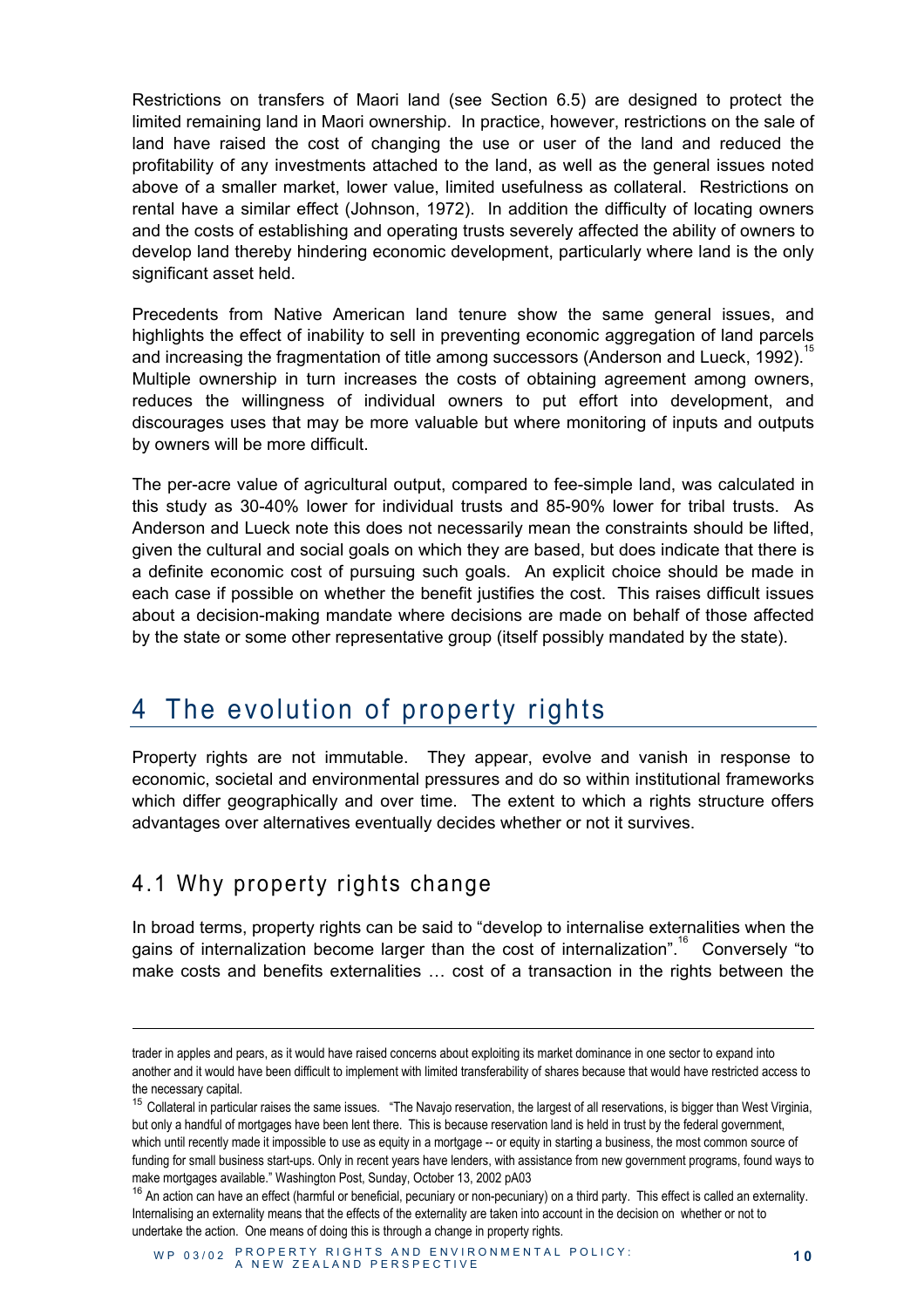parties (internalization) must exceed the gains from internalization" (Demsetz, 1967, p348 and 350).

In other words, when the definition of a new property right is the least costly means of addressing a conflict over access to resources, then a right will tend to emerge. Conversely, when creating a right or maintaining an existing right is too costly, the conflict will manifest through other mechanisms, such as competitive harvesting, which will result in externalities for other users or society in general. $17$ 

There will be cases where these rights can be established at low cost (either informally or formally) by owners themselves, particularly where only small groups are involved, and cases where for society as a whole the benefits exceed the costs so that the state created and enforces the right. Otherwise no right will emerge.

Three particular factors which can trigger change include technological change (which can make access to resources feasible for the first time, reduced costs of obtaining or processing information or reduce the cost of defining and enforcing rights), new markets (due to technology, reduced trade protection, political shifts), changes in relative factor scarcity, and state intervention to define and enforce property rights in exchange for revenue (Pejovich, 1972).<sup>18</sup> Externalities imposed by land use can also change over time due to changes in community perceptions or the cumulative impact of use, thereby triggering a change in permissible land uses (see Section 4.3).

The level of resources invested in defining and enforcing property rights "will depend upon the marginal benefits and costs to investors" which change as the level of technology, scarcity and access to state power change (Anderson and Hill, 1975, p165).

An example in the Great Plains of the USA was the initial establishment of range rights. As settlement increased and land value rose these rights came under pressure, with moves to control grazing on public land, rules on fencing and laws to allow homesteading. The lack of fencing and low carrying capacity of land also resulted in stronger laws requiring livestock branding and registration of the brands, and joint roundups of stock. Enforcement activity increased when barbed wire reduced fencing costs and then declined when mechanisation reduced horse values (Anderson and Hill, 1975).

Many other examples exist of *de facto* rights evolving out of community resolution of resource conflicts. Such rights often draw on a level of information and enforcement that the state could not match, but tend to remain less secure than *de jure* rights unless explicitly recognised in law, at which time the regime becomes more rigid (Schlager and Ostrom, 1992).<sup>19</sup> In the Western USA, the high demand for water in gold mining drove a move from riparian rights (see Section 5.4) to discovery, appropriation and development as a basis for water rights. This approach was then followed for farming in Western states where water was normally scarce (Anderson and Hill, 1975).

Externalities can also exist between governmental jurisdictions. These can be resolved by the same techniques as for situations involving private parties through interventions

 $\overline{a}$ 

<sup>&</sup>lt;sup>17</sup> Property rights can therefore be argued to be "endogenously determined by changes in the cost-benefit ratio", taking place "in response to the desire of interacting persons for more utility" (Pejovich, 1972, p310).

<sup>&</sup>lt;sup>18</sup> For water the drivers for change have been argued to be scarcity, capital cost of water delivery, and the consequences of wider economic liberalisation, which increases the economic cost of inflexible and inefficient water allocation systems (Rosegrant and Gazmuri, 1995).

<sup>&</sup>lt;sup>19</sup> It has been arqued that a property right exists only where "some characteristic of a resource is subject to legitimate and legally protected voluntary alienation" (Bell, 1995, p610) but this appears to be too restrictive an approach. See for example the discussion of water rights of Australian farmers in Section 7.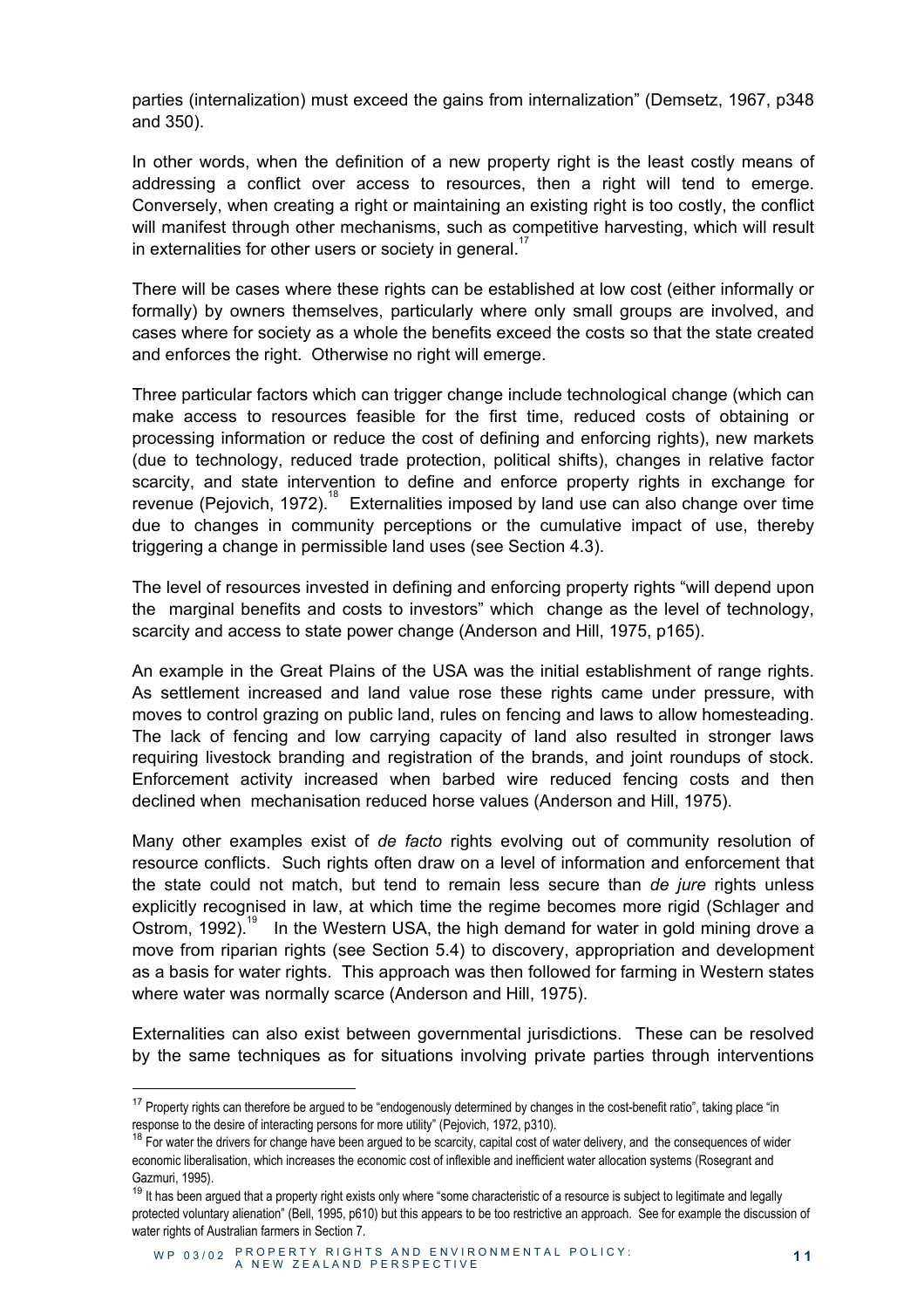defined by a higher-level government. These include regulation of the activity, incentives on the governments involved to minimise the effects, private property rights for those involved in the externalities, or rights and duties on the governments involved; ie, public property rights. It has been suggested that private rights enforced through the courts offer greater allocative efficiency, while public rights enforced through existing government structures offer greater administrative efficiency (Ellickson, 1979). This will depend on circumstances.

In most cases a legal framework that allows the parties involved to resolve the situation will be adequate, with the relevant governments becoming involved only in situations where a private resolution is not feasible due to the high transaction costs; eg, because of the number of parties involved, the difficulty of identifying the source or localising the impact of the externality. The same arguments will apply for involvement of a higher-level government versus a number of lower-level governments. Where such a higher-level government is lacking, as for most international externalities, resolution of disputes can be extremely difficult. Agreements such as the United Nations Convention on the Law of the Sea (UNCLOS) or the World Trade Organisation are an attempt to address this problem.

### 4.2 Private rights to government action

Much of this paper focuses on how governments define and limit enforce existing private rights. It has also been argued that "the development of private rights to government actions constitute the primary mechanism by which new property rights are evolving" (Nelson, 1986, p361). Whether or not this is accepted, the fact that rights have come into existence by this route is unquestionable.

Specific examples of this include (1) transfers, such as welfare benefits and low-cost housing (either public or rent-controlled), (2) regulatory controls, such as utility price controls or occupational licensing (eg, lawyers or taxi drivers), or (3) preferential access to public property, such as the supply of subsidised electricity or irrigation water or use of grazing rights on public land, or (4) zoning of land use (discussed in Section 4.3) (Nelson, 1986). This process can be seen as a form of privatisation.

A prominent form of private rights to government action in the USA relates to access to federal lands, noted under (3) above. Grazing permits are traded almost freely (though the restrictions that do exist and the uncertainty of tenure do limit their value) and the fees are significantly below the economic value of the use. Other examples include coal mining and timber harvesting, and a similar situation has now evolved with respect to tourism concessions such as river rafting. A property right is also evolving in respect of wilderness for hikers, bikers and others with an interest simply in preserving the conservation value of the land (Nelson, 1986).

The above rights have typically evolved from a use permit into a *de facto* private property right, but without full alienability of the right (Nelson, 1986). This results in a suboptimal situation where others are excluded from the property, and the government is unable to reallocate it, but the owners are themselves unable to fully obtain the benefits from it. Retention of the right may also be subject to regulatory requirements regarding use of the resource which are not consistent with maximising private or social values.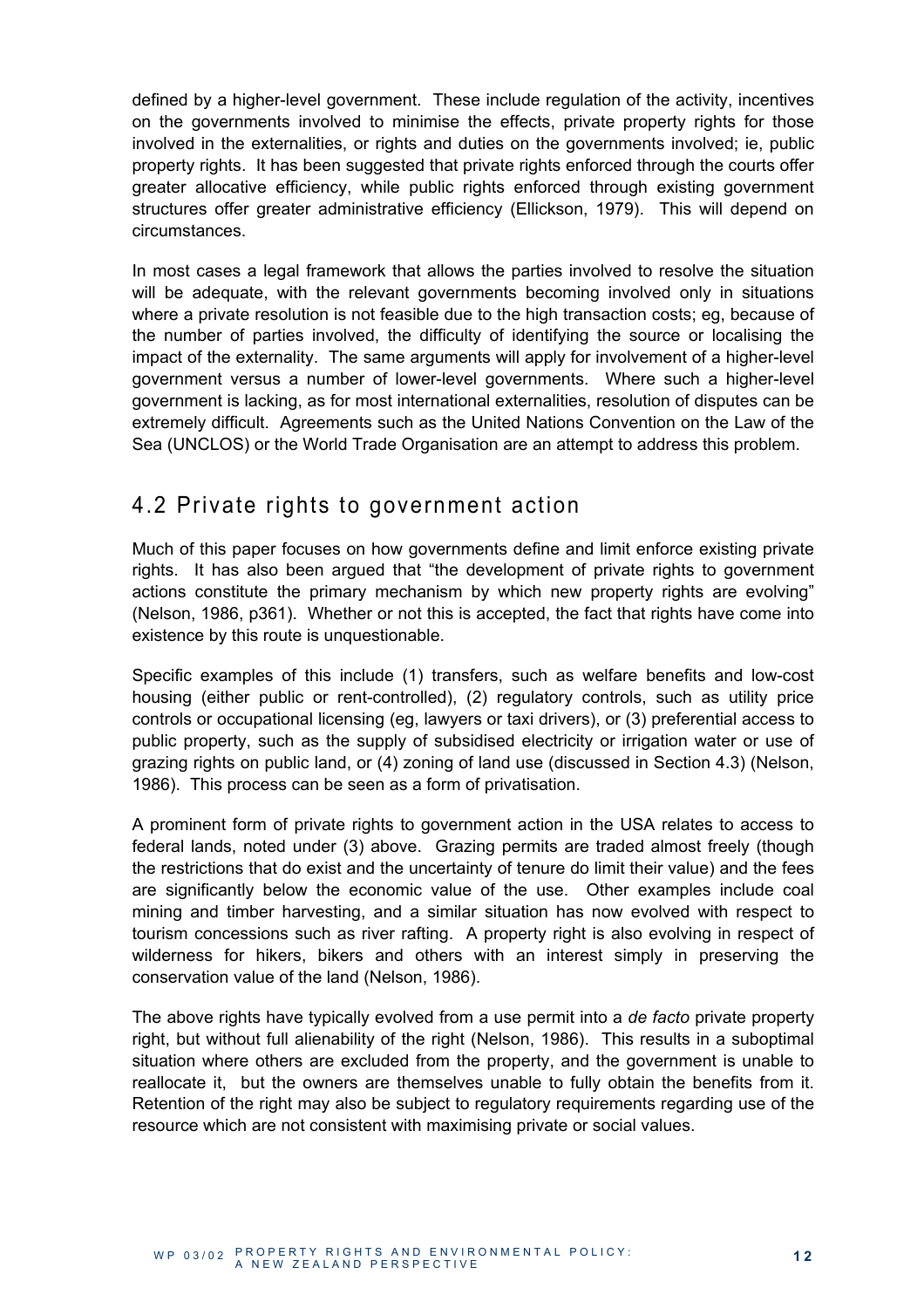# 4.3 Community limits on property rights<sup>20</sup>

Property rights are not absolute or unchanging (Bromley, 1993). Any property right can be seen to be held subject to a general understanding of the constraints imposed by the community (expressed through judicial interpretation, statutory definition or direct community/peer pressure) with the knowledge that those constraints evolve over time, but that the right will not be unduly altered without consent or compensation.<sup>21</sup> This complex definition of course leaves much open to interpretation.

Alternatively, we can "describe property as the value … left after the inconsistencies between … competing owners" of interrelating property rights are resolved, while recognising that "new conflicts are always arising as a result of a change in … technology, or in public values" (Sax, 1964, p61). These changes can include altered perceptions of what constitutes an externality or spillover effect.

This impact of community perceptions on property rights has also been recognised in the New Zealand context; ie, "the balances in society are constantly changing and the legal rules, therefore, are in need of constant review and adjustment ….. the Government of the day must assume responsibility for assessing changes ….. they will be unlikely to gain broad acceptance until they have been developed through an adequate process, including appropriate consultation." (Legislation Advisory Committee, 2001, p9).

What constitutes a nuisance or an unacceptable externality created by use of a property right also changes over time. These changes can render what was a legal use (for example, a pig farm now surrounded by primarily residential properties) no longer legal. Who then in effect has stopped that use, and who is liable for the costs of doing so – the affected neighbours or other beneficiaries of the abatement, the courts or the government? Is this a taking where government assumes or assigns control over all or part of a property right (or legal right) held by a private party? Whatever answer a society reaches on that question is ultimately implemented through a local planning process. The vulnerability of any property right to such action will tend to be reflected in its value (see Guerin, 2002 and Wilkinson, 2002).<sup>2</sup>

Local planning or zoning where only certain uses are allowed within a specified area or uses are prohibited except in a specified area, is the single largest restriction on property rights in land. In the USA zoning began as a "scientific" planning process but became "a discretionary system in which developers typically bargained with local government to gain permission to develop" with frequent overtones of corruption. The regularisation of planning as a property right has been suggested but has not occurred to date (Nelson, 1986, p365).

Planning can be seen as a means of maximising the aggregate value of the land within a jurisdiction and of constraining developments that could impose additional expenditure

l

<sup>21</sup> A subset of the general problem is when rules change after an investment has been committed based on an existing property right but before it is complete. These transition situations raise the same issues in general as for completed investments.

 $20$  This section draws heavily on a previous working paper (Guerin, 2002).

<sup>&</sup>lt;sup>22</sup> The US Supreme Court in *Village of Euclid v Ambler Realty Co* in 1962 upheld a zoning change which banned a factory and caused a 75% drop in value, basing the decision on suppression of a nuisance (Epstein, 1999).

<sup>&</sup>lt;sup>23</sup> A recent example of changes in property rights from Australia illustrates this. "The new coastal State Environment and Planning Policy … gives the Government the final word on all major developments along a one kilometre strip of the entire NSW coast. The Government will also be able to scrutinise all developments within 100 metres of sensitive coastal areas, although councils will still have the power of final consent, unless the minister chooses to intervene." Tide turns against beachfront palaces, Sydney Morning Herald, 29 October 2002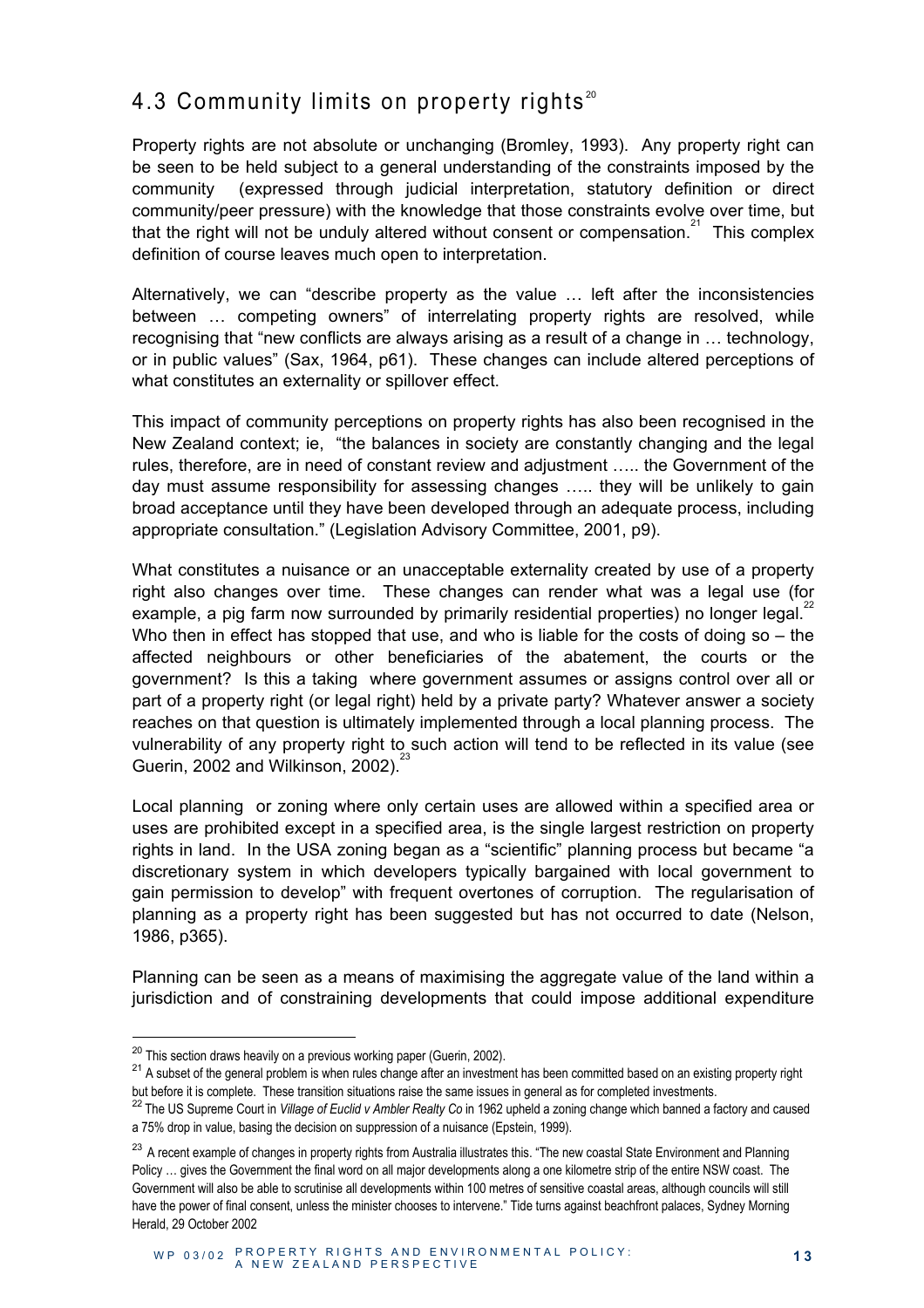obligations, thereby requiring higher taxes (Fischel, 1999). This can create an equity issue by increasing the cost of housing in the area, with all the benefits going to the existing owners (as new entrants have the increase capitalised in their purchase price). Planning is also a means of addressing those externalities which are not well handled by the Torrens system of titles, including long-term and non-point source degradation (Johnson, 1992).

Another equity issue is the concept of grandfathering existing uses. This reduces the cost of bringing in new controls but creates inequities between existing and future residents, allowing the former to shift the full burden of changes onto the latter (Fischel, 1999). Spillover effects can also be a consequence of planning with undesirable activities excluded, or confined to locations where negative externalities primarily affect other jurisdictions (Fischel, 1999). This can be constrained by higher jurisdictions such as through National Policy Statements (NPSs) under the RMA in New Zealand (see Section 6.1).

## 4.4 Implementing a rights regime

The rationale for creating new rights regimes is generally to improve the efficiency of use of an underlying resource. Whatever the rationale, however, there are fundamental design issues to be resolved (see Table 5) which can require a significant bedding-in time for a new regime. In particular achieving the necessary quality of title requires detailed design and credible institutions which cannot be achieved overnight.

Those existing property rights that have evolved over time have established interpretations of the property right characteristics discussed above. When Government moves to define or substantially redefine a property right, however, it may have to establish such interpretations from scratch and do so in a manner that provides the owners of the new rights with the appropriate behavioural incentives. Such design must be undertaken with great care to avoid introducing new distortions that outweigh the intended benefits.

| General characteristic        | Detailed Design Issues                                                                                                                                     |
|-------------------------------|------------------------------------------------------------------------------------------------------------------------------------------------------------|
| Flexibility and divisibility. | Transformability of the right (eg, whether right holder can lease all or part of the right for less<br>than its full term).                                |
| Exclusivity.                  | Excludability of others from use of the right, and whether use is rival.                                                                                   |
| Quality of title.             | Whether the right is to an absolute quantum of resources, or to a proportional share of a<br>pool, and if the latter on what basis the pool is determined. |
|                               | Whether the owner of the right must be compensated for changes in its value or terms.                                                                      |
|                               | Institutions (including information requirements) are required to enforce the right.                                                                       |
| Duration.                     | Whether it is permanent, or what the basis is for reallocation and whether the right holder<br>would have any preference for future allocations.           |
| Transferability.              | The basis for initial vesting of the right.                                                                                                                |
|                               | Whether there are any limits on transferability; eg, to who, at what price, how often.                                                                     |

|  | Table 5 - Designing new private property rights |
|--|-------------------------------------------------|
|--|-------------------------------------------------|

Source: Scott (1988) and Scott and Coustalin (1995)

As Table 5 illustrates, establishing a rights regime requires going beyond simply defining the right, to establishing a register to record ownership, setting out the roles of government, institutions and individuals, defining conflict resolution arrangements and dealing with impacts on third parties. For some types of right environmental implications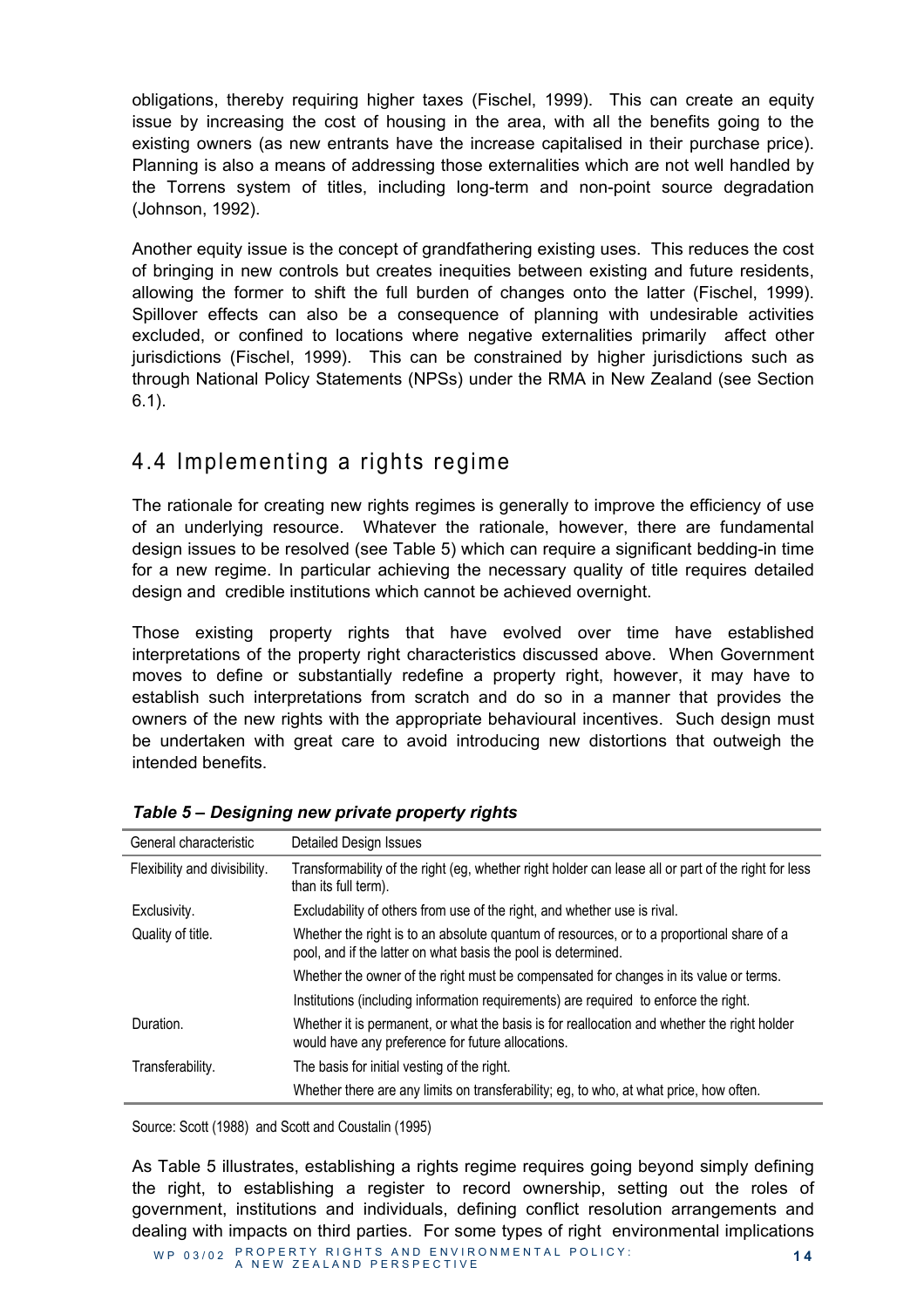are crucial requiring designers to address clear assignment of risks and procedures for compensation, and management of externalities of use (Rosegrant and Gazmuri, 1995). For natural resources in particular, key aspects of the regime include the nature of the long-term entitlement, the periodic allocations for use, and the conditions and obligations attached to use (Young and McColl, 2002).

Once rights have been created, arrangements are also needed to reallocate them to respond to changing demands and opportunities, including resource allocation between competing uses, and ensure secure and efficient trading and administration.<sup>24</sup> Banking of rights for future use, a major issue for environmental trading, also requires knowledge of whether and how entitlements grow or shrink over time and of whether rights expire if not used, and determination of who should own and run the bank (Siebert, Young and Young, 2000).

Markets tend to minimise these costs (relative to administrative allocation) but can result in high third party costs and may not achieve equity objectives. Markets, however, require a legal framework within which to operate. The limited liability and Torrens Title systems (see Section 6.5.2) offer examples of how a robust property regime can improve investment incentives through lowering title search and insurance costs.

Implementation plays a significant role in realising the benefits of a rights regime. Trading in environmental flows of water for example requires, in addition to well-defined rights and explicit trading rules, determination of whether environmental rights are prior to or competitive with other uses of the water and who has authority to manage any environmental rights.

All of the above depends crucially on information, which tends to fall short when it comes to environmental applications. Better environmental data "could dramatically expand the number of situations where a property-rights based approach to pollution control and resource management would be viable" and is a core Government function, although welldesigned rights regimes can themselves encourage research by those affected (Esty, 1999, p1539).

# 5 Property rights in the environment

Arguments for creating new property rights in the environment are generally based on arguments that market failure caused by externalities requires corrective government intervention, or that the market failure itself is solely due to inadequately specified property rights and it can be fixed by completely specifying private property rights in the environmental goods. The latter point is a more debateable proposition than is often acknowledged, given the impact of transaction costs when large numbers of people, large areas and uncertain scientific information on impacts are involved.

This paper does not attempt to analyse whether there is a market failure in the environment (in general or in specific cases) or why such failures may arise (although lack of secure property rights is one example). Instead it deals with how a property rights

 $\overline{\phantom{a}}$ 

<sup>&</sup>lt;sup>24</sup> The costs of doing so can include identification of opportunities, negotiation or decision on the transfer, monitoring third party effects, infrastructure for conducting and monitoring transfer of rights or the underlying resources, and infrastructure for monitoring third party effects (Rosegrant and Gazmuri, 1995).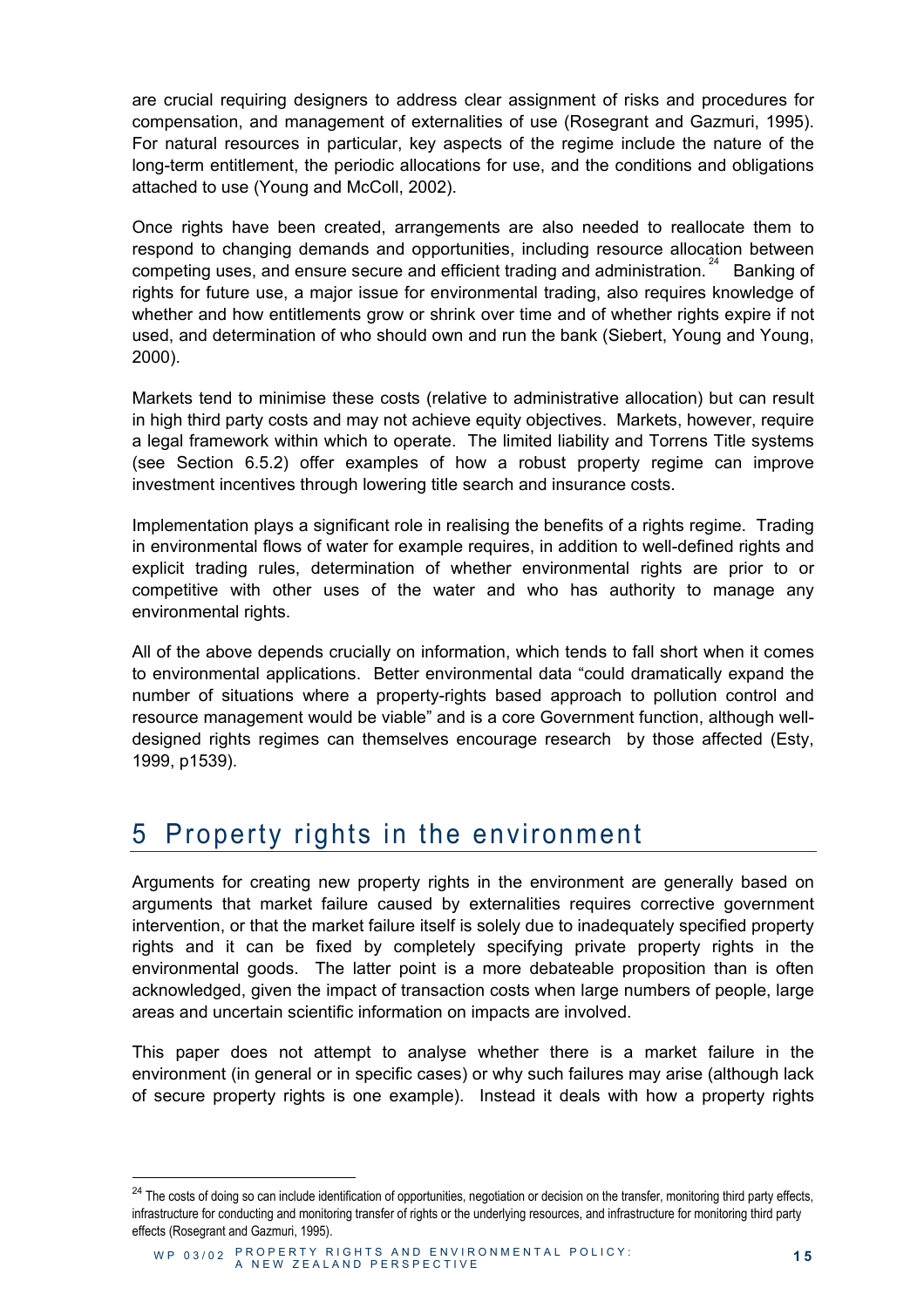approach can contribute to addressing such a failure, while recognising that the response must reflect the underlying cause.

### 5.1 Intervention options – command and control or marketbased instruments

Regulation of the environment, as for other regulatory endeavours, may be prescriptive through a Command And Control (CAC) approach as in Table 6, or more flexible through Market-Based Instruments (MBI) such as taxes or transferable permits or quotas as in Table 7 (IC, 1997). Much more detailed regulatory typologies are available but the key features are captured by these two categories and the key question for any approach is its cost-effectiveness (Cole, 1999). Both approaches create property rights, implicit or explicit, which affect the incentives of those being regulated.

#### *Table 6 – Command and control regulation*

Regulatory Instruments Process or Equipment specification. Input, Output, or Discharge quantity limits. Disclosure requirements and audits. Administrative process specification.

A CAC approach can mean there are "no firm-level gains from discovering and applying new technologies, since all producers will use the same technology", thereby creating both environmental and economic costs in the longer term. Restrictions on technology also hinder competition (Yandle, 1999, p11).

MBI approaches avoid these dynamic costs, and the negative environmental effects of subsidy regimes in terms of increasing use of energy, land, fertiliser and so on, but have been criticised as regressive (Steele, 1999).<sup>2</sup>

| Instrument                                | Details                                                                                                             |
|-------------------------------------------|---------------------------------------------------------------------------------------------------------------------|
| Volume-based taxes, charges or subsidies. | Based on emissions, effluent, inputs for harmful activities.                                                        |
|                                           | Based on benefits of positive or less harmful activities?                                                           |
| Prevention or Remediation.                | Clean-up charges - based on current or past activities.                                                             |
|                                           | Deposit refund schemes to cover disposal or recycling costs.                                                        |
|                                           | Performance bonds, fees for non-compliance or liability determination.                                              |
| Transferable permits.                     | Allowing those facing high costs to buy permits from those facing lower<br>costs, and encouraging new technologies. |

#### *Table 7 – Market-based instruments*

 $\overline{\phantom{a}}$ 

Using MBIs effectively requires detailed knowledge, good governance arrangements, competitive markets, and adequate administrative capacity (Sharp, 2002). The similar

<sup>26</sup> Common concepts includes Best Available Technology (BAT) and Least Cost Available Technology (LCAT).

<sup>&</sup>lt;sup>25</sup> Market failure can result from many causes typically involving transaction costs. These include imperfect competition (eg, monopoly), information problems due to the cost of obtaining the information or asymmetric information) , or the principal-agent problem where the differing incentives of the parties create problems around monitoring and enforcement of contracts. Regulation can attempt to address these problems but in doing so there is a risk of regulatory failure which may result in the market failure being inadequately corrected or even aggravated. The causes of regulatory failure include the issues cited above such but also problems such as resourcing, jurisdictional conflict, overlapping or contradictory objectives and capture by those being regulated. For example, externalities can often be addressed through taxes/subsidies or permits, but information failures may require only Government provided information (HM Treasury, 2002).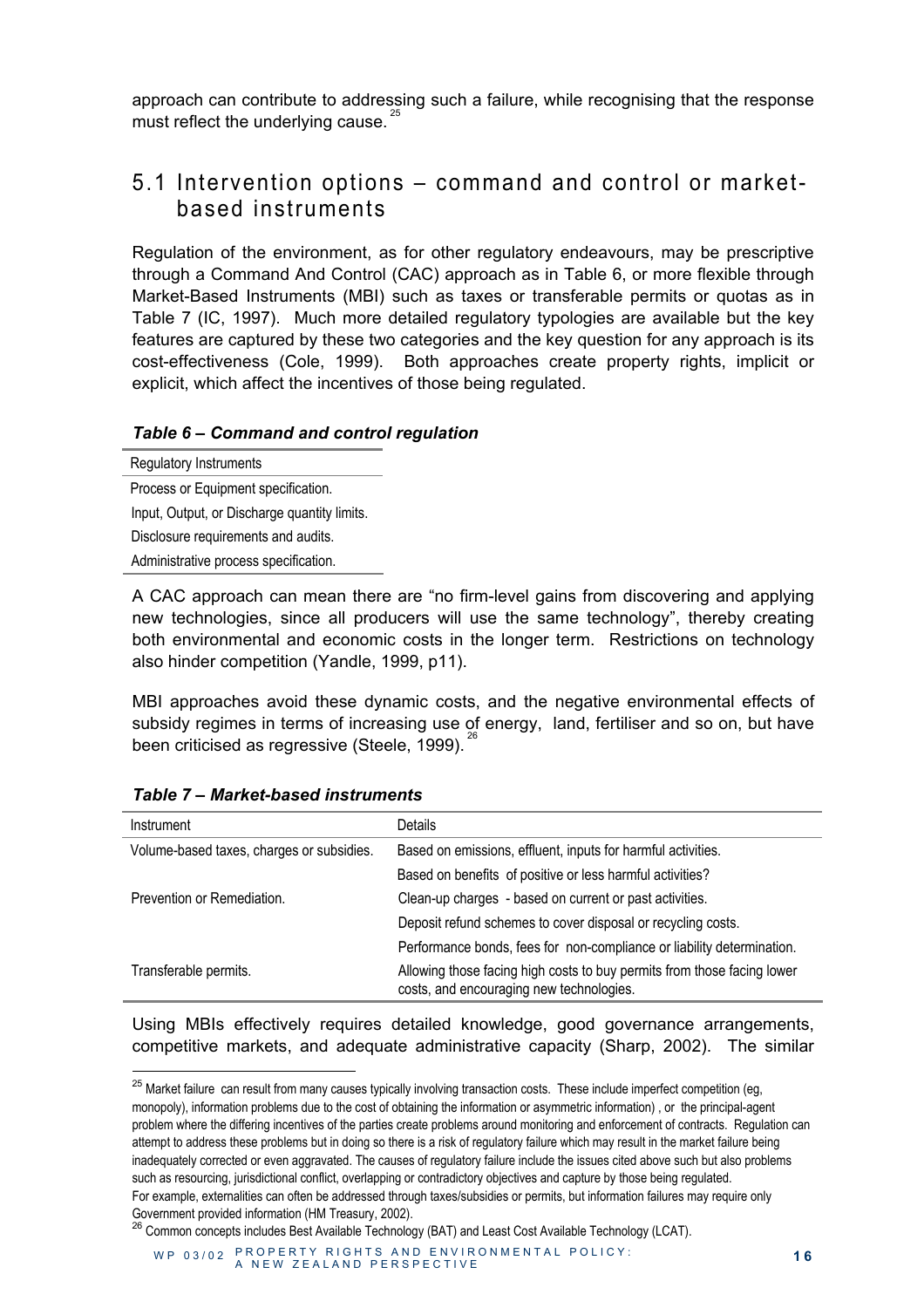requirements, however (including information needs), for applying a CAC approach effectively and efficiently tend to be under-rated.

Creating a market requires addressing the reasons why a market did not previously exist. Typical causes include high transaction costs, ill-defined or enforced ownership, uncertainty and asymmetric information (PC, 2002). Government intervention to better define a right, provide for registration and exchange and impose disclosure requirements can resolve these problems but is not a panacea (see Table 8). Problem areas in market design tend to be scientific uncertainty, market liquidity and the role of regulation.

| Characteristic                 | Description                                                                              |
|--------------------------------|------------------------------------------------------------------------------------------|
| 1. Clearly defined.            | Nature and extent of the property right is unambiguous.                                  |
| 2. Verifiable.                 | Use of the property right can be measured at reasonable cost.                            |
| 3. Enforceable.                | Ownership of the property right can be enforced at reasonable cost.                      |
| 4. Valuable.                   | There are parties who are willing to purchase the property right.                        |
| 5. Transferable.               | Ownership of the property right can be transferred to another party at reasonable cost.  |
| 6. Low scientific uncertainty. | Use of the property right has a clear relationship with ecosystem services.              |
| 7. Low sovereign risk.         | Future government decisions unlikely to significantly reduce the property right's value. |

*Table 8 – Desirable property right characteristics for creating markets* 

Source: PC (2002)

l

It has also been suggested that a complete specification of property rights would resolve environmental problems by internalising costs and relying on the incentives of private owners to conserve resources for the future. This, however, assumes that all environmental benefits can be internalised (so market prices capture all values) and that the necessary information will be available to owners, that scale economies are manageable, transaction costs are bearable, and that the legal framework will operate efficiently (Cole, 1999). These are not, in total, practical conditions. "Strengthened markets in environmental rights could reduce, but not eliminate, the burden on our regulatory system" (Esty, 1999, p1538). Even with such rights of course there is still a role for government (see Section 4.4) "in providing a structure of law to support the exchange of property rights and to ensure their vindication" (Esty, 1999, p1538)

### 5.2 Pollution control

Regulators seek to reduce pollution either directly through controls on emissions, or indirectly through controls on inputs. The latter leaves less flexibility for changes in process or emission control technology.

A CAC approach could involve a limit on the level of inputs or emissions, or on the type of technology used, while an MBI approach would classically either impose a tax per unit, or issue a fixed quantity of transferable permits (see Table 9).

The purpose of using MBI in pollution control is either to reduce emissions by a set amount at the minimum cost (eg, through issuing a set quantity of permits) or to achieve the maximum emission reductions possible below a certain cost per unit (eg, through a flat

<sup>&</sup>lt;sup>27</sup> Requlation does not vanish with a market approach. It remains crucial to the nature of the property right, its exchange, and enforcement (PC, 2002), while the procedures for changing it will impact strongly on views of the quality of title held in the right and therefore its value.

<sup>&</sup>lt;sup>28</sup> Common concepts includes Best Available Technology (BAT) and Least Cost Available Technology (LCAT).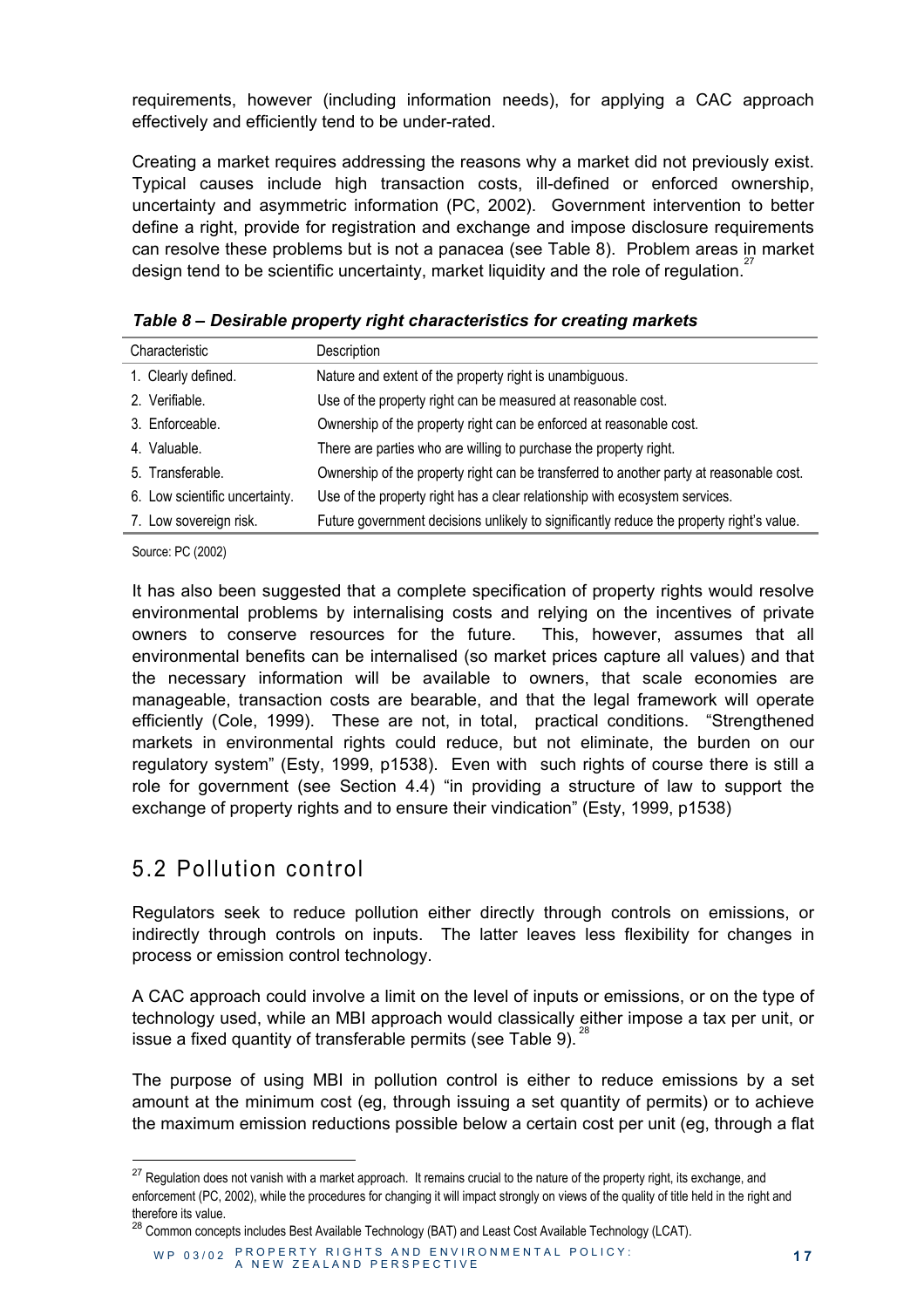rate tax). MBIs also can also have positive fiscal effects through tax or charge revenue or from reductions in subsidies.

#### **5.2.1 Pollution permits**

Transferable permits have been suggested, and implemented overseas, for controlling pollution as an alternative to CAC regulation. This allows emission reductions to be made by those able to do so most efficiently, and allows those unable to achieve reductions to buy emission rights from others, to mutual benefit. It also creates an incentive to find more efficient means of reducing emissions (Cole, 1999) and is more flexible to changes in technology and other external factors; eg, in Chile firms were able to buy permits "instead of making irreversible investments that would have proved uneconomical ex post facto, that is, after the arrival of natural gas" (Montero and Sanchez, 2002, p269).

Such systems do, however, place a premium on accurate measurement of the initial problem, and of how it changes over time, since adjustments can be costly either in terms of compensation or through undermining the property right (such permits are property rights although they fall short of fee-simple title). The effectiveness of permits can also be affected by factors such as the liquidity of the market, the quality of the property right, and the existence of market power.

Whether initial allocations of permits are auctioned or grand-fathered can also have equity effects which can impact on the acceptability of the proposal.<sup>29</sup> It will not, however, affect the marginal incentives on firms once the permits are in place, since even firms which get permits for free will face an opportunity cost equal to their market value.

The formalisation of rights to emit can also be seen as a license to pollute which may not be socially acceptable.<sup>30</sup> While valuing adverse environmental impacts may be controversial, however, the acceptable cost of preventing such impacts is actually implicit in any regulatory decision.

#### **5.2.2 Pollution taxes**

l

A tax approach is more flexible than permits as the rate of the tax can be adjusted till the right incentive is created, although again certainty regarding future tax rates is a factor in the nature of the response. 31 The compliance costs for taxes are also lower than for permits. Taxes, however, are less certain to achieve a quantity target than permits. Road transport is an example of where the transaction costs of trading may make taxes more viable than permits in many circumstances (Johansson-Stenman, 1999).<sup>32</sup> Environmental taxes have been applied in areas such as water pollution, emissions (sulphur,  $NO<sub>x</sub>$ ,  $CO<sub>2</sub>$ ), waste (general, batteries, other toxic waste), energy use (petrol) and fertiliser.

<sup>&</sup>lt;sup>29</sup> Grandfathering can, however. create "economic incentives for incumbent sources .... to more readily declare their emissions and claim the corresponding permits", thereby improving the effectiveness of the regime (Montero and Sanchez, 2002, p268).

<sup>&</sup>lt;sup>30</sup> When Germany introduced a combined standards (based on best practicable or commonly accepted technology) and charges approach to effluent discharges in 1976, the law banned further issue of licences, which created long-term vested rights requiring compensation when revoked, and replaced them with short-term permits subject to change or revocation as water quality requirements changed (Brown and Johnson, 1984).

<sup>&</sup>lt;sup>31</sup> Tax approaches cover a wide variety of taxes and charges (or subsidies) from per-household to per unit of product consumed or emitted to a percentage of price, and includes waste collection or deposit-refund type schemes.

<sup>&</sup>lt;sup>32</sup> Road transport also involves a mix of (often interdependent) externalities in terms of congestion, global pollution, local pollution, noise, accidents and road wear and tear. Instruments available include road charges (possibly varying by time), fuel standards, engine efficiency standards, fuel taxes and vehicle bans. A mix of instruments may well be appropriate.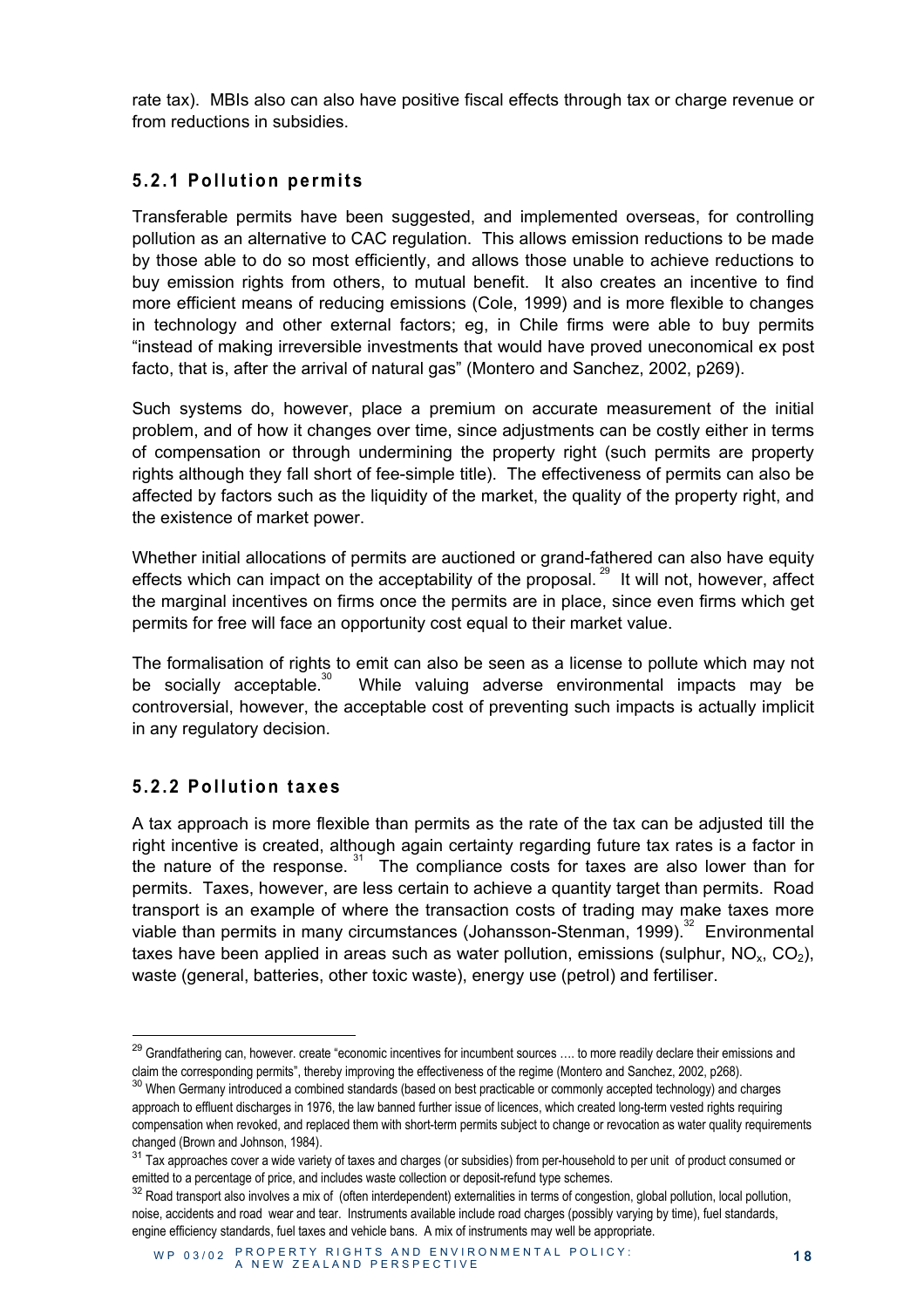Taxes also raise the possibility of a double dividend from using revenues from environmental taxes, which produce the first environmental dividend, to reduce other distortionary taxes through revenue recycling, producing the second tax efficiency dividend. The UK government for example has a specific policy to "reform the tax system to increase incentives to reduce environmental damage. That will shift the burden of tax from 'goods' to 'bads'; encourage innovation …. To the benefit of everyone" (HM Treasury, 2002, p5).

The strong form of the double dividend argues that the burden of the tax system can be reduced even if the environmental benefits are completely ignored. The environmental benefits are therefore free. The weak form suggests simply that revenue recycling is superior to revenue retention or distributing the revenue through lump-sum transfers. Therefore the tax scheme will be more attractive if the revenues are considered than if they are ignored (Park and Pezzey, 1999). The weak form is more generally accepted than the strong form, and the latter does depend on the efficiency of the underlying tax system.

The level of revenue involved with a tax can itself be an issue. When revenue is significant in budgetary terms the opportunities for reducing less efficient taxes or recycling revenue into environmentally positive programmes are maximised, but the budgetary cost of successfully reducing pollution also rises. This conflict is less of a factor for smaller taxes.

#### **5.2.3 Command-and-control vs the market in pollution control**

MBI approaches overall avoid unnecessary costs that would arise from mandating use of certain technologies, or requiring that all polluters reduce emissions by the same proportion or amount, or other prescriptive approaches.

Such CAC approaches may, however, be sensible as an initial approach when faced with a major problem and limited information, when the information required to support an MBI approach cannot be obtained; eg, the first years of the Clean Air Act in the United States (Cole, 1999). Also the costs of an MBI approach "are assumed to exceed the operating costs of a system of fixed standards" so for there to be cost savings "there must exist some heterogeneity among firms" ie, if options for reducing pollution are limited or potential trading pools are small the gains from a more market-oriented approach may not justify the costs (Romstad, 1999, p52

The United States did later move to models such as netting off emission changes within a plant, offsetting changes between plants, allowing bubbles of grouped plants, or banking credits for future use or sale. A later move to full emissions allowances trading for sulphur dioxide emissions appears to have been successful in reducing emissions by more than projected at a lower cost despite costly monitoring and registry requirements. In all these cases, the benefits may have been constrained by the lack of security of the underlying property right but this is difficult to evaluate. Absolute security is not possible unless environmental goals are to be permanently fixed (Cole, 1999).

 $\overline{\phantom{a}}$ 

<sup>33</sup> Revenue recycling can be described as "polluters are effectively buying the right to pollute from the public" (Cramton and Kerr, 1999, p258)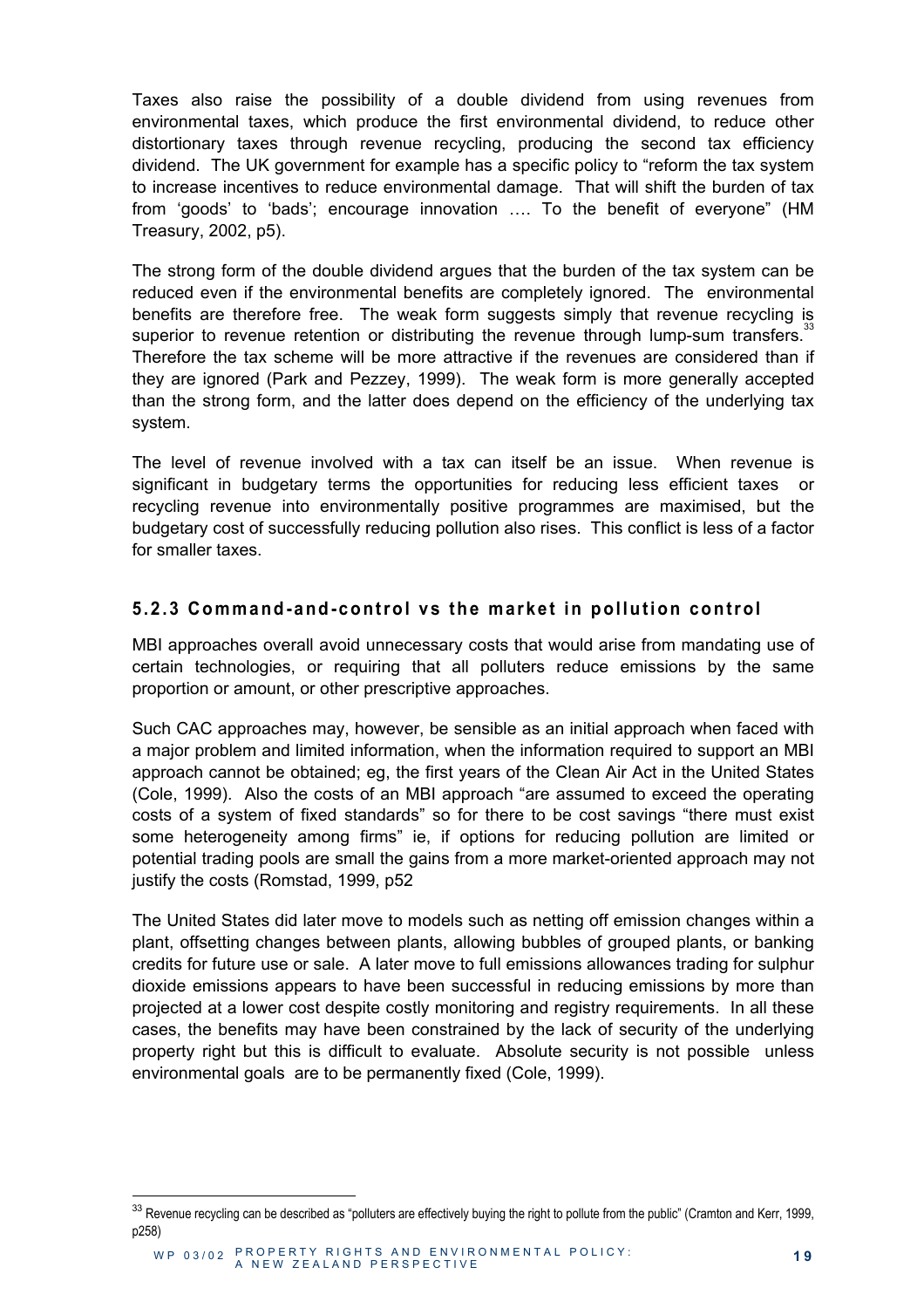|                         | Command and control (CAC)                            |                                                                                     | Market-based instruments (MBI)                                                                                                                                         |                                                                                                                                                          |
|-------------------------|------------------------------------------------------|-------------------------------------------------------------------------------------|------------------------------------------------------------------------------------------------------------------------------------------------------------------------|----------------------------------------------------------------------------------------------------------------------------------------------------------|
|                         | Specified<br>Technology                              | <b>Quantity Limits</b>                                                              | $\mathsf{Tax}^{34}$                                                                                                                                                    | Transferable Permit/Quota                                                                                                                                |
| Cost per<br>unit.       | Either fixed<br>or open-<br>ended<br>upwards.        | Open-ended upwards.                                                                 | Maximum.                                                                                                                                                               | Market determined based on<br>available and future<br>technology.                                                                                        |
| Level of<br>emissions.  | Depends on<br>specifications                         | Capped.                                                                             | No cap. Actual level depends<br>on how rate is set.                                                                                                                    | Capped, but may fall below<br>cap due to flexibility of<br>response.                                                                                     |
| Evolution<br>over time. | Inflexible due<br>to high costs<br>οf<br>adjustment. | Inflexible with growing<br>resistance to<br>increasingly expensive<br>reductions.   | More flexible than CAC and<br>less entrenched than permits.<br>Needs updating for changes in<br>economy, technology and<br>environment.                                | Resistance to erosion of<br>property right. Strong<br>incentives for technological<br>improvements.                                                      |
| Certainty.              | Low as<br>technology<br>changes.                     | Low as over time the<br>limits will prove to be<br>either too strict or too<br>lax. | Mixed as tax unlikely to fall but<br>can be raised more easily than<br>other forms of regulation can<br>be changed.                                                    | Depends on consistency of<br>administration, built-in review<br>arrangements and whether<br>changes are compensated.                                     |
| Other<br>Issues.        |                                                      |                                                                                     | Can be seen as revenue<br>raising device. Good for non-<br>point source pollution. Can be<br>conflict between objectives; ie,<br>less pollution means less<br>revenue. | Can be seen as privatising<br>the environment Good for<br>point source pollution. May<br>involve offsets between<br>positive and negative<br>activities. |

#### *Table 9 – Command and control versus market-based instruments in pollution control*

Trading or taxation approaches may also not be appropriate when faced with emissions that have a local impact (so that trading beyond a region will not achieve the goals), or that have a global rather than regional impact (so trading required international cooperation), or where available alternatives make a complete ban on a pollutant viable. Other key issues include whether pollutants are assimilative or accumulative, and whether the ambient concentration is uniformly or non-uniformly mixed spatially (Pennings, Heuman and Meulenberg, 1996).

It can also be argued that there is greater environmental risk with an MBI approach; eg, because it relies on monitoring that quotas are not exceeded, or on miscalculations of the cost of abatement under a tax system. Conversely, if an MBI approach is less costly for firms, then a more stringent environmental standard could be adopted. An MBI approach is also likely to create better incentives over time for improving technology (Romstad, 1999). It can be argued that incumbent firms support CAC approaches to reduce competition while environmentalists do so due to a lack of trust in firms, opposition to creating explicit rights to pollute and a preference for limiting industrial activity (Yandle, 1999).

Overall, an MBI tax approach sets a maximum cost for control measures, giving polluters an incentive to undertake any expenditure that reduces pollution at a lower cost than the tax rate. An MBI permit approach sets a minimum level of pollution, but is likely to achieve that level at a lower cost than otherwise and may reduce below that level due to innovation in pollution control measures. A CAC approach may achieve its targets, but at an unnecessarily high cost and with the risk of foregoing attainable pollution reductions.

 $34$  A tax is consistent with the polluter pays principle.

 $\overline{\phantom{a}}$ 

WP 03/02 PROPERTY RIGHTS AND EN VIRONMENTAL POLICY: A NEW ZEALAND PERSPECTIVE **2 0**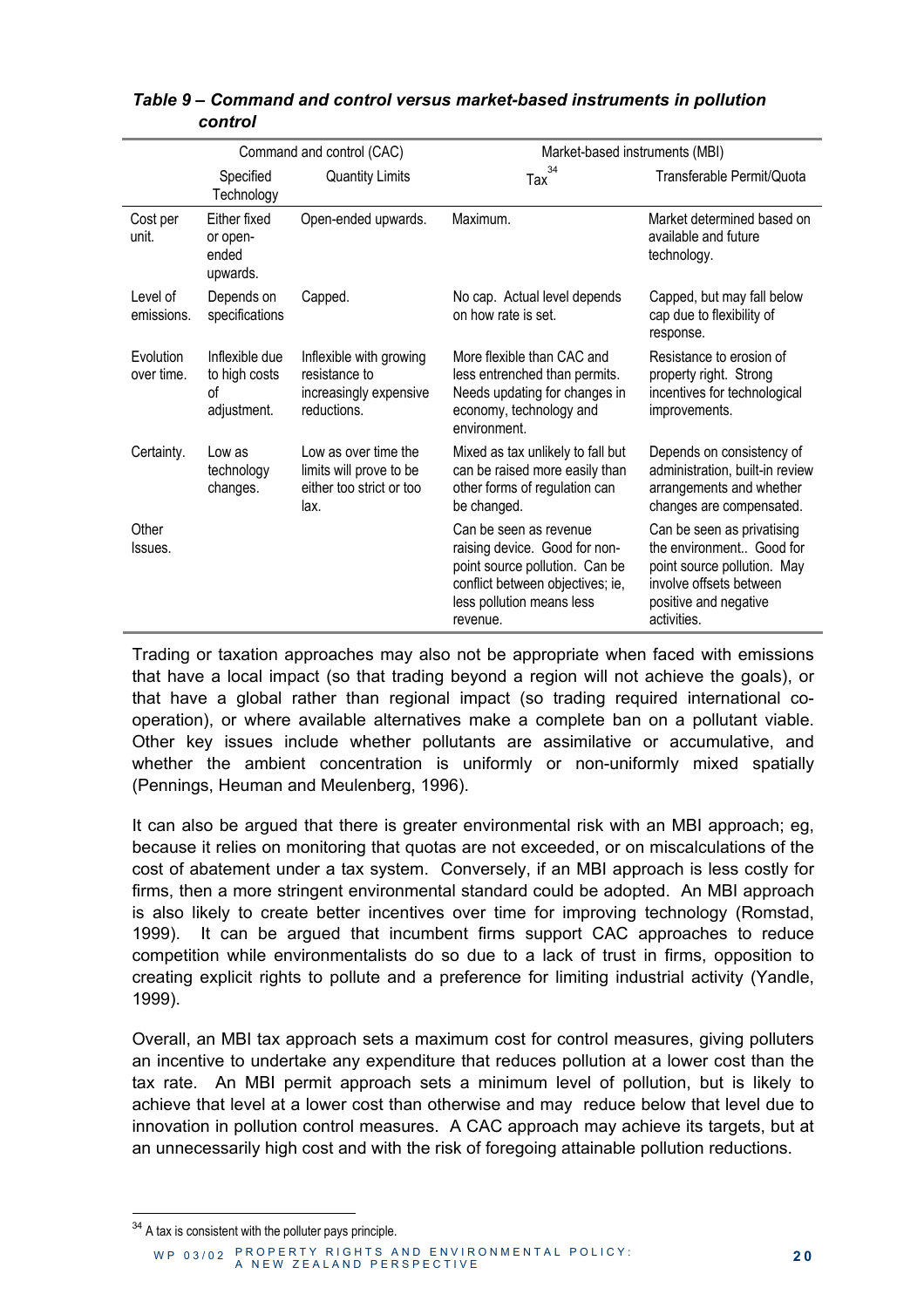# 5.3 Fishing rights

The solutions discussed above are not, of course, limited to pollution problems. Similar approaches can be, and have been, applied to conservation issues such as ocean resources or endangered species.

A common example is fisheries. Historically fisheries have been either in sole ownership (by individuals or groups), which is generally only possible in freshwater fisheries where non-owners can be readily excluded, or open access, for inshore or deepwater fisheries. Aquaculture is also usually in sole ownership, although access to space to undertake it is a distinct issue.

It had historically been argued that fishing had no effect on fish populations or even that thinning out the population allowed the remaining fish to grow faster. More recently, it was suggested that fish catch diminished as catch effort increased, not just because of the law of diminishing returns but also "because of the effect of catch upon the fish population" (Gordon, 1954, p129). The collapse of the North Atlantic cod fishery (Kurlansky, 1997) among others has demonstrated the fallacy of the earlier views.

The fishing problem is a version of the tragedy of the commons referred to earlier. With ownership of fish determined by capture, no one has a property right until the fish are caught, so fishers race to catch the fish first and no one has a secure property right in future catches, so no one has an incentive to conserve.<sup>35</sup> Because there is no alternative means of converting the communal right to fish into a private right, fishers "must incur the larger social cost of depleting the stock of animals" (Alchian and Demsetz, 1973, p23).

Initial attempts to resolve the excessive competition which was causing depletion, focused on administrative control of access through number of vessels or fishers, or constraints on types of gear or time spent fishing. These effort control measures tended to exacerbate the race for fish resulting in excess investment, higher operating costs and greater risk without necessarily reducing catches (see Table 10). Fishers tended to game the rules; eg, by increasing boat size or keeping boats at sea longer.

In the Pacific halibut fishery for example, the season dropped from six months in 1933 to 26 days in one region in 1952 as bigger and faster boats caught the available fish earlier at higher cost. Such regulatory approaches ignored the input cost of fishing (Gordon, 1954). The licensing process did, however, begin to create perceived rights in fishing which may have helped to bridge the gap to an individual rights approach (Scott, 1988).

Creating exclusive trading rights increases the value of existing rights, allowing compensation for any loss eg, for conservation reasons or traditional rights, while leaving rights holders still better off than before. Remaining users of the common resource have an incentive to conserve for the future, operate more efficiently (rather than race to extract their share of the resource before it is exhausted) and help enforce the quotas.

 $\overline{\phantom{a}}$ 

<sup>35</sup> A similar situation has occurred in oilfields where ownership of oil is at the wellhead, so neighbouring landowners have an incentive to drill competing wells and extract the oil as fast as possible, regardless of the effect on the total lifetime production of the oilfield. Compulsory pooling of interests has been used to address this problem.

<sup>36</sup> The alternative of eliminating the private right to fish also eliminates the individual incentive to work, requiring state coercion or cultural means to undertake the activity (Alchian and Demsetz, 1973).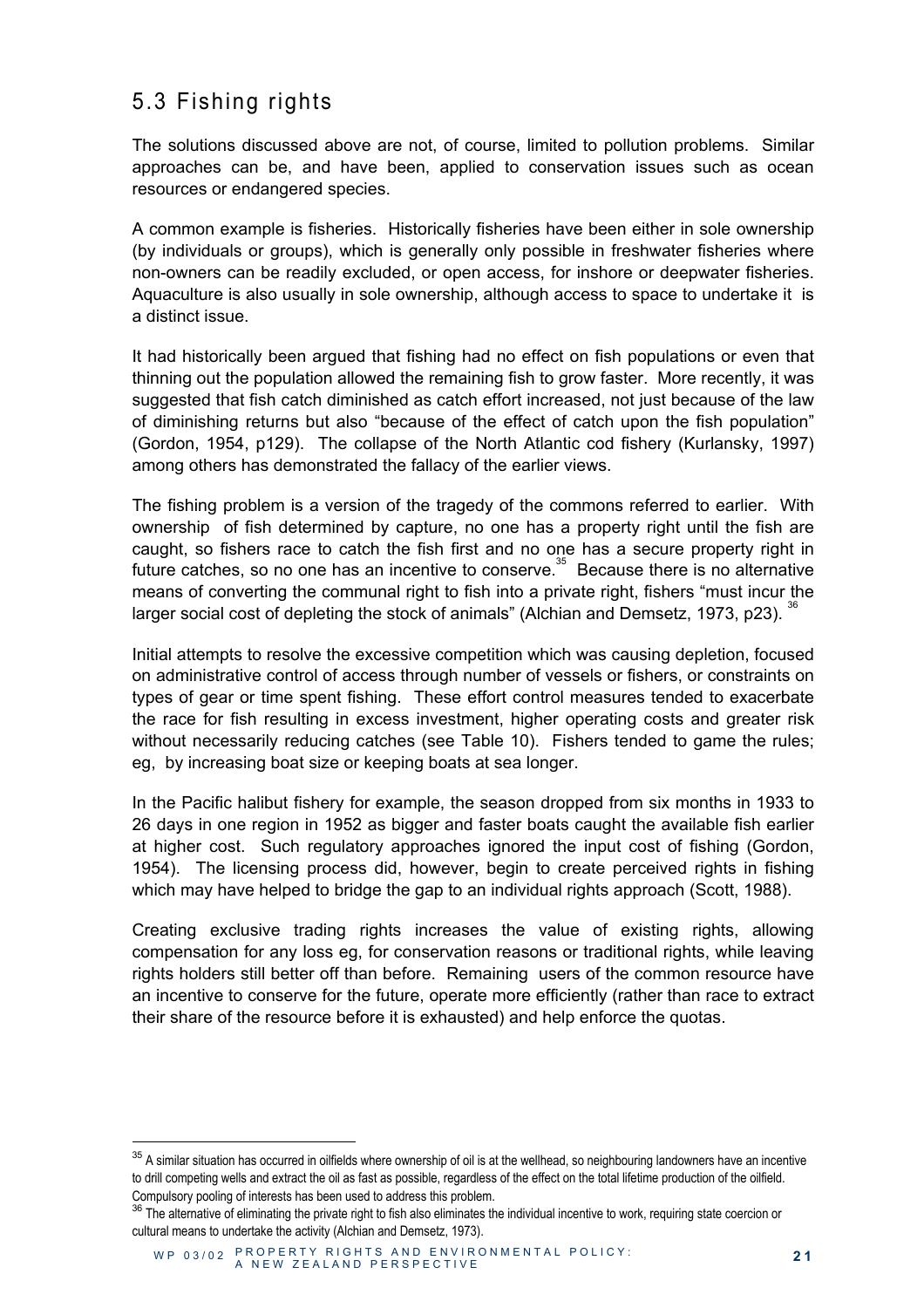|                                      | <b>Effort Controls</b>                                                                   | Permits                                                           | <b>Transferable Quotas</b>                                                                             |
|--------------------------------------|------------------------------------------------------------------------------------------|-------------------------------------------------------------------|--------------------------------------------------------------------------------------------------------|
| Impact on fishing<br>techniques.     | Incentives to invest in<br>uncontrolled factors affecting<br>fishing capacity.           | Incentives to adopt<br>techniques to maximise<br>speed of catch.  | Incentive to use most efficient<br>approach.                                                           |
| Cost of fishing.                     | Possibly less than permits, but<br>above most efficient level.                           | High.                                                             | Low.                                                                                                   |
| Property right in<br>future catches. | None within season. Possibly<br>weak long term right depending<br>on nature of controls. | None within season.<br>Weak long term right if<br>permits capped. | Strong.                                                                                                |
| Number of fishers.                   | Depends on nature of controls.                                                           | Uncertain, but above<br>most efficient level.                     | Declines as more efficient fishers<br>can afford to pay more for quota.                                |
| Sustainability of<br>fishery.        | Low as incentives encourage<br>depletion and fishers bypass<br>controls.                 | Low as incentives<br>encourage depletion.                         | Potentially high depending on<br>quality of scientific data and<br>integrity of quota setting process. |

#### *Table 10 – Fisheries control techniques*

The typical structure for such an approach involves defining a fishing zone, determining a Total Allowable Catch (TAC) and allocating Individual Transferable Quota (ITQ) within that TAC to fishers or communities. Compared to previous licensing arrangements the ITQ tends to offer greater duration, exclusivity, transferability and divisibility.

ITQ also offers administrative advantages as it makes allocation of reductions in TAC straightforward, allows for handling of by-catch by allowing fishers to buy or rent quota to cover it, allows fishers to choose between specialisation or mixed catches, and removes the need for control over gear other than to manage impacts of fishing on fish-stock composition or for environmental reasons; eg, to reduce seabird deaths (Scott, 1988).

## 5.4 Water rights

 $\overline{\phantom{a}}$ 

Water rights raise many of the same issues as for fisheries, but with some twists. These include such basic issues as the need to consider the science of hydrology rather than fish-stock replenishment and a focus on the flow of resources rather than an underlying stock. There are also, however, quite distinct issues such as whether a water right is based on priority (eg, the upstream user gets their full entitlement first) or is proportional to flow, how to deal with return flows of water after it has been used, whether the area of origin of the water has any preference in its allocation, and how to fund and manage the infrastructure necessary to supply the water and monitor its use and impacts (Rosegrant and Gazmuri, 1995).

In addition, externalities take on a particular importance for water rights, given that water can be used multiple times. Important factors for downstream users include the level and consistency of flow, and the quality of the water (including temperature and other forms of pollution). Water also has residual users in the flora and fauna at all points of its flow, which rely on environmentalists and governments to protect their interests, and which produce positive externalities for water users and the general population. interdependence of water users result in a "common property feature" with "far less exclusivity than a land right" (Scott and Coustalin, 1995, p822).

<sup>37</sup> Industrial water use raises particular issues, as it tends to represent a higher proportion of total water use when calculated on the basis of withdrawals than consumption (equals withdrawals less returns) and the volume taken and the manner in which it is returned can affect evaporation and other users through raising water temperatures. Water can be an input, a means of moving, cleaning or cooling inputs, turned into steam or simply used for cleaning (Renzetti, 2002). Industrial use may directly degrade water, while both industrial and agricultural processes can result in general water quality degradation through run-off.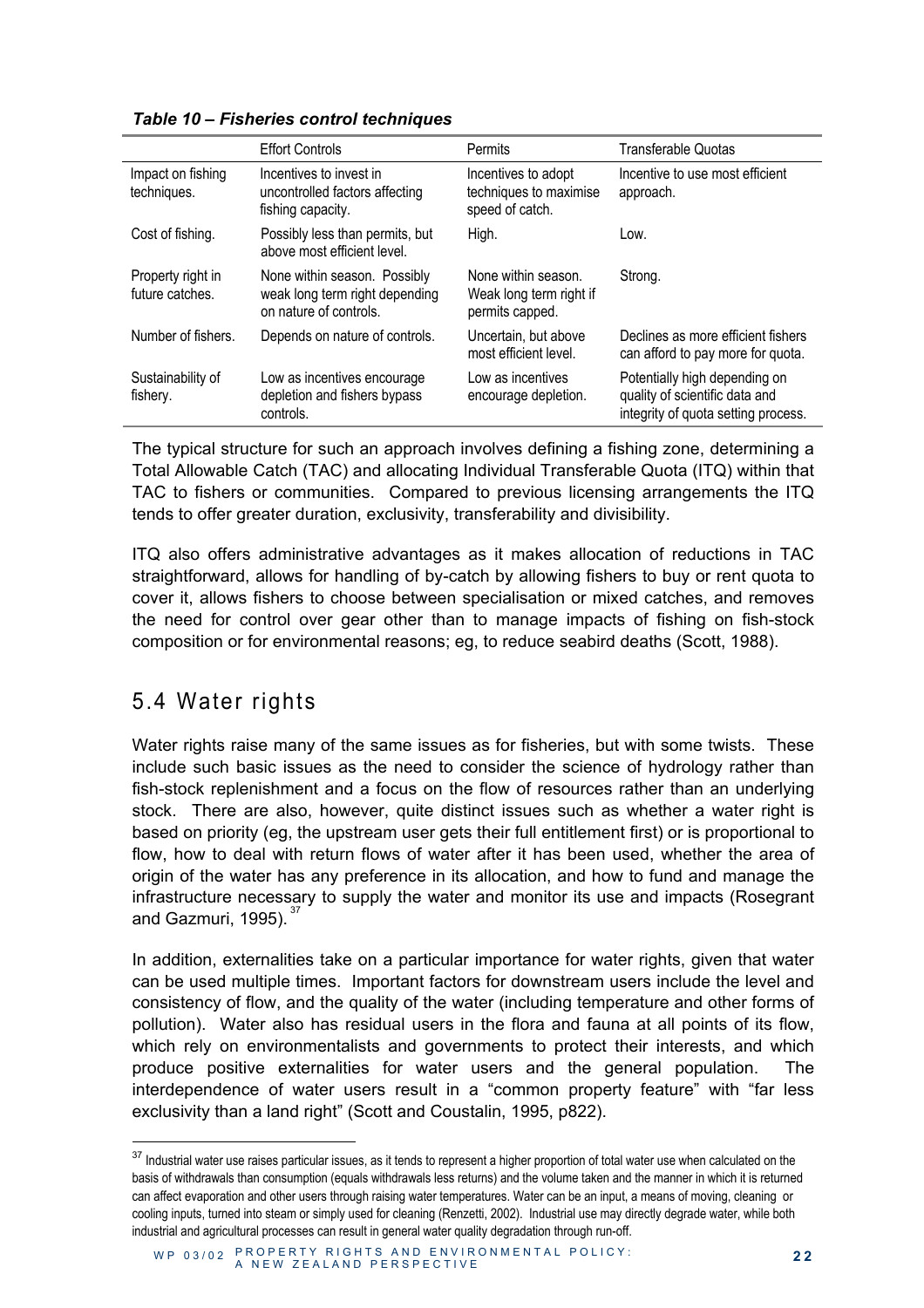There are also often stronger social and environmental perspectives in the discussion of water rights than for fisheries, and a more entrenched arrangement of existing rights, legal or customary. Water rights can be administrative, statutory or contractual; can be quantitative or limited only by impact on others, and can be conditional on continued use.

A fundamental difference in nature and source of rights (see Table 11) is between riparian rights based on ownership of land and protected by property law, and use rights protected by the law of torts. Overlaying these historically have been the concepts of prescription or adverse possession where actual use becomes a right of use, and seniority where chronological priority can be enforced by damages (Scott and Coustalin, 1995).

| Land-based or Riparian Rights                                                                                           | Use-based Rights                                                                                                           |
|-------------------------------------------------------------------------------------------------------------------------|----------------------------------------------------------------------------------------------------------------------------|
| (often water-taking permits in eastern USA)                                                                             | (often appropriative right or license in western USA)                                                                      |
| Only owner of banks has rights to flow.                                                                                 | Rights exist as long as water use exists - land ownership<br>is not essential provided there is legal access to the river. |
| Rights to undiminished, unaltered flow.                                                                                 | Rights are specific as to quantity and type of use.                                                                        |
| Use may be at any time, in any way, and in any quantity,<br>provided flow to other owners is not altered or diminished. | First user has strongest rights - seniority ranks rights.                                                                  |
| Rights are relative and impose corresponding obligations -<br>rights are equal regardless of area of land owned.        | Rights-holders (users) can enforce rights only against<br>those lower in seniority (later in time).                        |
| Full rights can be transferred only by transferring title to<br>riparian land.                                          | -38<br>Usufructuary rights are fully transferable to any person.                                                           |

#### *Table 11 – Types of water rights*

Source: Scott and Coustalin (1995)

 $\overline{\phantom{a}}$ 

Under Roman law, only temporary usufructuary rights could be acquired in running water, lasting as long as use continued, independent of land ownership but requiring legal access to the banks. The right could become prescriptive by unchallenged action over a period of years. Easements could be obtained to access a river across land.

Medieval common law treated a stream as static, so landowners owned their portion of a stream and had full rights to the water. However, upstream diversion deprived the landowner of property allowing damages to be sought. Non freeholders had no right to damages and no ability to enforce a use right except by a claim of prescription. A prescriptive easement went with the land and could be asserted against any other user of the flow. These easements were initially based on a grant of a use right but over time could also be based on simple prior use. Rights gradually evolved from land-based to use-based, linked to the flow of the river rather than the presence of water on land. This allowed non landowners to hold enforceable water rights. Prior use rights could also be quantifiable and transferable. It was also argued at times that equal riparian rights existed but that damages could only be sought by those damaged by a change in quality, quantity or manner of the flow.

These approaches evolved to a reasonable use theory, allowing reasonable use or diversion by riparian landowners, and a right to continued receipt of a flow, but only to seek damages once they began to use it. Ordinary and domestic users could take as much water as needed, while certain uses such as pollution, ornamental use or extraction from the river basin were per se unreasonable. Extraordinary use was permissible as

<sup>38</sup> Usufructuary rights means rights to enjoy the use and advantages of another's property short of the destruction or waste of its substance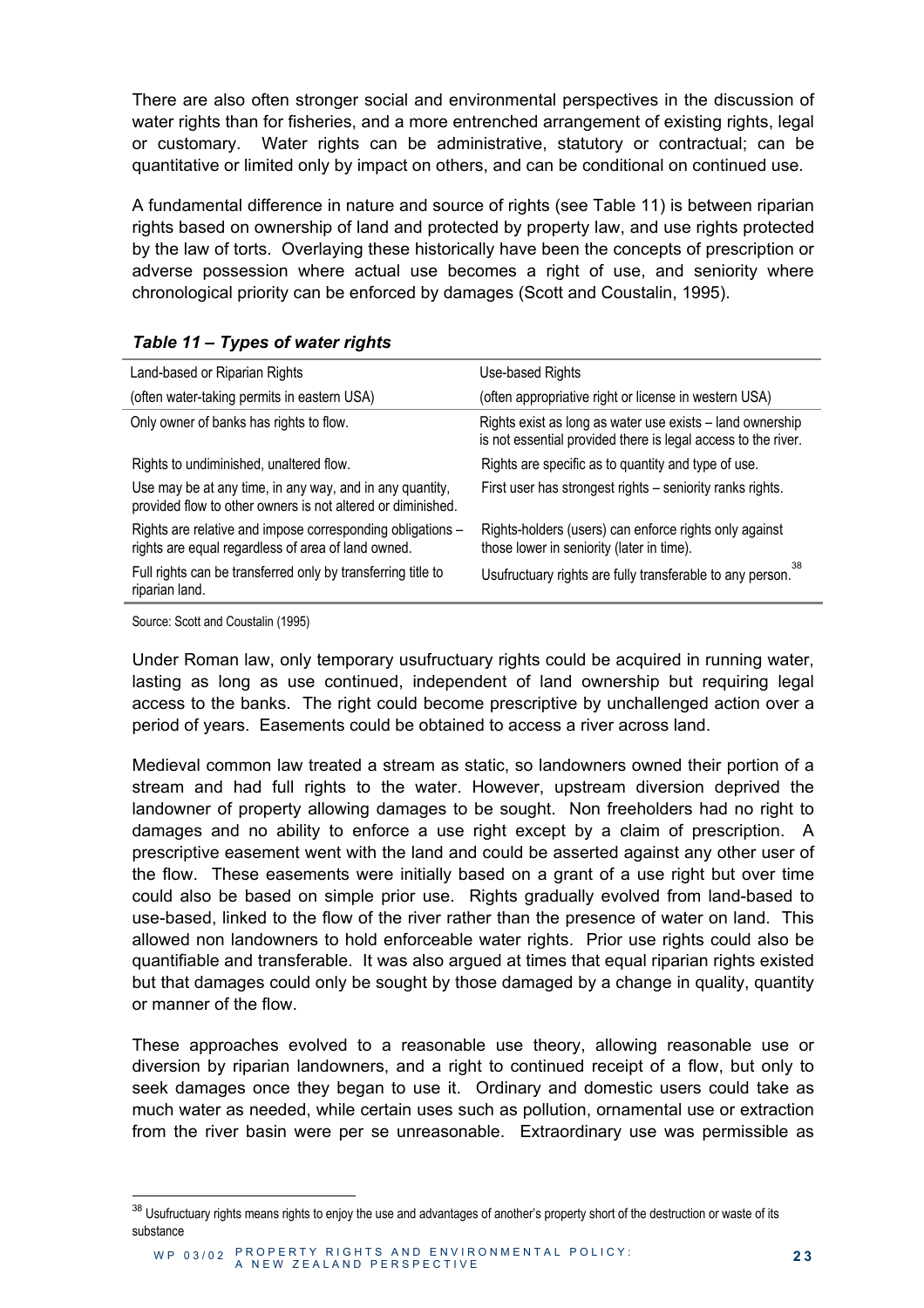long as other reasonable uses were not hindered. Seniority continued to apply to extraordinary use.

In the eastern United States, reasonable use evolved into a permit system. In the western United States, a system of prior appropriation evolved with use rights to take water at a specific location, but not tied to land ownership. Rights are transferable within restrictions (eg, to protect uses of return flows) and subject to seniority, beneficial use and outside regimes dealing with pollution and groundwater. Rights tend to be perpetual or at least long, and require compensation for expropriation.

The concepts of seniority and prescriptive rights clash with riparian rights, but offer advantages in terms of certainty and transferability, making them more valuable. The legal regime surrounding water is a network of private riparian and use rights, contracts, rights of navigation, fishing and foreshore access, and the government's right of expropriation (taking) and increasingly includes an ecological aspect (Scott and Coustalin, 1995).

The drivers behind changes to water rights regimes are scarcity (among agricultural, urban, industrial and in-stream use), capital cost of water delivery, and the consequences of wider economic liberalisation, which increases the economic cost of inflexible and inefficient water allocation systems (Rosegrant and Gazmuri, 1995). Systems that require users to pay for water use signal its scarcity value and provide revenue to fund measures to reduce water wastage.

# 6 Property rights to the environment in New Zealand

The most prominent example of the definition of new or redefined private property rights to natural resources of the environment in New Zealand is fisheries. Defined transferable fishing rights were created (see below for details) in response to the tragedy of the commons, discussed above, where competition for a scarce common resource resulted in depletion as no one had a secure property right in future use. Other rights discussed below are for pollution, radio frequency spectrum, water, minerals and land.

## 6.1 The Resource Management Act

As noted in Section 4.1, it can be argued that "when changes (in externalities) take place or new ones are recognised, the system of property rights is no longer efficient and efficacious" (Johnson, 1992, p172). The main vehicle for adjusting property rights in New Zealand is the Resource Management Act 1991 (RMA) through the preparation of national policy statements and regional and district plans, and their application by regional councils and territorial authorities to requests for consents to build on or otherwise use land.<sup>39</sup>

 $\overline{a}$ 

<sup>&</sup>lt;sup>39</sup> New Zealand has 12 regional councils and 74 territorial authorities (15 cities and 59 districts). One city council and 3 district councils and the Chatham Islands Territory operate as unitary authorities, exercising regional council powers in their area. Six territorial authorities fall within the jurisdiction of more than one regional council. The RMA is administered by the Ministry for the Environment (MfE).

Application of the RMA is by:

<sup>•</sup> central government through national policy standards and call-in of significant consent applications;

<sup>•</sup> regional councils, through regional plans (the boundaries of regional councils are broadly based on catchments); and • district councils, which normally fall within a single region, through district plans.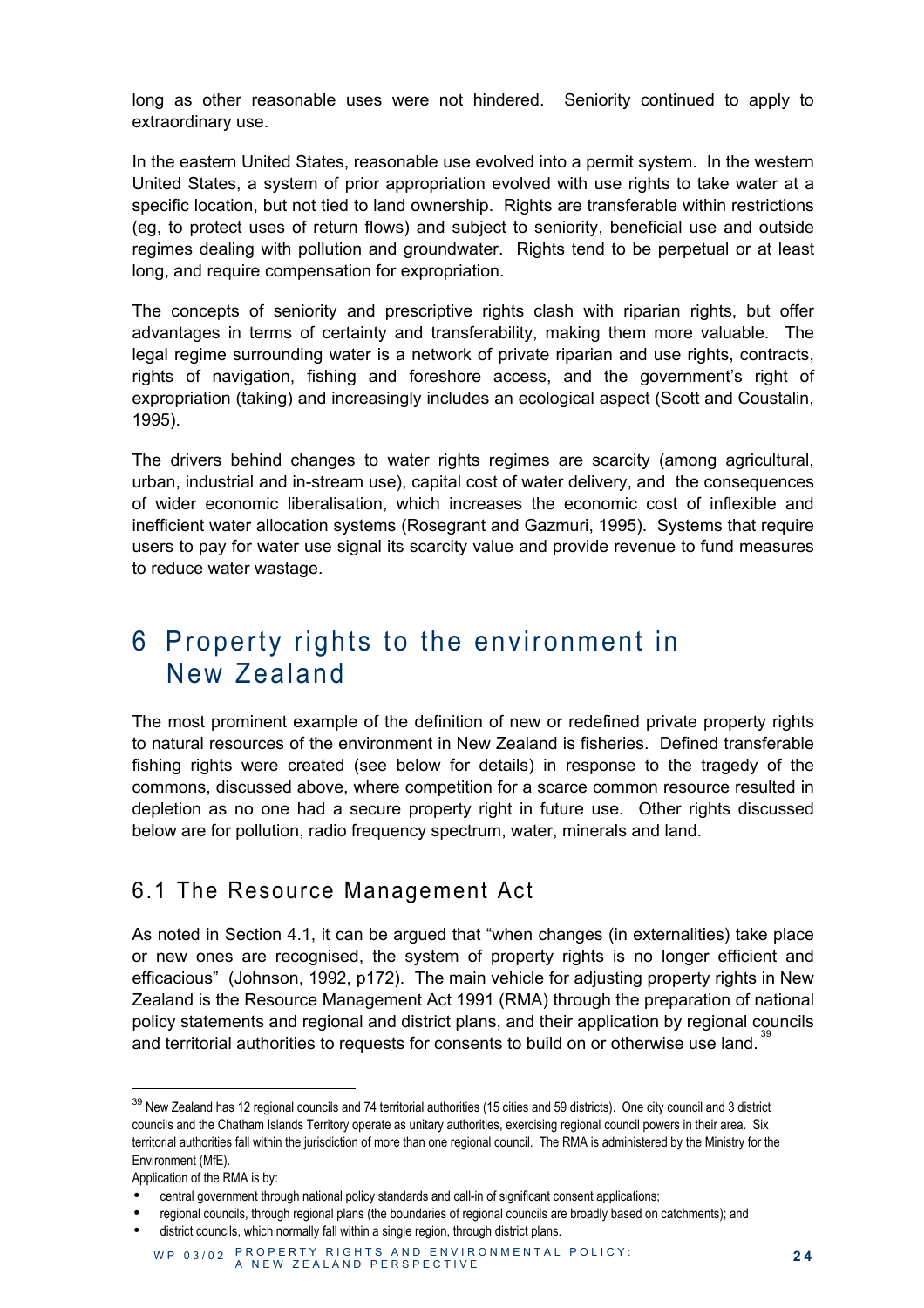These statements and plans, and the way they are applied act to constrain, enforce and modify property rights in land. Those modifications are not compensable. With regard to the concept of takings noted in Section 4.3, the RMA explicitly states that plan provisions are deemed not to have taken or injuriously affected interests in land unless the Act explicitly says so (Ryan, 1998). This is effectively parliament contracting out, through statute, from the application of a takings approach to land use regulation.

Another perceived consequence of the RMA in New Zealand, according to anecdotal evidence, is that those potentially affected by a resource consent can seek compensation from landowners in order to not lodge or to withdraw an objection to the consent. Such a situation would effectively be recognising a property right by the neighbour in the consent.

The RMA makes only limited reference to market-based instruments (MBI) to achieve reductions in externalities, but "is silent on whether regional councils are authorised to use economic instruments" and "precludes the use of tradable instruments in point sources of air and water pollution" (Sharp, 2002, p57). It may not therefore provide sufficient authority for councils to develop the necessary processes to support MBI approaches generally. Section 5 illustrated that such approaches offer significant advantages in the right circumstances in terms of achieving environmental and conservation goals at minimum cost while Section 4.4 discussed the required institutional support to make them work. The relevance of MBI to water use is discussed further in Section 6.3. $^{\circ}$ 

### 6.2 Pollution control

 $\overline{\phantom{a}}$ 

New Zealand does not currently use economic instruments to deal with general pollution issues. Smog in Christchurch is addressed by restrictions on wood and coal burning, while chlorofluorocarbons (CFCs) are banned and the response to air pollution in Auckland is use of lower sulphur fuel than is available in the rest of the country. There is currently "no legal authority for regional councils or district councils to implement economic instruments to deal with air pollution" (Sharp, 2002, p55).

Climate change policy is still under development. The Government's proposed package announced in October 2002 involves (1) an emissions charge on fossil fuels and industrial process emissions with revenue recycling (and an option for emission trading), (2) incentives for defined reductions in greenhouse gas emissions, (3) Negotiated Greenhouse Agreements where firms and industries with a significant competitiveness risk commit to best practice in managing emissions in return for exemption from an emissions charge, (4) initial exemption for the agricultural sector in exchange for investment in research on reducing agricultural emissions, and (5) Government retention of sink credits and associated liabilities allocated to New Zealand in recognition of the carbon sink value of post-1990 forest plantings and Government liability for deforestation up to a cap. The RMA will be amended to remove regional councils' ability to directly control greenhouse gas emissions through resource consents and regional plans.

<sup>&</sup>lt;sup>40</sup> This section focuses on the RMA but water is also crucial to sustainable development policy and particularly to agriculture. The Ministry of Agriculture and Forestry (MAF) has done work on water allocation, including transferable permits. <http://www.maf.govt.nz/mafnet/rural-nz/sustainable-resource-use/water-efficiency/index.htm>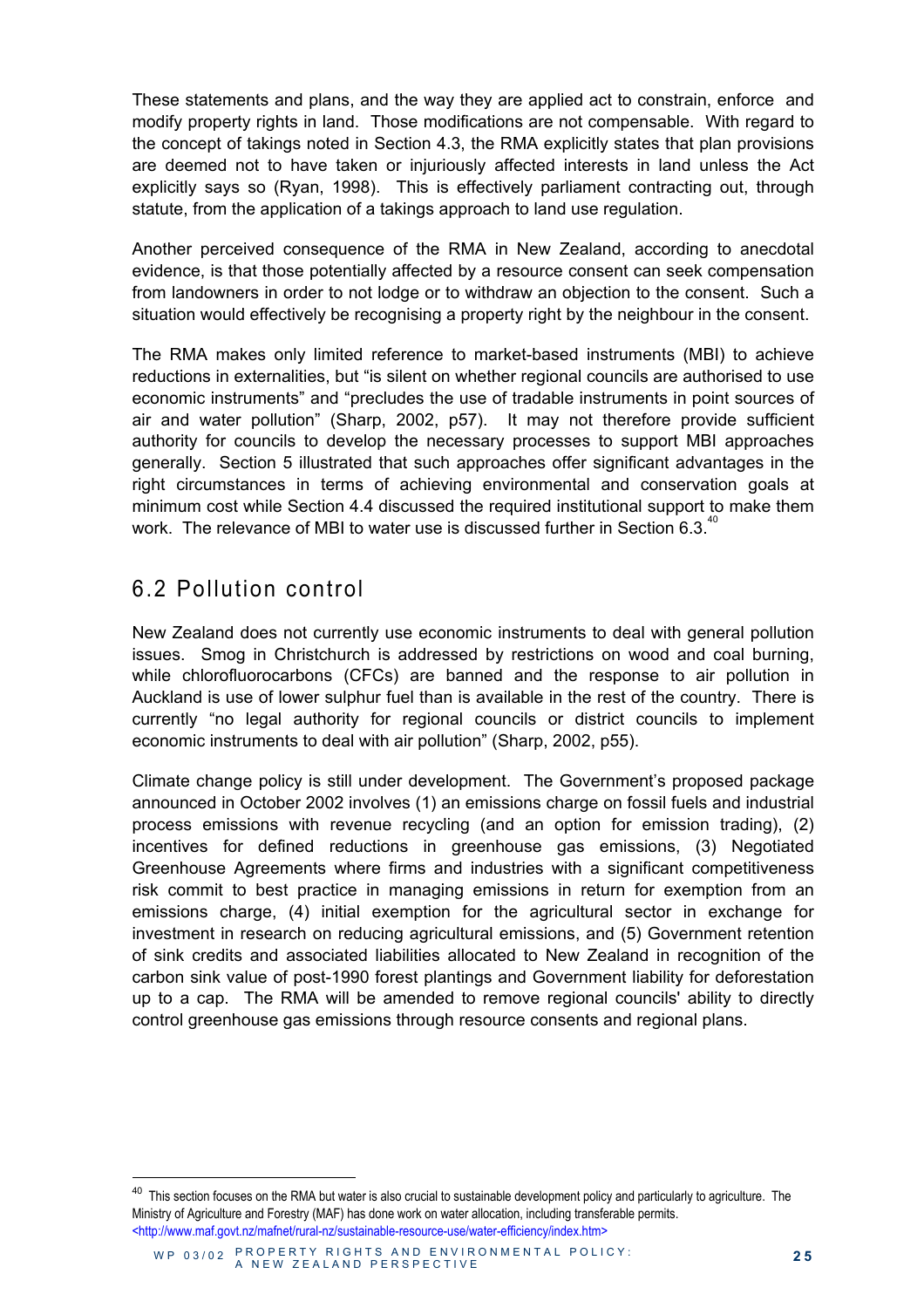### 6.3 Water allocation and use

The initial allocation of water to users in New Zealand is governed by the RMA, although most existing water allocations pre-date its enactment.<sup>41</sup> In 1999 77% of allocated water was for irrigation, 7% for industrial use, and 16% for industrial water supply.<sup>42</sup> This covers both surface water and groundwater. Controls are based on minimum flows and water quality more often than through allocation limits, though cumulative impact is a factor in considering consent applications (Lincoln Environmental, 2000).<sup>4</sup>

No one can now take, use, dam, or divert water unless (1) allowed by a rule in a regional plan or a resource consent; or (2) the water is for an individual's reasonable domestic needs or the reasonable needs of an individual's animals for drinking water and the taking or use does not, or is not likely to, have an adverse effect on the environment (comparable to the English reasonable use approach discussed in Section 5.4).<sup>44</sup>

Consents are normally issued on a first-come, first-served basis, although the planning or consents processes allow for evaluation of competing uses of water flows, and apply for between 5 and 35 years, often with review at 5 to 15 year intervals. Over-allocation is normally addressed by reviewing consents (Lincoln Environmental, 2000).<sup>45</sup> Metering is not universal, but often applies to large takes.

The RMA provides for councils to introduce rights regimes in certain circumstances; eg, transferable permits to take (but not discharge) water (s.136), and in some circumstances permits can be transferred to another firm or another site provided both sites are in the same catchment. Councils have expressed concerns about lack of economic instruments and legal uncertainty around consent review clauses and measures such as waiting lists for new consents for over-allocated resources and controls on land use (Lincoln Environmental, 2000).

The RMA also requires the Minister for the Environment to consider the use of economic instruments to achieve the purposes of the Act, and regional/local administrators to have regard to alternatives including the provision of information, services or incentives and the levying of charges (including rates), based on the likely benefits and costs of each alternative (Sharp, 2002).

The RMA does not appear to allow for rights over stored water. This may not be an issue for privately owned lakes, such as an irrigation storage lake formed over privately owned land, but may cause problems where water is stored in a natural or publicly owned lake. Hydro generators, for example, use their dams to control flows out of their storage lakes in order to maximise hydro-electric revenue, subject to resource consent requirements about minimum flows.

 $\overline{\phantom{a}}$ 

<sup>41</sup> Existing authorities expired by 10 October 2001. Existing rights expire by 31 October 2026. Mining privileges, which require compensation for limits on their exercise, expire by 1 October 2021 (Lincoln Environmental, 2000).

 $42$  About 80% of the irrigated area was in the Canterbury and Otago regions, of which about 70% was pasture.

<sup>&</sup>lt;sup>43</sup> The kev constraints for surface water allocations are minimum flows and water quality. For groundwater, when constraints do apply, they are normally based on groundwater level, pressure or water quality, often to prevent salt water intrusion for coastal aquifers. Takes are restricted in periods of shortage by stepped or pro rate cutbacks, bands of river flow, informal arrangements or transfers of permits (Lincoln Environmental, 2000).

Allocation limits for ground water are to maintain flows, ensure reliable supply, recharge groundwater, and maintain waste assimilation capacity of streams. For ground water, they are also used to avoid physical damage to the aquifer and prevent saline intrusion (Lincoln Environmental, 2000).

<sup>&</sup>lt;sup>44</sup> Guidelines exist in New Zealand for reasonable domestic use, and in broad terms for irrigation, but not for industrial purposes.

<sup>&</sup>lt;sup>45</sup> For example "the Taieri River .... Is seriously over-allocated and no new permits will be issued until existing ones are cancelled ... once the water flow drops below a certain level, all permits are suspended upstream" New Zealand Environment, Issue 19 2002, 11 October 2002.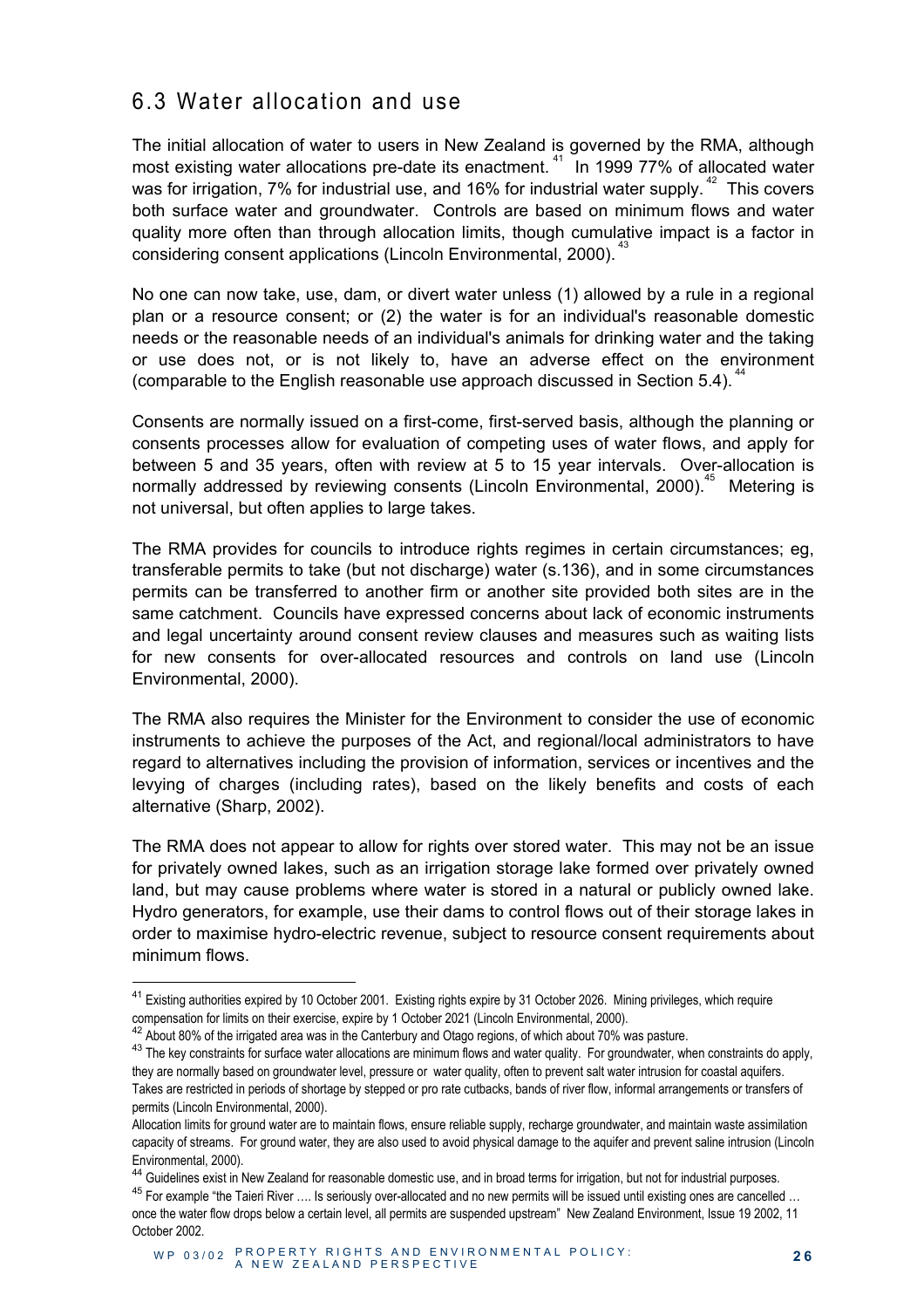They presumably cannot use the RMA to stop anyone else taking water from a lake if that does not jeopardise the minimum flow requirements. This could mean that when inflows exceeded outflows, alternative users of the water would be able to apply for a resource consent for the surplus. This would be a problem for the generators if the return flows bypassed one or more of their hydro stations. It appears that, unless any environmental factors inhibited issue of a consent, any disputes would have to be resolved by private contractual means.

The two regions of New Zealand where water scarcity is most significant are Canterbury and Otago*.* Both regional councils allocate water on a first-come first served basis according to the requirements of land use*.* The allocation of water between productive uses and in-stream uses is evaluated through court action, partly because the relative value is not known and there is no mechanism (other than land acquisition) to guide water to its most productive use. Manawatu-Wanganui has a tradable permit system with ten year permits granted according to existing entitlements*.* Permits are transferable during periods of water restriction only, provided the end use is irrigation, both sites are within the catchment and the council is informed in advance (Sharp, 2002). Very few transfers, other than for land transfer or subdivision, have occurred (Lincoln Environmental, 2000).

Making a process for water allocation or re-allocation work is not straightforward. Water may only be available in specific places at specific times which may not correspond to when and where the water is required, leading to demands for water storage and transportation. Demand for water may also be simultaneous, as for crop irrigation, leaving little room for trade-offs, or conflict with environmental needs at certain times of the year. Allocations also must consider whether the water source is groundwater or surface-water, and the effects of how the water is used on the rate of groundwater recharge, which in turn affects aquifer levels and spring-fed streams. There can also be conflict between instream uses (eg, hydro-electric power) and extractive uses.

All of these factors act to limit the volume of trading in a water market quite apart from the transition problems involved in creating a new rights structure over existing water use arrangements. Restrictions (eg, for environmental reasons) on taking water from particular sources can also increase pressure on other sources, producing a less than optimal trade-off overall. Constructing a water allocation system that maximises economic and social outcomes while achieving environmental requirements is difficult.

## 6.4 Fisheries and aquaculture

Separate rights apply for wild and farmed fisheries as the former involves harvesting from an open-access resource while the latter is based on setting aside commonly owned seabed space.<sup>46</sup>

#### **6.4.1 Deepwater and inshore fishing**

 $\overline{\phantom{a}}$ 

A licensing system involving gear and area controls operated for New Zealand inshore fisheries from 1938 to 1963. The industry expanded rapidly after 1963, including into deepwater fishing following declaration of the 200 mile Exclusive Economic Zone (EEZ) in 1978. Moratoria on new permits were introduced for rock lobsters and scallops in 1978 and finfish in 1982, but fishing capacity and effort by existing permit holders were not controlled.

WP 03/02 PROPERTY RIGHTS AND EN VIRONMENTAL POLICY: A NEW ZEALAND PERSPECTIVE **2 7**  $46$  Freshwater fish farming (eg, in artificial pools) does not raise any rights issues not covered under general law.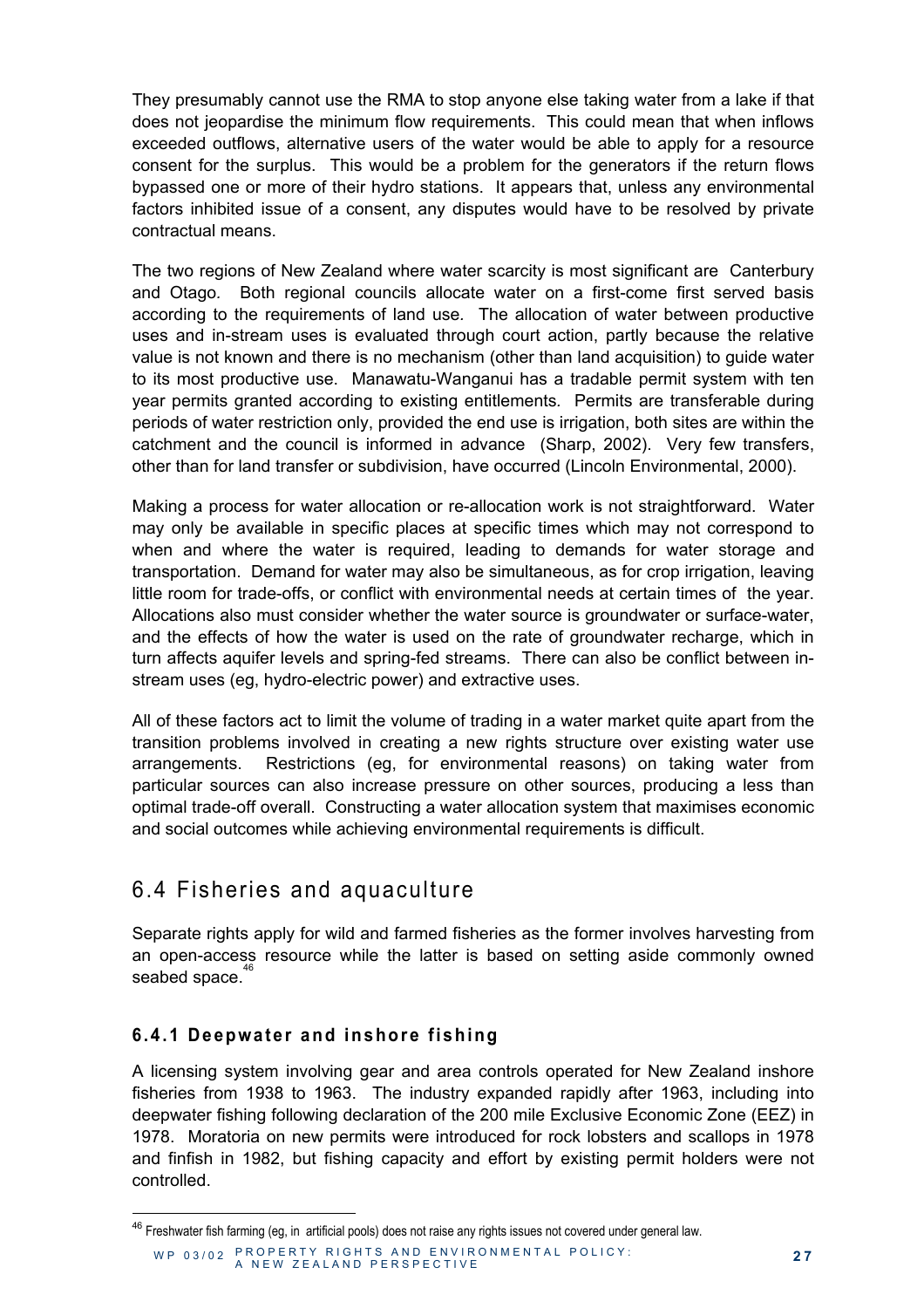Deepwater quotas were introduced in 1983, and Individual Transferable Quotas (ITQs) introduced for inshore fishing and expanded for deepwater fishing in 1986. Quota entitlements were based on catch history. Where ITQs exceeded the allowable catch, most of the difference was dealt with by a buy-back programme with some pro-rated cuts for the remainder. There are maximum and minimum quota holdings for each species, and limits on foreign involvement. ITQs became proportional rather than fixed in 1990.

The ITQ regime operates by defining a Total Allowable Catch (TAC) designed to maintain the biomass of the fishery and after allowing for recreational and customary harvest, a Total Allowable Commercial Catch (TACC) which is then allocated to ITQ holders. Each ITQ represents a set proportion of the TACC, not an absolute amount, and reductions in the TACC for sustainability reasons are not compensated. There is no quantified allocation to recreational or customary fishers, so that expansion in these sectors puts pressure on the TACC. Effectively those sectors have a superior property right which gives them priority access to available fish stocks.

The Quota Management System (QMS) is now being extended to species, which were considered fully fished at the time it was introduced – these Fourth Schedule species were deferred because 20% of any new quota species must be allocated to Maori. This means that existing permit holders would receive less quota than their catch history would suggest, raising the issue of whether the increase in value of quota (transferable and quantified) over their previous permits is sufficient to offset that loss, or whether compensation is required.

The rationale for ITQs is to maximise the sustainable economic potential of each fishery. Other types of controls on fishing through limiting catch effort (number or type of ships, types of nets, days spent fishing etc) tend to be ineffective and distorting, with tendencies towards inefficient overcapitalisation.

Under an ITQ system the incentive to use quota efficiently is maximised and quota owners have stronger incentives to enhance the fishery because they know they will have their share of future catches. Such a system has, however, social and community implications because quota tends to become more concentrated and the number of vessels to decline over time under efficiency pressures.

The QMS has significant long-term environmental and commercial benefits from maintaining aquatic biodiversity. New Zealand is now also able to offer more consistent long-term supplies of fish products than other supply sources, and in some cases obtain a market premium for the sustainable nature of its fisheries.

#### **6.4.2 Aquaculture**

Aquaculture is currently subject to the Resource Management Act (RMA) process on the basis of applications as they come in; ie, first come first served; with little basis for controlling what areas aquaculture may occur in, no system for prioritising applications for particular areas versus other uses, and no system for charging for occupation of coastal space.

The new regime now being developed would create Aquaculture Management Areas (AMAs) as the only locations where aquaculture may occur, and establish a tendering system for allocating space within AMAs between potential aquaculturalists. Revenue from tenders is intended to be split between the central government and Regional Councils.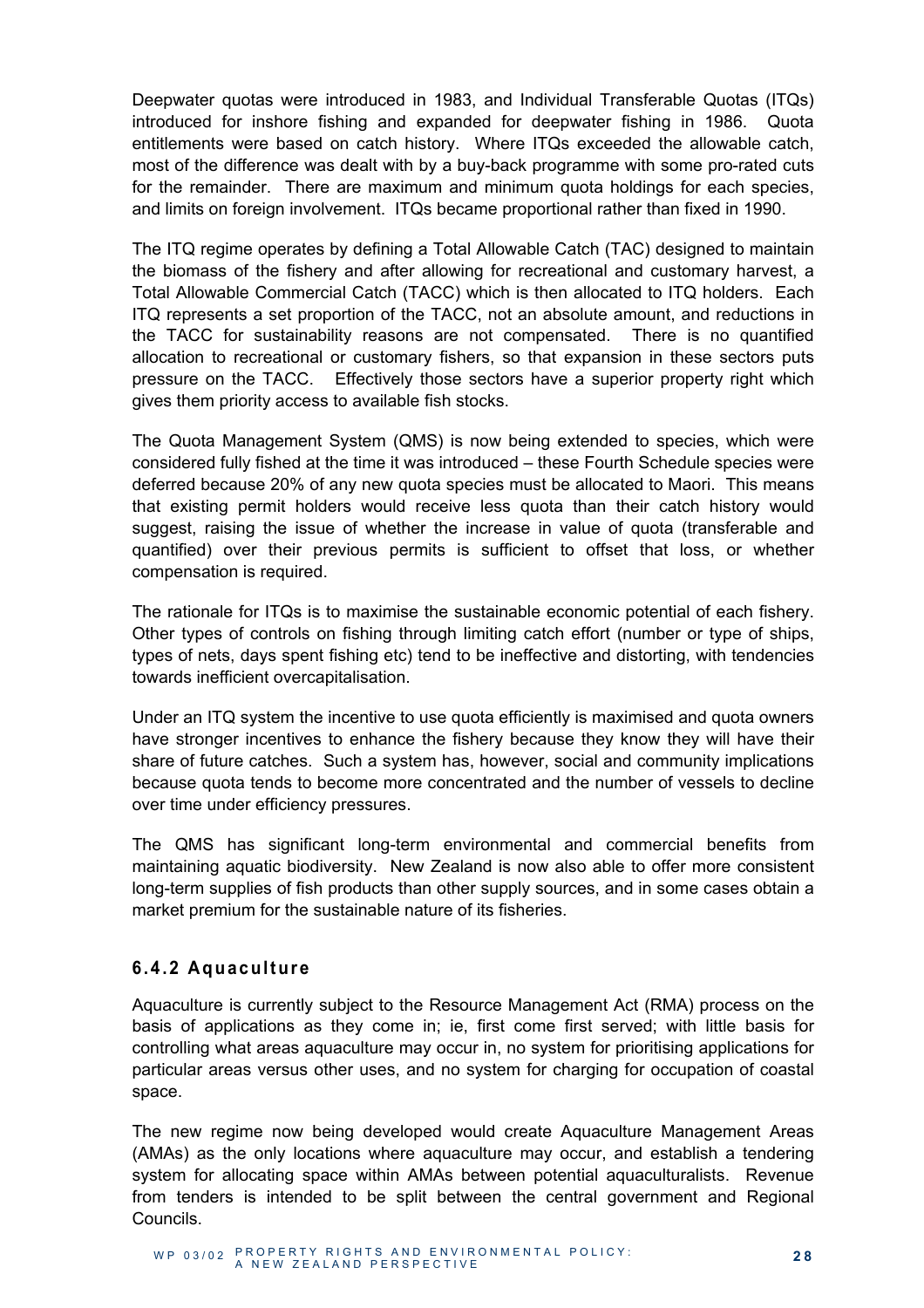The AMA approach would both ensure that trade-offs between alternative uses of coastal space are made properly, and that aquaculture space is allocated equitably and efficiently. A moratorium has been imposed on applications not already notified to avoid the new system being pre-empted by locking up most potential AMA space and expanding aquaculture beyond areas where it is desirable.

### 6.5 Land title in New Zealand<sup>47</sup>

New Zealand land falls under 3 main categories, general land registered in the main titles and cadastral survey records administered by Land Information New Zealand (LINZ). Maori land recorded with the Maori Land Court (though some is also registered with LINZ), and Crown (central Government) land, for which title either has never existed or has been extinguished on acquisition. Much Crown land has not been accurately surveyed.

#### **6.5.1 Crown land**

l

Crown land has not been held in title because this would involve the Crown holding land of itself, as in New Zealand the Crown holds the supreme or allodial title to land. Allodial title historically meant that the land was held in absolute independence, without being subject to any rent, service, or acknowledgment to a superior. Below this traditionally was feudal title where the land was held hereditarily from a superior in exchange for service when called on.

The best form of private land title available was fee simple or freehold, where the inheritor has unqualified ownership and power of disposition. This is what is normally meant by private ownership of real estate in which the owner has the right to control, use, and transfer the property at will.

Some Crown land is also held in long-term statutory leases. An example of this was Maori leased land where the Crown passed legislation to terminate the perpetual leases and paid compensation to the affected lessees.<sup>49</sup> Another example is the Crown pastoral lease land in the South Island, where a tenure review programme is underway. This will ultimately result in the land being either freeholded (to the lessor or otherwise) or being held directly by the Crown (usually through the Department of Conservation).

The Crown also owns land along many major waterways in New Zealand, often known as the Queen's Chain, although this is not as universal as is sometimes thought. <sup>50</sup> The Queen's Chain is generally 20 metres above the high-water mark, but in some cases is measured from the low-water mark. It may not extend all along the waterway, but may be

<sup>&</sup>lt;sup>47</sup> This section discusses only the legal mechanisms by which land is held in New Zealand, including the English common law tradition. As noted earlier this paper does not address Treaty of Waitangi issues.

<sup>&</sup>lt;sup>48</sup> Cadastral survey means determination and description of the spatial extent (including boundaries) of interests under a tenure system Historically a cadastre was a public register showing details of ownership and value of land; made for tax purposes.

<sup>&</sup>lt;sup>49</sup> Leases were perpetually renewable, with rents fixed for periods of 21 years at a flat percentage of the unimproved value of the land. The changes (under the Maori Reserved Land Amendment Act 1997 and the Maori Reserved Land Amendment Act 1998) involved a shift to a fair annual rent based on the unimproved value of the land, more frequent rent review, and rights of first refusal for the lessor and lessee if the lease or land (respectively) were transferred.

<sup>50</sup> Onlv about 70% (anecdotally) of maior waterways are adjoined by a chain, strip or reserve. The key statutory provisions that led to creation of the chain involved (1) reservation, on sale of Crown land, of a 1 chain (66 foot or 20.1168 metre) strip along rivers and streams above a certain width (Land Act 1892, Land Act 1948, Conservation Act 1987); and (2) creation, on subdivision of land to create any allotment of less than 4 hectares, of an esplanade reserve 20 metres in width along the high water mark or the bank of any river or along the margin of any lake (Resource Management Act 1991).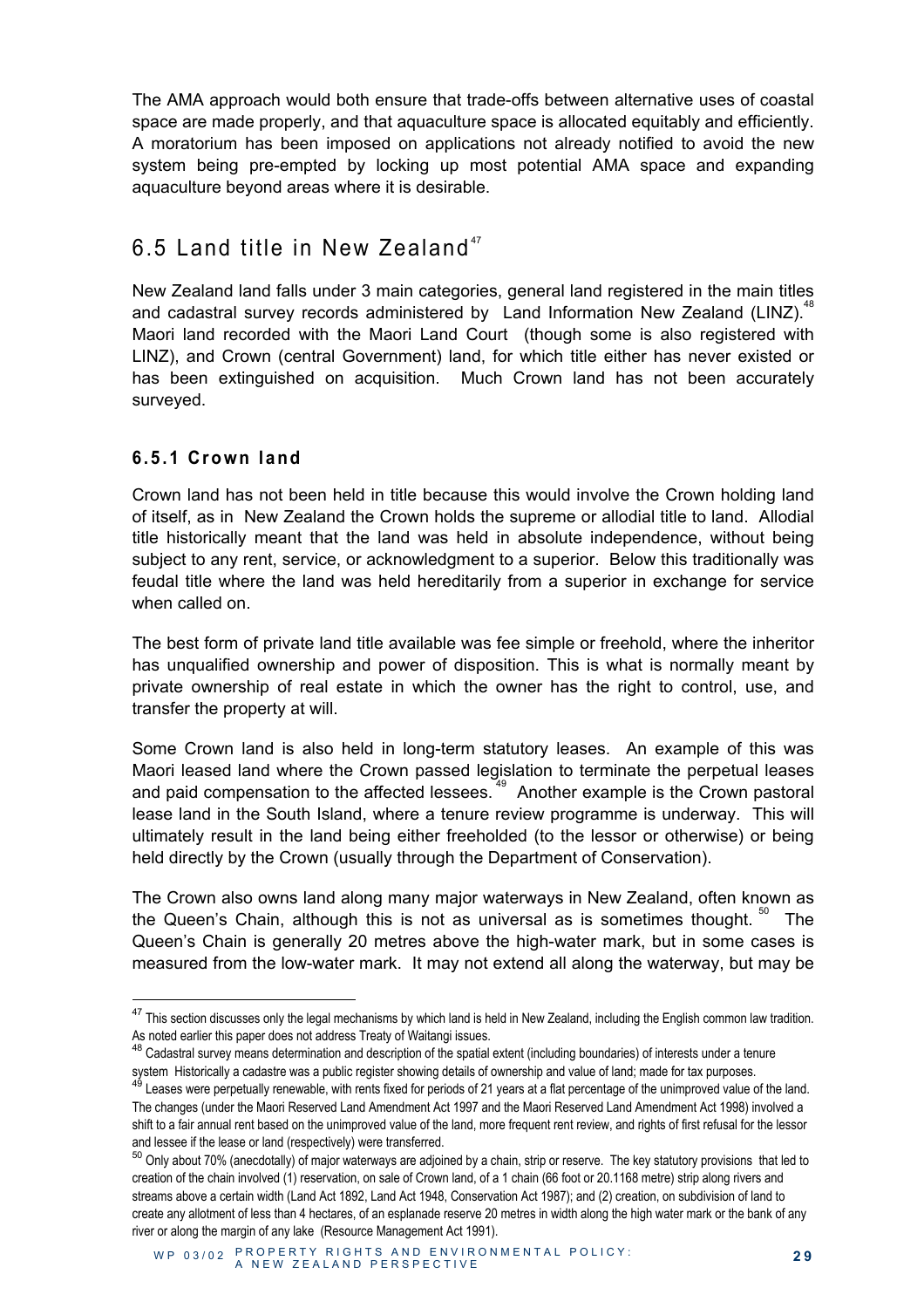interrupted by private land or reserves. Beaches are generally open as the Crown owns nearly all foreshores and seabed (see below). Even where the Queen's Chain does exist, however, there is no automatic right of access through private land to reach it.

#### **6.5.2 General land and titles systems**

The most recognised type of land in New Zealand is general or private land, owned by individuals or corporations in fee simple.

General land ownership is controlled under the Torrens Title system, under which a register of land holdings maintained by the State guarantees indefeasible title to land included in the register.

Under the former common law title system a good title was established by a chain of transactions and events reaching back to a good root of title. This relied on conveyancing by deeds, whereby title to land was established by the production of deeds tracing the chain of title to the person who wished to pass on his interest in the land. The deeds system depends on the execution and preservation of original valid instruments, so that in the event of a deed being invalid, for example, through forgery or by operation of statute, no transfer is effected. Deeds systems require a high degree of expertise to operate and frequently require expensive title insurance systems to underpin property transactions.

The Torrens system made title to land dependent upon registration rather than on the execution of documents. The execution of title deeds (for example, transfers, leases and mortgages) was to be merely the means of obtaining registration and was not intended to affect the land or pass any estate or interest until registration. It has thus been described as a system of title by registration rather than registration of title and assures the person whose name is recorded as proprietor of a good title free from unregistered encumbrances. The central registry is the legally binding record of title to land.

There is, however, the possibility that the system might sometimes operate to deprive proprietors of their interests. The Crown therefore offers a guarantee of title for land held in the titles and survey records. The guarantee does not extend to the precise boundaries of the property specified on the title. The Torrens system and the Crown guarantee mean there is no need for private title insurance or for detailed investigations of title such as tend to be involved in a deeds system of title. This reduces the cost of purchasing land and increases the quality of title to land, improving incentives for investment in improvements.<sup>51</sup>

There is no general right of public access to private land in New Zealand, such as the public footpaths in the UK. This may reflect the recent development of the private land concept in New Zealand; ie, since 1840, the fact that so much land is held by the Crown, particularly through the Department of Conservation which controls about one third of New Zealand's land area, and the existence of the Queen's Chain.<sup>34</sup> The combined effect of these factors is to largely, if not completely, remove any need for a general access right.

 $\overline{\phantom{a}}$ 

<sup>&</sup>lt;sup>51</sup> The Torrens title system and the deed system are different means of achieving the same end, defining title in land. Both have the same implications for pre-existing land ownership such as aboriginal title.

<sup>52</sup> As at March 2002 (all figures net to avoid double counting) of New Zealand's 26.8 million hectares the Department of Conservation administered: on land - national parks 3.4 million hectares, reserves (land) 0.5 million hectares, conservation areas 4.3 million hectares, wildlife areas 88 hectares, and protected private land 81000 hectares; and at sea – reserves (marine) 0.76 million hectares, marine mammal sanctuaries 2.3 million hectares <http://www.doc.govt.nz/Conservation/Land/Protected-Areas-Administered-by-DOC/index.asp>: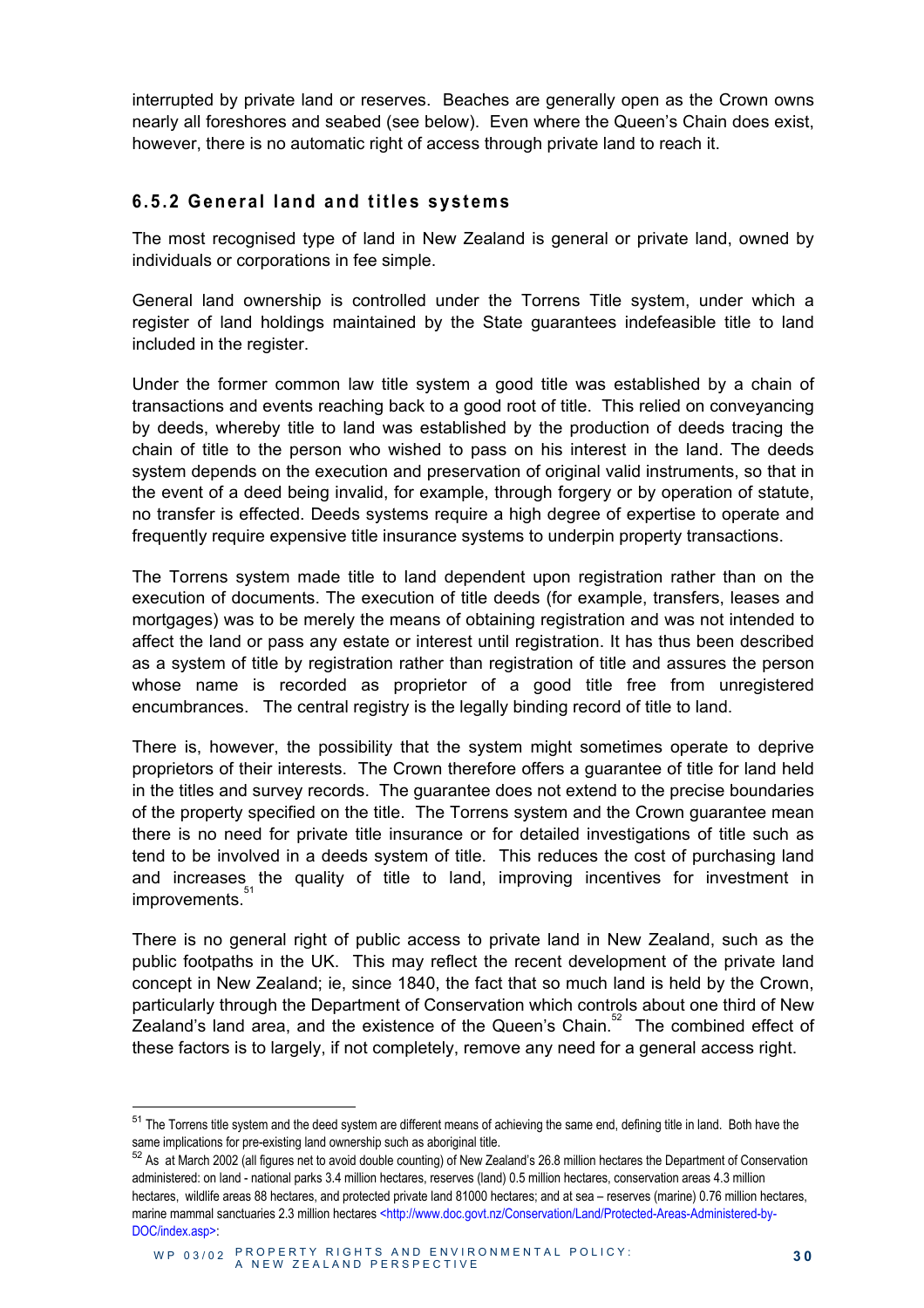#### **6.5.3 Maori land**

Maori land is defined in Section 129 (subsections 1&2) of the Te Ture Whenua Maori Act 1993/Maori Land Act 1993 as either Maori customary land or Maori freehold land. Transfer of Maori land must take the Act into account. Section 129 provides for a number of different types of status of land. The status of land will only change from Maori freehold land to general land upon registration of an Order of the Maori Land Court.

Maori customary land is land held by Maori in accordance with tikanga Maori. Maori freehold land is land the beneficial ownership of which has been determined by the Maori Land Court (MLC) by freehold order. Much Maori land is held by a large number of owners, many of whom may be deceased. Without a succession order made by the MLC, their successors will not be recorded on the title.

Maori freehold land came into being either by the Crown setting aside land for Maori from the Maori customary land that it purchased for the settlement of New Zealand (specific Maori individuals were granted Crown Grants for joint ownership of such land), or by the Maori Land Court investigating ownership of Maori customary land that had not been alienated and appointing (up to) ten Maori individuals into joint ownership.

Ownership of the land was confirmed by the Maori Land Court and title was granted by the Crown. The 1.3 million hectares of Maori land that remain today are the remainder of those original Crown Grants that have not been sold to non-Maori ownership or have not been converted to general land by its Maori owners.

#### **6.5.4 Rivers, lakes and the sea**

 $\overline{\phantom{a}}$ 

Ownership of rivers themselves is variable in the common law tradition, which generally applies in New Zealand outside Treaty of Waitangi obligations, with two main sources of ownership rights.<sup>33</sup> The first is from the Crown's prerogative rights in relation to the sea, which extend to the point at which the river ceases being tidal. Beyond that point the Crown, and the general public enjoy the right to fish, bathe and travel upon the river. The second source is the *ad medium filum aquae* rule where ownership of land adjoining a non-tidal river also includes with it ownership of the bed of the river to its mid-point. The bed is therefore privately owned but subject to the public's fishing and navigation rights.

Natural lakebeds generally are in Crown ownership under the common law principle that the English Crown held sovereign title to all lands underlying navigable waters. $34$  In the case of artificial lakes, the landowner retains rights to the lakebed, and under common law generally also owns the right of use of the surface.

Aquatic property rights frequently relate to occupation and use (eg, access and withdrawal rights as noted in Table 4) rather than ownership, with the latter seldom alienated by the state.<sup>55</sup> Occupation of space, such as for telecom cables, mining, fishing, aquaculture or

<sup>53</sup> There is at least one Treaty of Waitangi claim outstanding in relation to a river bed, the Whanganui River claim.

<sup>&</sup>lt;sup>54</sup> The bed of Lake Taupo (61,417ha) is vested in the Tūwharetoa Maori Trust Board along with the beds of its tributaries. Te Arawa Mäori Trust Board have a claim to the beds of 14 lakes (see list in the Native Land Amendment and Native Land Claims Adjustment Act 1922).

<sup>&</sup>lt;sup>55</sup> The general US legal principle has been the public trust doctrine where foreshore and underwater lands up to the tide-line (submerged lands) are held in trust for the benefit of the public, who generally have the right to swim, fish, and walk along the shoreline and a right of access between high and low tide lines (though not necessarily the right to cross private land to reach that area). In the colonial era a number of royal charters and patents conveyed title to the land under water in eastern states to towns or private owners. In some cases states and towns also conveyed title to private owners. "An environmental land trust has turned its sights to the nation's oceans, acquiring 11,000 acres of Long Island bay bottom that once held some of the finest oyster beds on the East Coast. In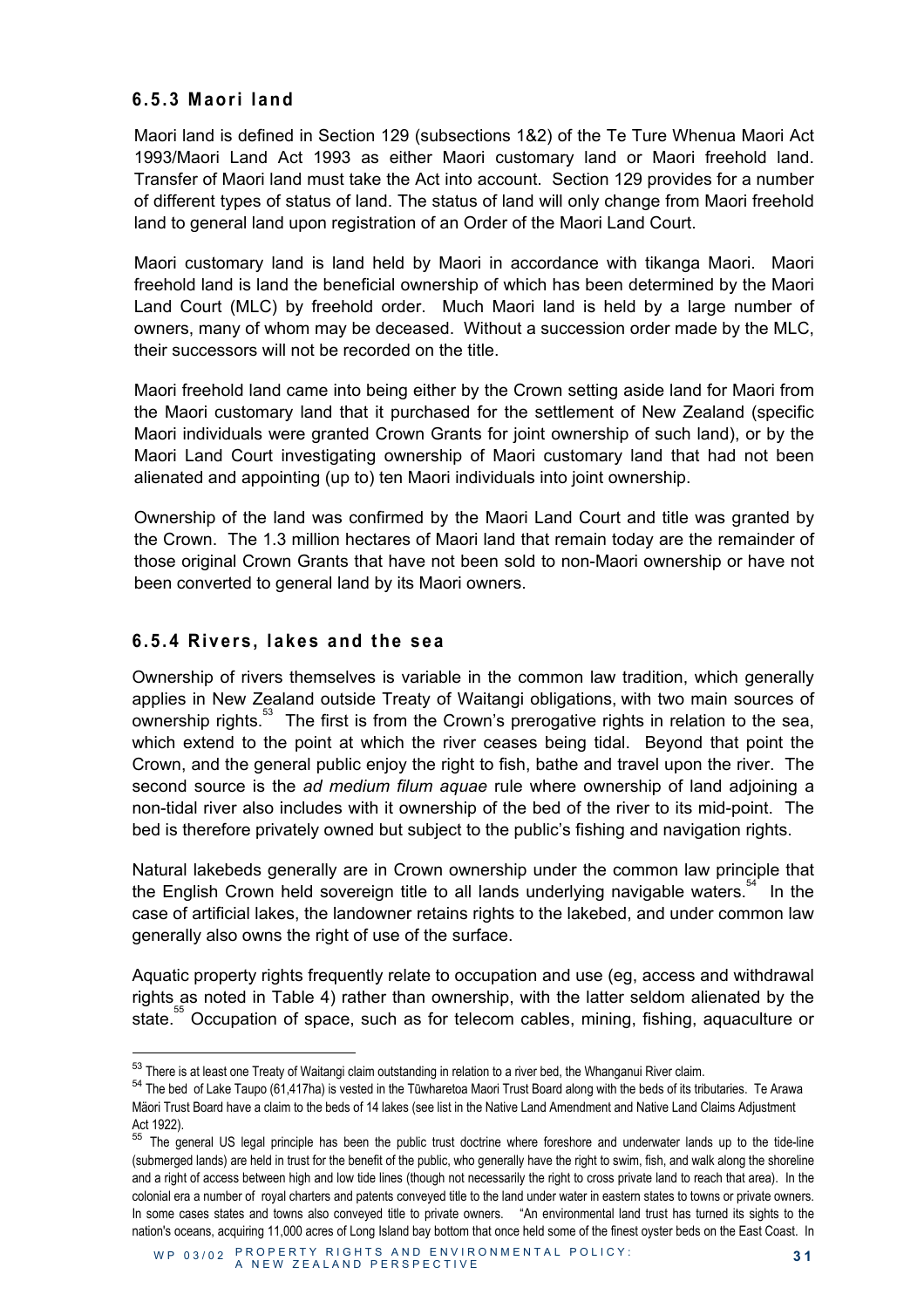simply sailing or swimming may relate only to all the surface, the water column or the seabed (rather than the entire bundle) and is not always extractive or exclusive.

Ownership of the seabed raises separate issues from rivers and lakes due to the constraints of international law, and can also differs between parts of the seabed such as the foreshore, territorial waters, the exclusive economic zone and the continental shelf.

The foreshore, between Mean High Water Spring (MHWS) and Mean Low Water Spring (MLWS), or the high and low tide marks, is in New Zealand normally owned by the Crown and New Zealand has full sovereignty in this area.<sup>56</sup> The area above MHWS (ie, dry land) is primarily administered under the RMA by territorial authorities, with specific environmental responsibilities handled by regional councils.

The territorial sea lies between the low tide mark and the traditional 12 nautical mile limit.<sup>57</sup> In New Zealand the seabed, water column and surface in this area is owned by the Crown. New Zealand has full sovereignty in this area, subject to rights of innocent passage between MLWS and the 12 nautical mile limit.

The coastal marine area (CMA) is defined in the RMA as lying between MHWS and the territorial limit, with exceptions where rivers meet the sea (ie, the CMA includes the foreshore and the territorial sea). Management of this area is by regional councils with the Minister of Conservation rather than by territorial authorities.

The contiguous zone lies between 12 and 24 nautical miles from shore.<sup>58</sup> In this area New Zealand has the rights that apply within its EEZ and can exercise control to prevent and punish any infringements in its territory or territorial sea.

The Exclusive Economic Zone (EEZ) lies between 12 and 200 nautical miles from shore. In this 188 nautical mile wide area New Zealand has a sovereign right to use and manage resources of the seabed and water column.<sup>36</sup>

Continental shelf boundaries between nations beyond the EEZ are being delimited under the 1982 United Nations Convention on the Law of the Sea (UNCLOS). Nations have the right to explore and exploit seabed resources on the continental shelf, subject to sharing revenue from parts of the shelf beyond the  $EEZ<sup>60</sup>$  Where the shelf extends beyond the EEZ New Zealand does not have jurisdiction over the water column or the surface which are part of the high seas.

1

Long Island, an English lord purchased the Great South Bay oyster beds from Chief Tobaccus in 1694 for the less than princely sum of 10 pounds . … underwater lands are owned, by and large, by states in the West and by a patchwork of state, county and private owners in the East." Washington Post, 22 October 2002 "In N.Y., Conservation Goes Underwater"

<sup>&</sup>lt;sup>56</sup> The foreshore can also be defined as the area between the water and cultivated or developed land (Concise Oxford Dictionary) which would overlap with the Queen's Chain concept as noted above. Land previously vested in Harbour Boards or local authorities,

or illegally reclaimed, was revested in the Crown by the Foreshore and Seabed Endowment Revesting Act 1991.

<sup>57</sup> 12 nautical miles equals 13.8 miles (approximately) or 22.224 kilometres (exactly).

<sup>200</sup> nautical miles equals 230 miles (approximately) or 370.4 kilometres (exactly).

<sup>58</sup> These distances are all measured from the baseline which is normally MLWS but has exceptions for rivers, bays, islands, fiords, harbour works etc. Waters to landward of the baseline are called internal waters with full New Zealand sovereignty.

New Zealand has the fourth largest EEZ in the world of 405 million hectares or 4 million square kilometres. The continental shelf may cover another 1.5 million square kilometres.

<sup>&</sup>lt;sup>59</sup> All states also have the rights of innocent passage through territorial waters, and freedom of navigation, over-flight, cable and pipeline laying and peaceful marine research within an EEZ.

 $^{60}$  UNCLOS does not deal with the actual ownership of the seabed, the water column or any living resources beyond territorial waters.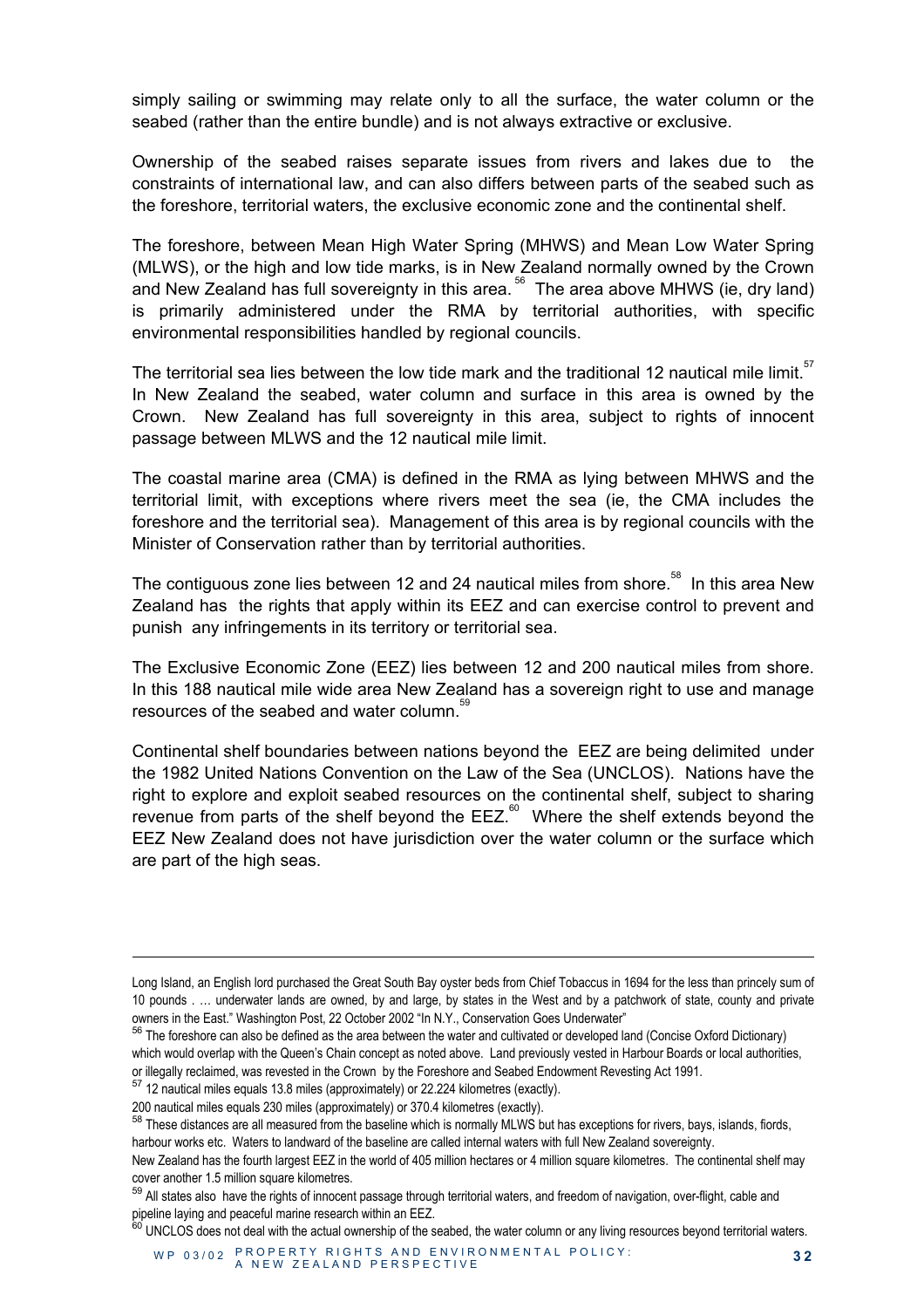The high seas are the water column, including the surface, beyond the EEZ. The area is the seabed and subsoil beyond continental shelves and is administered by the International Seabed Authority (ISA).

The RMA does not apply outside territorial waters, so there is no basis for authorising aquaculture or for considering the impact of seabed mining on the environment and other users. The Continental Shelf Act 1964 deals with prospecting and mining of petroleum (through the Crown Minerals Act) and minerals, and with sedentary species (through the Fisheries Act), but does not provide for processes for issuing licences, or for public participation, environmental assessment or monitoring.

### 6.6 Other natural resources

 $\overline{\phantom{a}}$ 

Specific property regimes in New Zealand are strongly focused on natural resources, as evidenced by the discussions above on water, fisheries, land and land use. This is presumably because other forms of property are adequately covered by general law or intellectual property law and because of the common or open access nature of many natural resources. Two other forms of natural resources where specific regimes exist are minerals (where deposits often cross surface property boundaries) and radio frequencies (in limited supply and subject to interference).

In New Zealand, the Crown owns by statute a significant proportion of minerals, and issues prospecting, exploration and mining permits for them, based on first application. $\degree$ Mining permits give exclusive rights to the permit holder, with their consent required before another permit for a different mineral (except petroleum) can be granted over the same area, but royalties to the Crown apply.<sup>83</sup> Non-Crown owned minerals are normally owned by the surface land owner. Much land is open to exploration without consent (Johnson, 1992), thereby limiting property rights in land, although access for mining is subject to general law.<sup>84</sup> The RMA controls use of land for prospecting, exploration and mining, with resource consents normally required other than for prospecting.

Use of radio spectrum for transmission is excludable but rival; ie, access to transmission rights can be legally controlled, but use of a particular piece of spectrum can affect other uses of the same or neighbouring spectrum. Use of spectrum for reception on the other hand is excludable, through encoding, but can be non-rival; ie, reception of a signal by one person does not necessarily affect reception by another person (eg, broadcasts are non-rival) Spectrum is generally non-homogenous, finite, non-depletable and nonstorable.

Radio frequency rights are used for a range of services, including TV, radio, mobile phones, cordless phones, remote controls etc. The purpose of regulation is presumably

<sup>&</sup>lt;sup>61</sup> There is also the Territorial Sea. Contiguous Zone and Exclusive Economic Zone Act 1977 but no regulations have been made under it.

<sup>62</sup> Crown owned minerals in New Zealand include all petroleum, gold, silver, and uranium existing in its natural condition in land and any other mineral existing in its natural condition in land alienated from the Crown after passage of the Crown Minerals Act 1991 (except pounamu [greenstone], see Ngai Tahu (Pounamu Vesting) Act 1997), and every mineral reserved in favour of the Crown by any enactment notwithstanding the repeal of that enactment.<br><sup>63</sup> For mineral permits where production is valued at more than \$100,000 per year there is a requirement to pay a royalty to the

Government of either 1% of sales revenue (ad valorem royalty or AVR) or 5% of profits (accounting profit royalty or APR), whichever is the greater in any given year. Where revenues are less than \$1 million per year, the APR royalty does not need to be paid as only the AVR royalty applies. <http://www.med.govt.nz/crown\_minerals/index.html>

<sup>64</sup> Mining in New Zealand includes greenstone, (pounamu), petroleum, gold, silver, coal, ironsand, aggregate, limestone, clay, dolomite, marble, pumice, salt, serpentinite, and zeolite.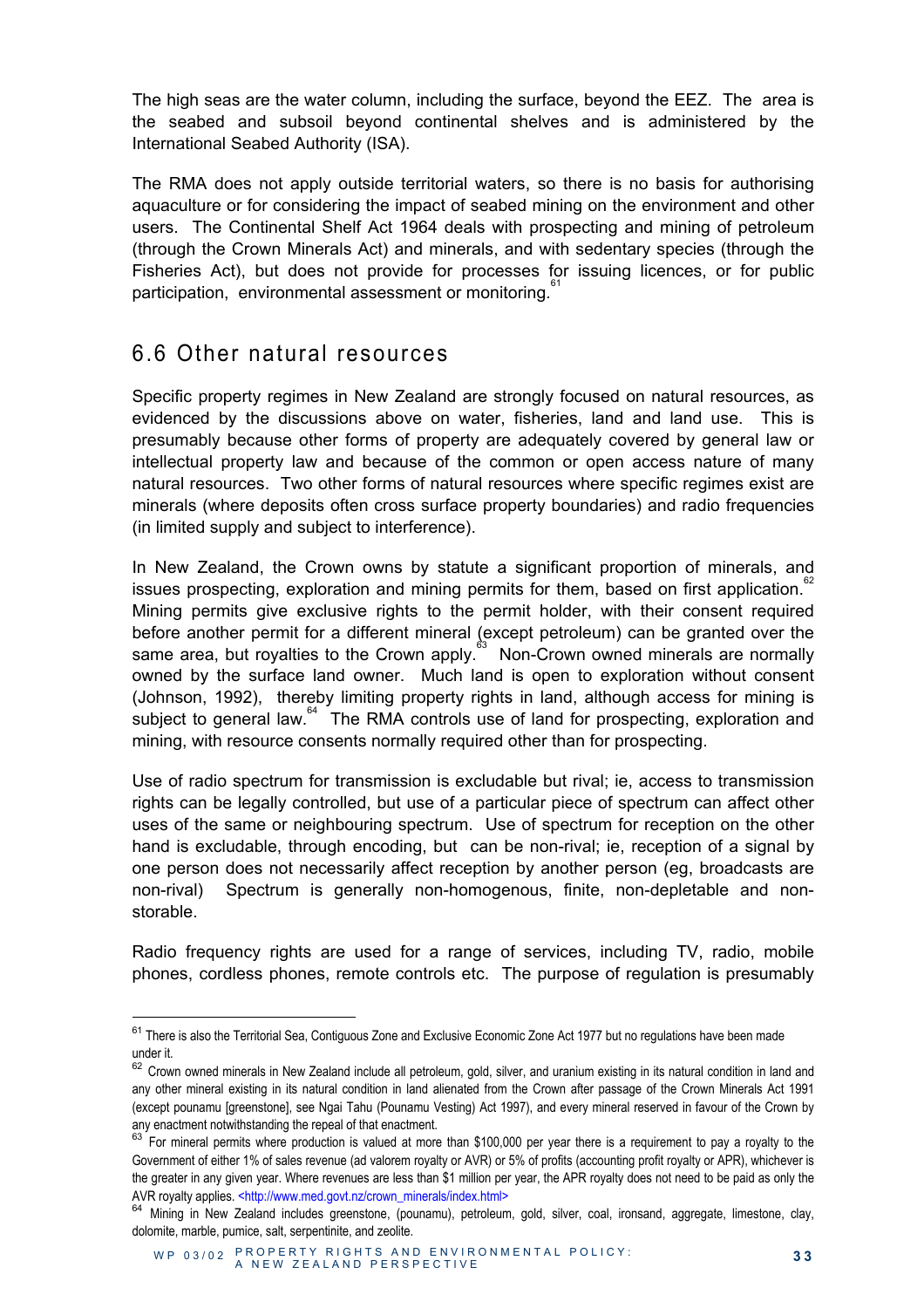to maximise the net public benefit from use of the limited spectrum resource through allocation to highest value uses. Radio spectrum was initially sold in New Zealand using second price then first price tender systems, however in 1996 an Internet based computer system was developed for the sale of spectrum by auction.<sup>65</sup> It is currently a multiple ascending round auction making all lots available for bidding at the same time.

# 7 Relevant Australian experience

New Zealand should also be able to draw usefully on Australian experience with using property rights and other market-based instruments in environmental policy, given the geographical proximity of, and legal and political similarities between, the two countries.

Australia has applied a wide range of market-based instruments in environmental policy. These include trading mechanisms, information disclosure (auctions or labelling to address asymmetric information), fees, taxes and subsidies and individual negotiations. The targets have been effluent, trade waste, ozone depleting substances (IC, 1997). There have also been a range of environmental resource goals "such as conserving biodiversity, reducing salinity, rehabilitating wetlands, allocating water within environmental limits and reducing in-stream nutrient levels" (Action Salinity & Water Australia, 2002, piv).66 Specific examples of instruments include a salt credits scheme to address river salinity, and tax and rate concessions for preserving native vegetation (IC, 1997). $6$ 

Evidence from Australian studies suggests that the success of markets depends on the cost of defining and enforcing ownership, certainty, information and liquidity. Climate change measures have therefore been suggested as promising candidates for markets in ecosystem services (based on the criteria in Table 8) while biodiversity is significantly more difficult.

The biggest problem areas identified in market design in Australia have been scientific uncertainty, market liquidity and the role of regulation (PC 2001 and 2002, IC 1997). A major proportion of the Australian experience relates to forms of water rights.

Australian water policy focuses on allocating limited water resources and managing salinity problems. Water use is similar to New Zealand, with Irrigated farming accounting for 75 per cent.<sup>88</sup> Use rose by about 65 per cent between 1983 and 1997, mostly because of increased irrigation, while urban and industrial water use declined.<sup>89</sup>

66 Relevant links include CSIRO Land and Water <http://www.clw.csiro.au/> National Action Plan for Salinity and Water Quality <http://www.napswq.gov.au/> Land & Water Australia (a statutory research and development corporation) <http://www.lwa.gov.au/> National Water Reform Framework <http://www.ea.gov.au/water/policy/coag.html> a fact sheet on the framework <http://www.affa.gov.au/corporate\_docs/publications/pdf/nrm/factsheets/water-reforms-factsheet.pdf> a paper on national water

l

<sup>&</sup>lt;sup>65</sup> The Radiocommunications Act 1989 enabled the creation of property rights for spectrum and also the use of market driven allocation mechanisms for the distribution of the newly created rights, but .did not specific any particular allocation mechanism. For details of New Zealand's radio spectrum management regime see <http://www.med.govt.nz/pbt/rad\_spec.html>.

trading <http://www.affa.gov.au/corporate\_docs/publications/pdf/nrm/water\_reform/national\_approach.pdf>

 $67$  This is also an example of how removing polices which encourage current land-management practices, such as low interest agricultural loans for drought assistance and uncertain leasehold tenure, can improve management incentives. "Crown leasehold land makes up more than two thirds of all privately controlled land in Australia. Almost all …. Involves pastoral leases." (PC, 2001, p16-17). Leases normally have grazing or stocking provisions, may have public access rules, are subject to Crown rights to resume or to undertake activities on, and may be subject to Native Title.

<sup>&</sup>lt;sup>68</sup> Not all irrigation is created equally – the return per litre of water varies by crop and by region, while the type of irrigation technology used can make an order of magnitude difference in the water use per hectare for any particular crop.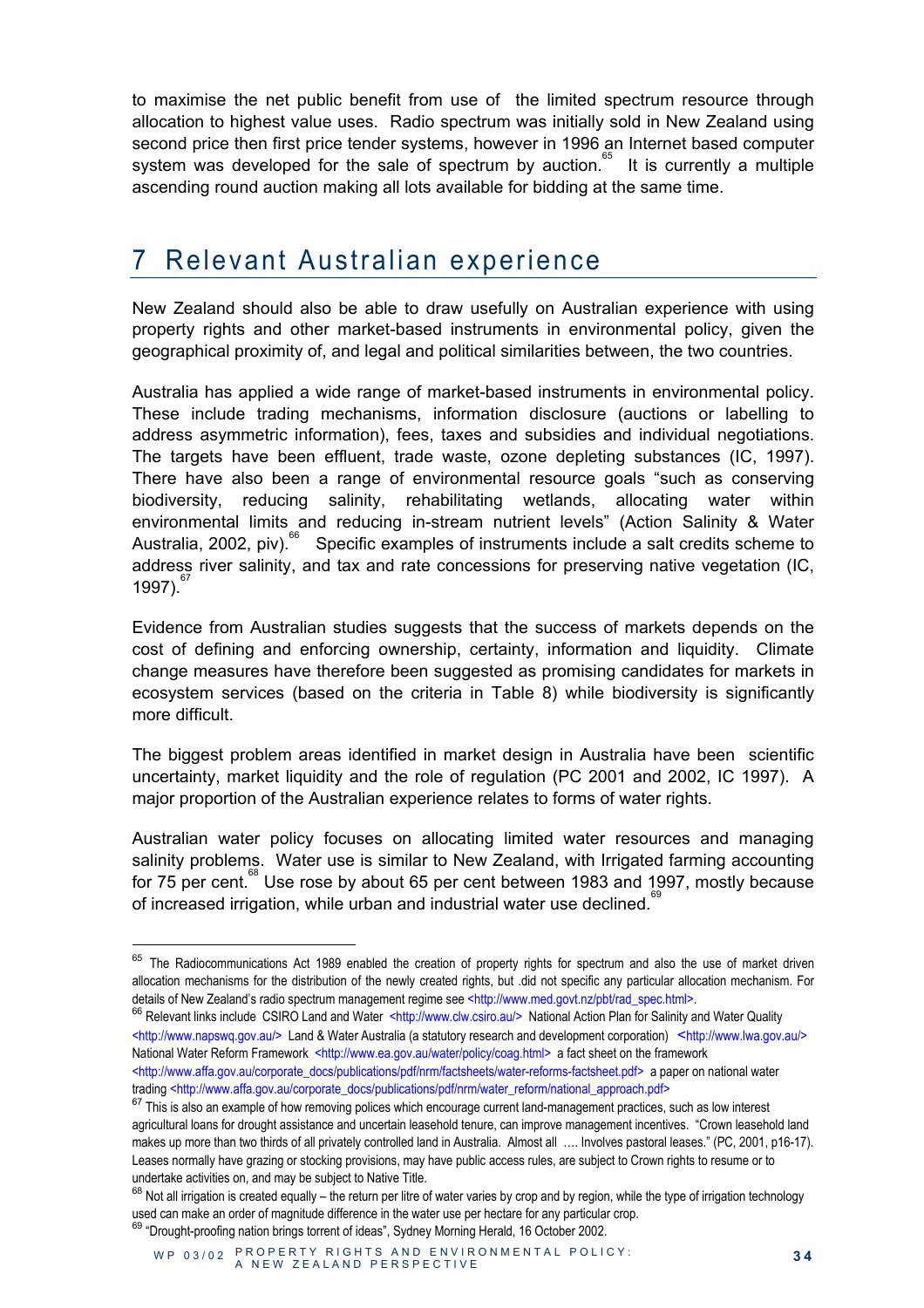A national water framework was agreed by the Council of Australian Governments (COAG) in 1994 for implementation by states and territories by 2001 (in 1999 full implementation was extended to 2005). Implementation was included under the National Competition Policy (NCP), with payments from the Commonwealth based on progress. The framework includes pricing reforms to achieve full cost recovery, revising rights to ensure allowance for environmental needs, and giving farmers a legal property right to the revised allocations. Allocations are to be specified clearly in terms of ownership, volume, reliability, transferability and quality and be separate from land title. For urban supply, the process includes two-part tariffs (access and volume), transparency (and preferably removal) of cross subsidies, and separate disclosure and payment of community service obligations. New rural supply developments must be economically viable and ecologically sustainable. Institutional reform involves devolution of irrigation scheme management , and separating water resource management from standard setting and enforcement.

There has been some progress on water trading.<sup>71</sup> New South Wales now has 10 year licences with varying degrees of supply security, administratively determined licence charges and market prices for transfers (geographically restricted but including some inter-state trades within catchments). Most traded water was not being used (Sharp, 2002). Victoria limits transfers out of an irrigation district to 2% of the total entitlement, and allows only downstream trading in unregulated streams.<sup>72</sup> All states are required to have intra-state trading systems by June 2003 and an allocation method between farming and environmental needs, with an inter-state trading system by June 2004. $\degree$ 

Revision of rights has been delayed, partly due to a dispute over whether there should be government compensation to farmers for the initial reductions in their allocations.<sup>7</sup> This reflects the manner in which incompletely defined rights can become effectively vested over time, leading to windfall gains for recipients (see discussion in Section 4.2) and illustrates the range of technical and institutional constraints that can hinder implementation of a property rights approach to water management. Such issues should not , however, affect the longer-term outcomes of such an approach as long as effective trading arrangements are put in place.

# 8 Conclusion

 $\overline{\phantom{a}}$ 

Property can generally be held in private, common, public and open access forms of ownership and management. The confusion between common and open access property can be addressed by making clear that for the former access is limited to members of the common group while the latter is completely uncontrolled. The tragedy of the commons is likely to occur sooner and more seriously for open access than common property.

Property rights exist in the context of social/legal rules and evolve as society, technology and institutions change. Increasingly rights derive from Government action, whether explicitly or implicitly. Rights also are increasingly constrained by local planning or zoning

WP 03/02 PROPERTY RIGHTS AND EN VIRONMENTAL POLICY: A NEW ZEALAND PERSPECTIVE **3 5**

<sup>70</sup> <http://www.ncc.gov.au/>. Remaining elements have been prioritised over the 2002-2005 NCP assessments. "2002 National Competition Policy Assessment Framework for Water Reform" <http://www.ncc.gov.au/pdf/AST4AsFrWa-001.pdf>

 $^{71}$  Recently there have been calls for "a national water bank allowing trading, electronic transfers and a licensed system of brokers ... Responsibility for water, including the issues of compensation and environmental flows for rivers, should be managed by the Federal Government, with consideration given to a system of registration and trading that includes exchange rates and third party obligations." "Water: so precious you should be able to bank on it", Sydney Morning Herald, 11 October 2002.

<sup>72</sup> 2002 National Competition Policy Assessment Framework for Water Reform <http://www.ncc.gov.au/pdf/AST4AsFrWa-001.pdf> <sup>73</sup> "NCC tackles rural water reform" The Australian Financial Review, 9 December 2002.

<sup>&</sup>lt;sup>74"</sup> Farm groups back water compensation" The Australian Financial Review, 7 November 2002.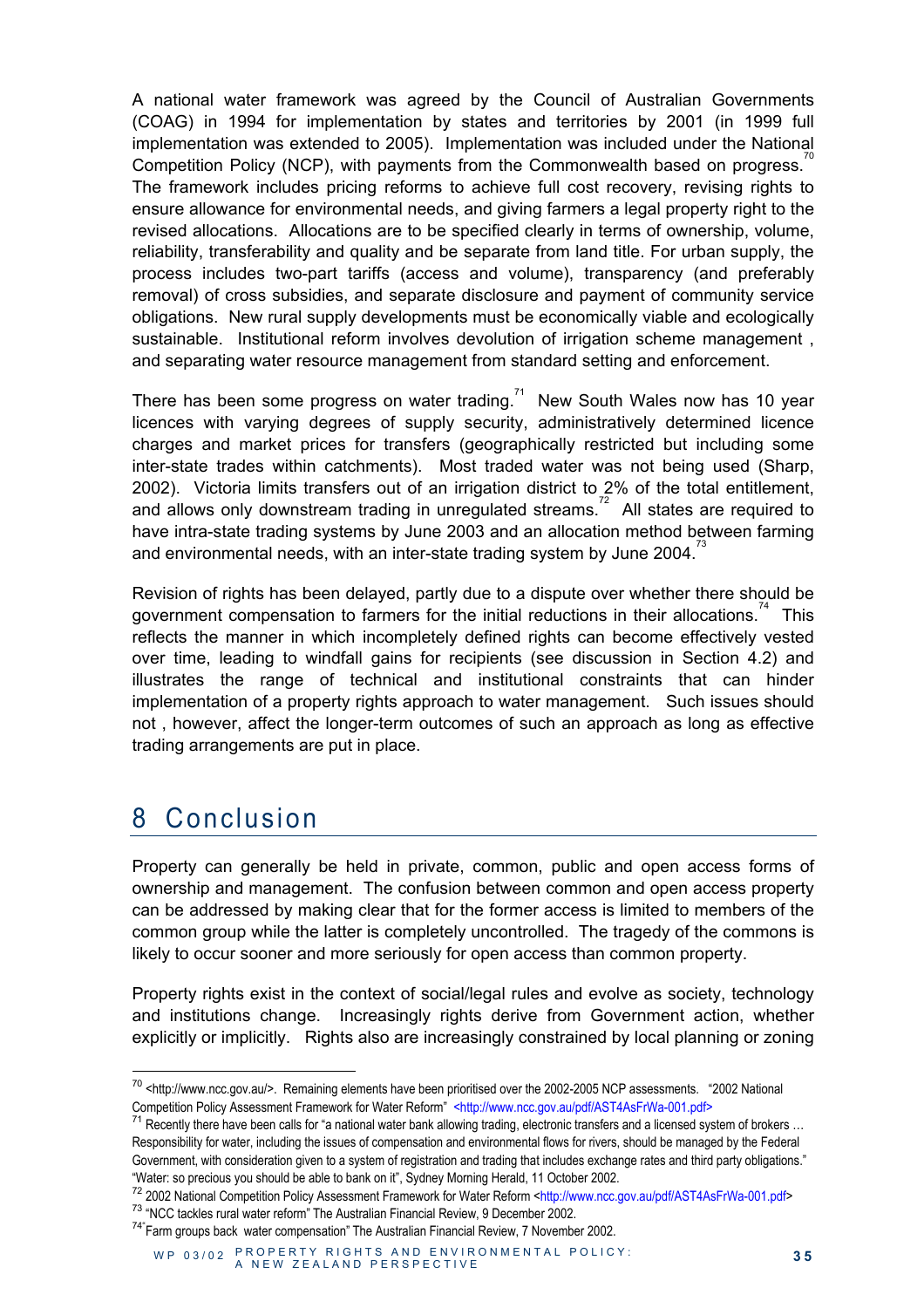changes. Making new or modified rights work within these constraints and those imposed by existing rights structures can be very complex, expensive and slow The difficulty of such implementation, including the creation of the necessary institutions and assembling required information is often underestimated.

Comparing rights is difficult but can be assisted by applying a common set of characteristics such as flexibility, divisibility, transferability, quality of title, exclusivity and duration. This does clearly illustrate differences such as freehold versus leasehold land, and the nature and rough size of the tradeoffs involved in decisions such as restricting the transferability of assets to preserve indigenous control.

The role of rights in environmental policy tends to focus on issues of scarcity and environmental damage; ie, allocating resources to the best value use and minimising pollution or other negative environmental effects of resource use. Both Command-and-Control (CAC) and Market-Based-Instruments (MBI) affect rights but the latter more actively uses allocation and exercise of rights to create desirable incentive effects. Ain very simple terms, a CAC approach requires the use of certain techniques or imposes specific limits with no constraint on the cost to be incurred, while a MBI approach uses taxes or permits to achieve maximum improvements at a specific cost or a specific level of improvement at a minimum cost.

Fishing rights are a classic example of the failure of CAC approaches such as controls on duration of fishing or types of equipment used. New Zealand, conversely, has had considerable success with using Individual Transferable Quotas to create incentives for sustainable fishery management. Water rights, however, are not so easily addressed with major complications around information and technical issues, vested rights and ecological needs.

New Zealand has made extensive use of rights regimes to manage resources such as fisheries, land, minerals and radio frequencies and is developing such a regime for aquaculture but lacks a comprehensive approach to water management (where the current Australian reforms should be of use) and has only limited ability to trade off competing uses within the Resource Management Act.

This paper is intended to lay out a preliminary foundation for applying a property rights perspective to environmental policy issues facing New Zealand rather than apply such an approach to any specific issue. In this context a few general points can be made.

 First, there can be a quite false dichotomy between the use of regulation and the market to achieve environmental and conservation objectives. Regulation by any form, whether through command-and-control means or market-based instruments, inevitably creates, modifies or reassigns property rights in some way. The choice is about which approach achieves the optimal national welfare outcome.

Secondly, if such discussion points to more use of market-based instruments, significant work will be required to create the legal and institutional framework needed for their effective application. Getting from theory to successful practice can be complicated, slow and frustrating, particularly for trade-offs between social, economic and environmental outcomes or when the resources to which the rights relate are not uniform in quality, location or other aspect (water trading raises such issues). These difficulties are illustrated in the New Zealand context by the lengthy and ongoing process of designing and implementing the current fisheries ownership and management regimes, and in the frustrating experience in both New Zealand and Australia with water management.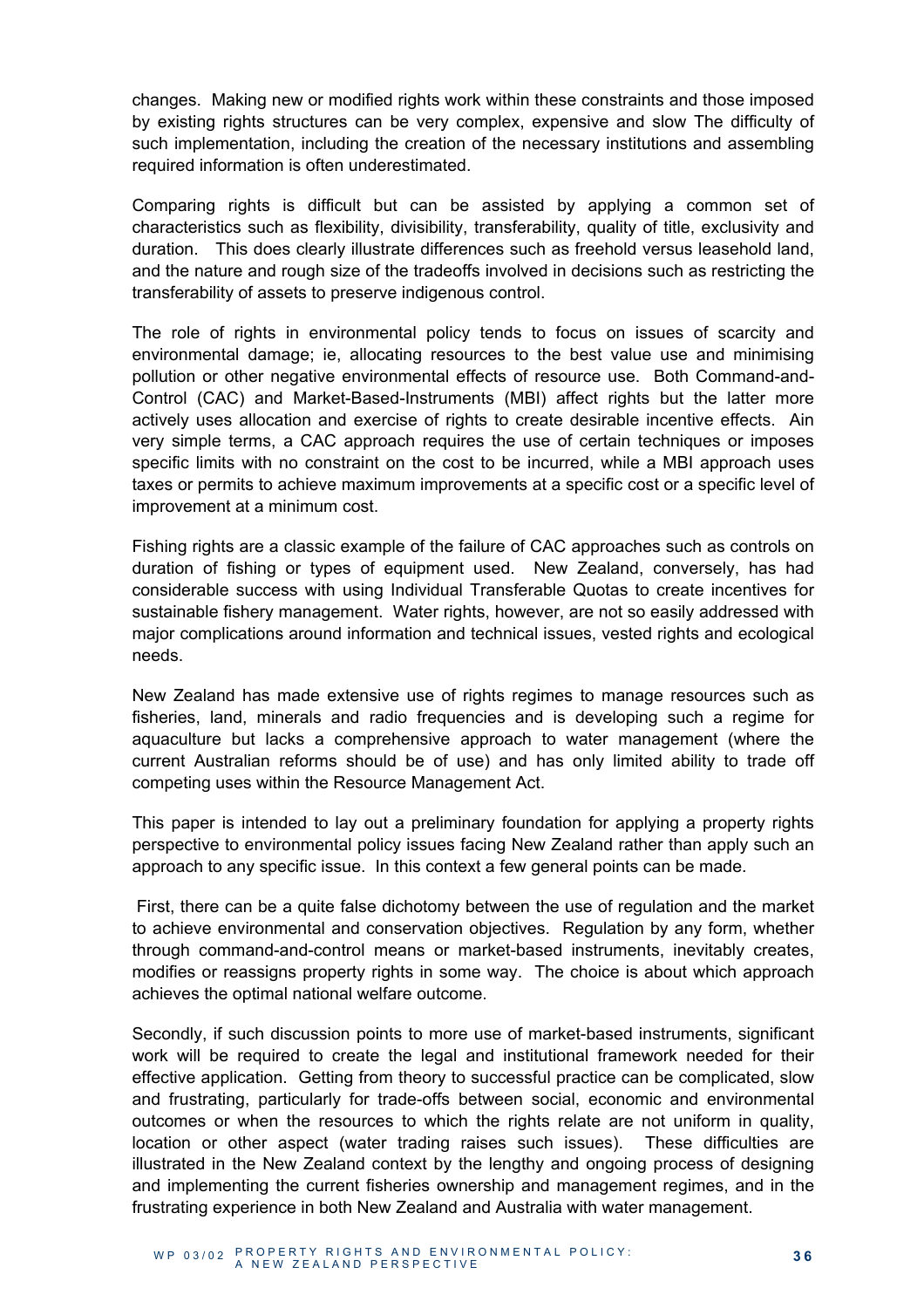Finally, there is no general answer for these problems, but an open discussion of what the objectives of a particular rights regime are, of how that affects the characteristics of the rights and future management of the underlying resources, and of what trade-offs need to be made and by whom, can only improve the overall outcome for society.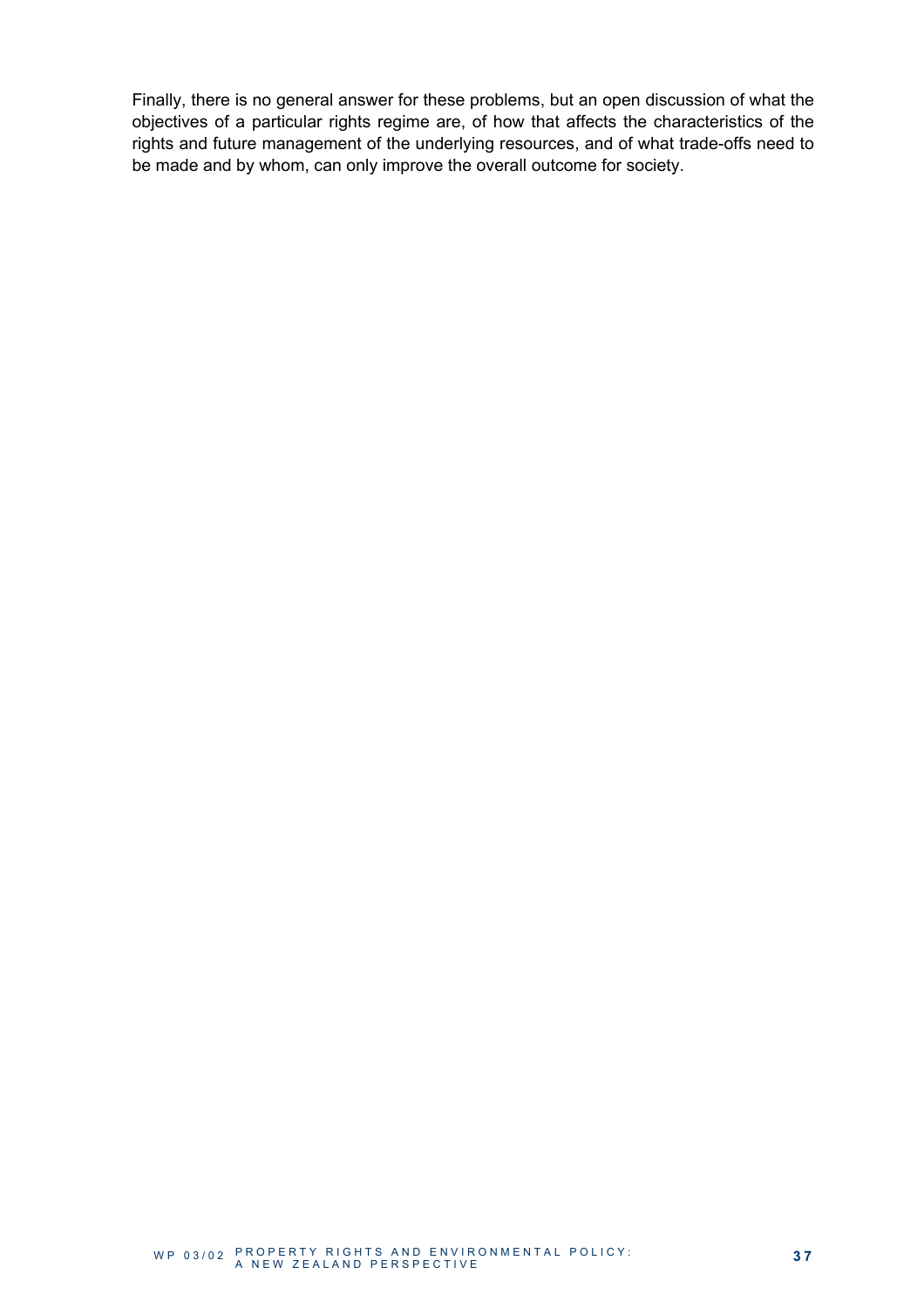# References

- Action Salinity and Water Australia (June 2002) "*Investigating new approaches: A review of natural resource management pilots and programs in Australia that use marketbased instruments."* (Canberra, Action Salinity & Water Australia) <http://www.napswq.gov.au/downloads/pdf/mbi\_review\_full.pdf>
- Alchian, Armen A and Demsetz, Harold (1973) "The property rights paradigm." 33(1): 16- 27 *Journal of Economic History*
- Anderson, Terry L and Hill, Peter (1975) "The evolution of property rights: A study of the American west." 18(1): 163-79 *Journal of Law and Economics*
- Anderson, Terry L and Lueck, Dean (1992) "Land tenure and agricultural productivity on Indian reservations." 35: 427-454 *Journal of Law and Economics*
- Bell, Duran (1995) "The structure of rights in the context of private property." 24(4): 607- 622 *Journal of Socio-Economics*
- Bromley, Daniel W (1993) "Regulatory takings: Coherent concept or logical contradiction?" 17:647-682 *Vermont Law Review*
- Brown, Gardner M and Johnson, Ralph W (1984) "Pollution control by effluent charges: It works in the Federal Republic of Germany, why not in the U.S." 24: 929-966 *Natural Resources Journal* reprinted in Renzetti, Steven (2002) "*The Economics of Industrial Water Use"* (Northampton MA: Edwards Elgar Publishing).
- Clarke, Mary (2002) "*Preserving fisheries quota for Maori*: *report to the Treaty of Waitangi Fisheries Commission."* New Zealand Institute of Economic Research
- Coase, Ronald H (1960) "The problem of social cost." 3: 1-44 *The Journal of Law and Economics* reprinted in Coase, Ronald, H (1988) "*The Firm the Market and the Law"* (Chicago, University of Chicago Press).
- Cole, Daniel H (1999) "New form of private property: property rights in environmental goods." in B Bouckaert and G De Geest eds "*Encyclopedia of Law and Economics".*  Cheltenham: Edward Elgar *<*http://encyclo.findlaw.com/1910book.pdf>
- Cramton, Peter and Kerr, Suzi (1999) "The distributional effects of carbon regulation: why auctioned carbon permits are attractive and feasible." 257-273 in Sterner, Thomas (1999) "*The market and the environment: The effectiveness of market-based instruments for environmental reform."* Northampton MA: Edwards Elgar Publishing International Studies in Environmental Policy Making
- De Long, Bradford J and Shleifer, Andrei (1993) "Princes and merchants: European city growth before the industrial revolution." XXXVI: 671-702 *The Journal of Law and Economics*,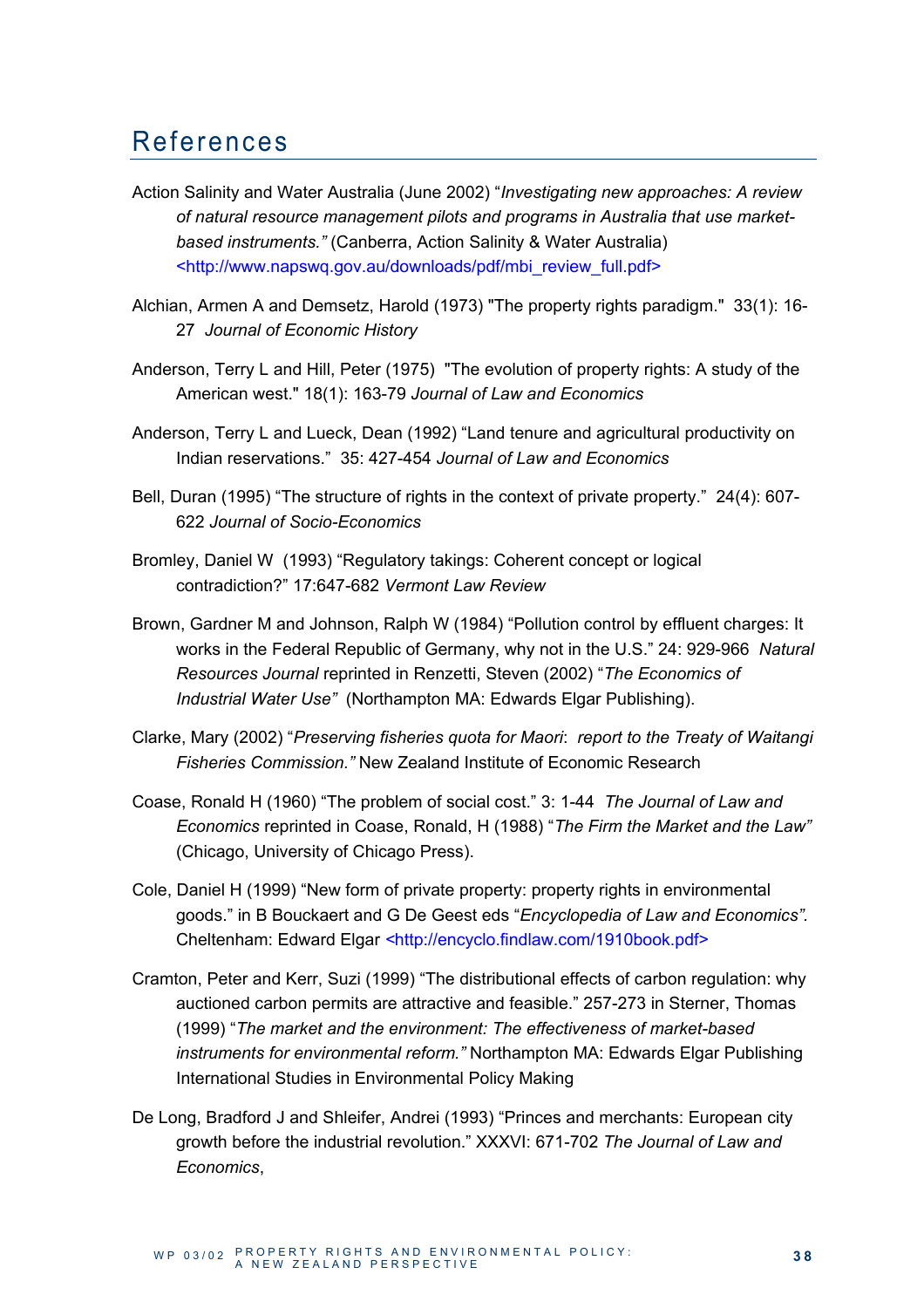- Demsetz, Harold (1967) "Toward a theory of property rights." 57: 347-59 *American Economic Review*
- Claessens, Stijn and Leaven, Luc (2002) "Financial development, property rights, and growth." World Bank Policy Research Working Paper 2924 <http://econ.worldbank.org/files/21896\_wps2924.pdf >
- Deininger, Klaus and Jin, Songqing (2002) "The impact of property rights on households' investment, risk coping, and policy preferences: Evidence from China." World Bank Policy Research Working Paper 2931 <http://econ.worldbank.org/files/22114\_wps2931.pdf>
- Easterly, William and Levine, Ross (2002) "Tropics, germs, and crops: How endowments influence economic development." National Bureau of Economic Research Working Paper No. w9106 <http://papers.nber.org/papers/w9106.pdf>
- Ellickson, Robert C (1979) "Public property rights: A government's rights and duties when its landowners come into conflict with outsiders." 52: 1627-1670 *Southern California Law Review*
- Esty, Daniel C (1999) "Toward Optimal Environmental Governance." 74(6): 1495-1574 *New York University Law Review*
- Fischel, William A (1999) "Zoning and land use regulation." in B Bouckaert and G De Geest eds "*Encyclopedia of Law and Economics"* Cheltenham: Edward Elgar *<*http://encyclo.findlaw.com/2200book.pdf>
- Gordon, H S (1954) "The economic theory of a common property resource: The fishery." 62: 124-142 *Journal of Political Economy*
- Guerin, Kevin (2002) "Protection against government takings: compensation for regulation?" Wellington, New Zealand Treasury, Working Paper 02/18 <http://www.treasury.govt.nz/workingpapers/2002/02-18.asp>
- HM Treasury (2002) "*Tax and the environment: using economic instruments"*, London,
- Hardin, Garrett (1968) "The tragedy of the commons." 16: 1243-1248 *Science*
- Hausman, Ricardo and Rodrik, Dani (2002) "Economic Development as Self-Discovery" Paper to Inter-American Seminar on Economics, November 15-16, 2002 <http://www.nber.org/books/IASE11\_02/iasef02/rodrik.pdf>
- IC (1997) "*Role of economic instruments in managing the environment."* Staff Research Paper, Industry Commission, Melbourne <http://www.pc.gov.au/ic/research/information/ecoinstr/ecoinstr.pdf>
- Johansson-Stenman, Olof (1999) "Regulating road transport externalities: pricing versus command and control." 134-157 in Sterner, Thomas (1999) "*The market and the environment: The effectiveness of market-based instruments for environmental reform."* Northampton MA: Edwards Elgar Publishing International Studies in Environmental Policy Making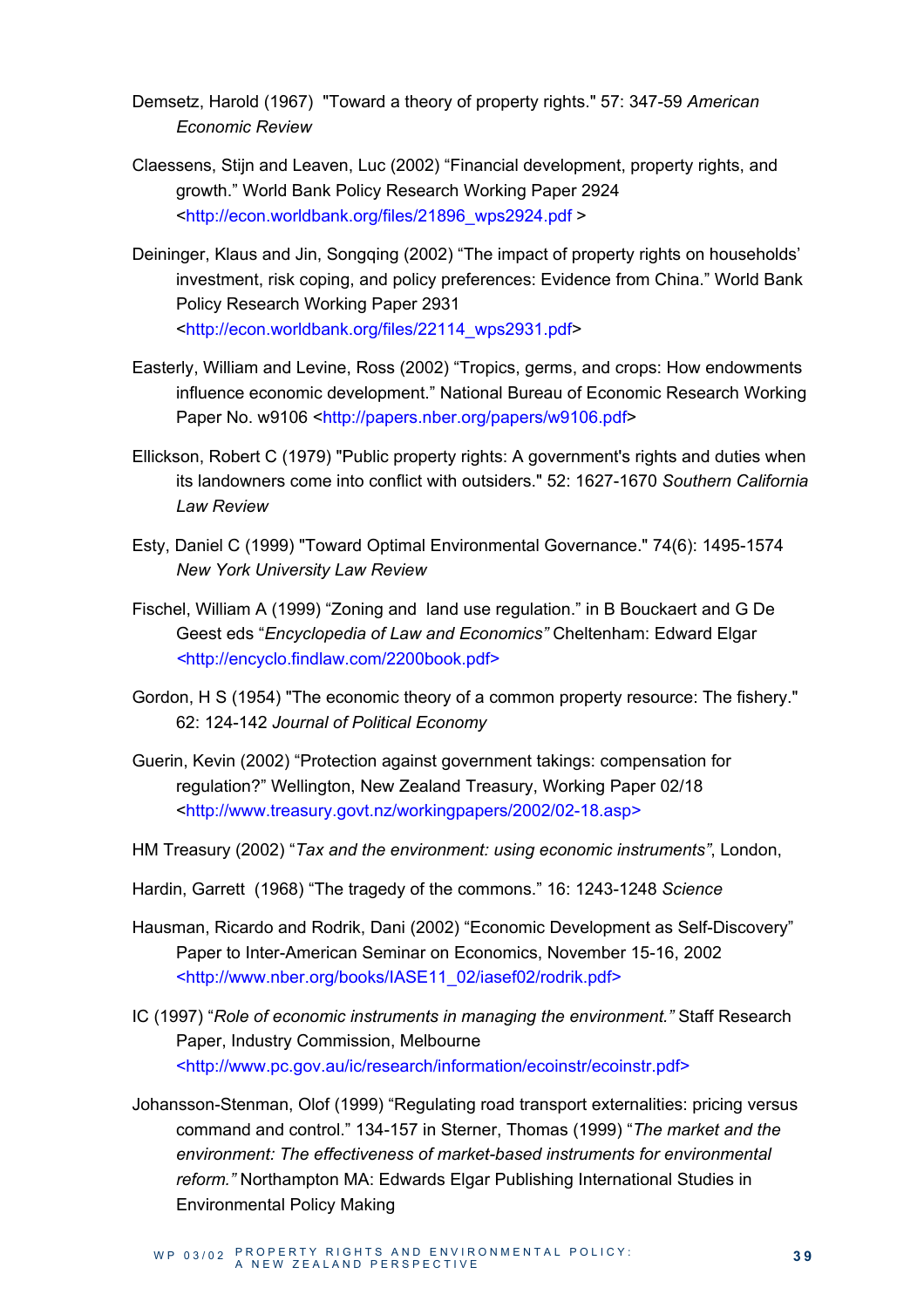- Johnson, Omotunde E G (1972) "Economic analysis, the legal Framework, and land tenure systems." 15: 259-76 *Journal of Law and Economics*
- Johnson, R W M (1992) "Resource management, sustainability and property rights in New Zealand." 36(2):167-85 *Australian Journal of Agricultural Economics*
- Kurlansky, Mark (1997) "*Cod: A biography of the fish that changed the world."* Walker & Co
- Legislation Advisory Committee (2001) "Guidelines on process and content of legislation: 2001 Edition." Wellington, Ministry of Justice. <http://www.justice.govt.nz/lac/index.html>
- Lincoln Environmental (2000) "Information on water allocation in New Zealand." Wellington, Ministry for the Environment <http://www.mfe.govt.nz/issues/stocktake.pdf>
- Montero, Juan-Pablo and Sanchez, Jose Miguel (2002) "A market-based environmental policy experiment in Chile." XLV: 267-87 *The Journal of Law and Economics*
- Nelson, R H (1986) "Private rights to government actions: How modern property rights evolve." 2: 361-386 University *of Illinois Law Review*
- Ostrom, Elinor (1999) "Private and common property rights." in B Bouckaert and G De Geest eds "*Encyclopedia of Law and Economics"* Cheltenham: Edward Elgar *<*http://encyclo.findlaw.com/2000book.pdf>
- Park, Andy and Pezzey, John C V (1999) "Variations on the wrong themes? A structured review of the double dividend debate." 158-180 in Sterner, Thomas (1999) "*The market and the environment: The effectiveness of market-based instruments for environmental reform."* Northampton MA: Edwards Elgar Publishing International Studies in Environmental Policy Making
- Pejovich, Svetozar (1972) "Towards an economic theory of the creation and specification of property rights*.*" 30(3): 309-25 *Review of Social Economy*,
- Pennings, Joost M E and Heijman, Willem and Meulenberg, Matthew , (1997), "The dimensions of rights: A classification of environmental rights and production rights." 4(1): 55-71 *European Journal of Law and Economics*
- PC (2002) "*Creating markets for ecosystem services."* Staff Research Paper, Productivity Commission, Canberra <http://www.pc.gov.au/research/staffres/cmfes/cmfes.pdf>
- PC (2001) "Creating markets for biodiversity: A case study of Earth Sanctuaries Ltd." Staff Research Paper, Productivity Commission, Canberra <http://www.pc.gov.au/research/staffres/cmbiod/cmbiod.pdf>
- Renzetti, Steven (2002) "*The economics of industrial water use."* Northampton MA: Edwards Elgar Publishing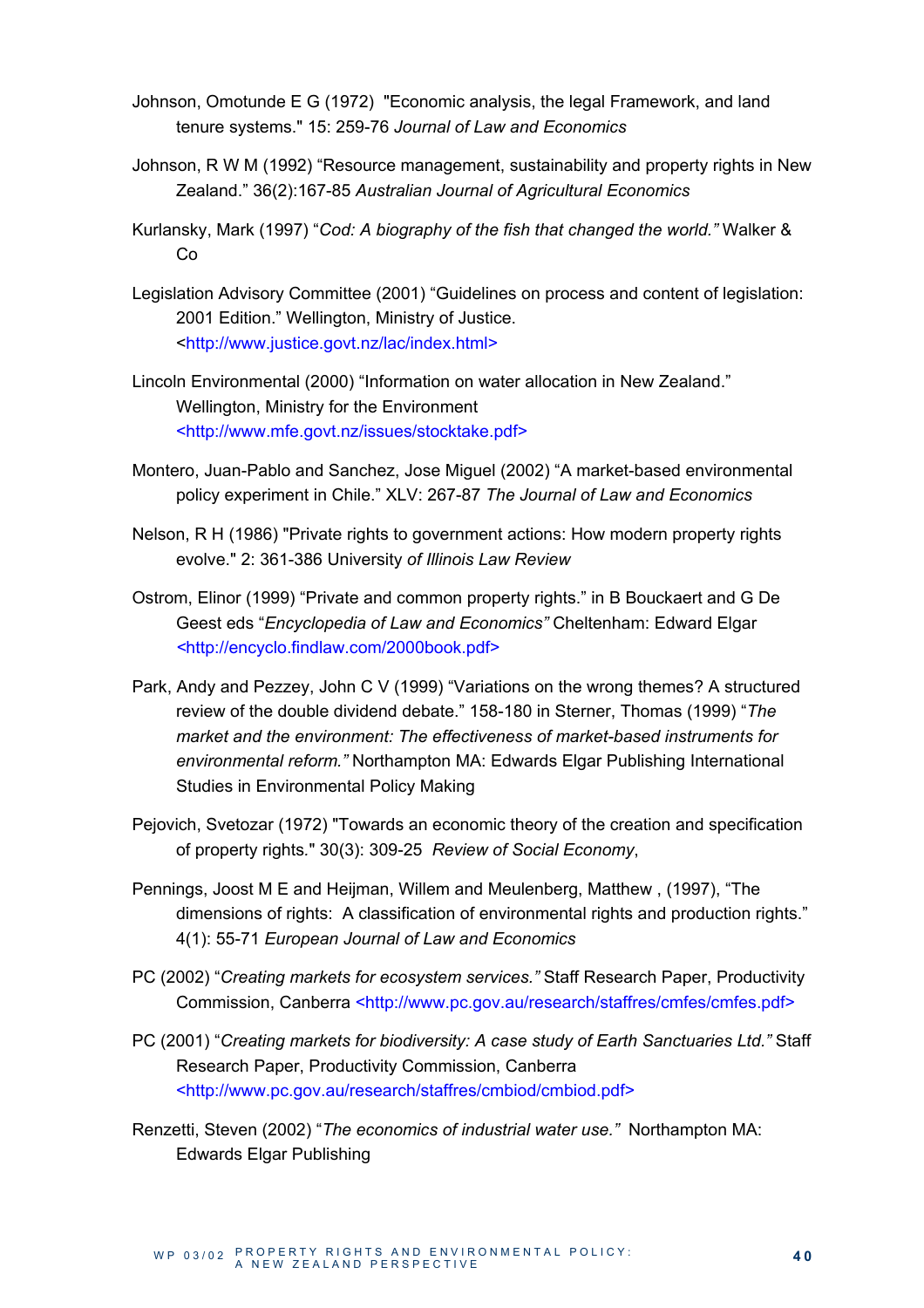- Romstad, Eirik (1999) "Theoretical considerations regarding the effectiveness of policy instruments." 50-65 in Sterner, Thomas (1999) "*The market and the environment: The effectiveness of market-based instruments for environmental reform."* Northampton MA: Edwards Elgar Publishing International Studies in Environmental Policy Making
- Rosegrant Mark W and Gazmuri S, Renato (1995), "Reforming water allocation policy through markets in tradeable water rights: Lessons from Chile, Mexico, and California." 32(97): 291-315 *Cuadernos de Economia*
- Ryan, Kathleen (1998) "Should the RMA include a takings regime." 2:63-91 *New Zealand Journal of Environmental Law*
- Sax, Joseph L (1964) "Takings and the police power." 74(1):36-76 *Yale Law Journal*
- Schlager, Edella and Ostrom, Elinor (1992) "Property rights regimes and natural resources: A conceptual analysis." 68: 249-262 *Land Economics*
- Scott, Anthony (1988) "Development of property in the fishery." 5(4): 289-311 *Marine Resource Economics*
- Scott, Anthony and Coustalin, Georgina (1995) "The evolution of water rights." 35(4): 821- 979 *Natural Resources Journal*
- Sharp, Basil (2002) "Institutions and decision making for sustainable development." Wellington, New Zealand Treasury, Working Paper 02/20 <http://www.treasury.govt.nz/workingpapers/2002/02-20.asp>
- Siebert, Elizabeth and Young, Mike and Young, Doug *(*June 2000) "*Market-based opportunities to improve environmental flows*. *Consultancy report by the Policy and Economic Research Unit for Environment Australia"*. Canberra, CSIRO Land and Water *<*http://www.clw.csiro.au/publications/consultancy/2000/e-flows.pdf>
- Steele, Paul (1999) "Market-based instruments for environmental policy in developing countries – from theory to practice with a case study of Sri Lanka's recent experience." 274-300 in Sterner, Thomas (1999) "*The market and the environment: The effectiveness of market-based instruments for environmental reform."* Northampton MA: Edwards Elgar Publishing International Studies in Environmental Policy Making
- Sterner, Thomas (1999) "*The market and the environment: The effectiveness of marketbased instruments for environmental reform."* Northampton MA: Edwards Elgar Publishing International Studies in Environmental Policy Making
- Wilkinson, Bryce (2001) "*Constraining Government Regulation*", Discussion Paper, prepared for New Zealand Business Roundtable, Federated Farmers of New Zealand (Inc), Auckland Regional Chamber of Commerce and Industry, Wellington Regional Chamber of Commerce.

<http://www.nzbr.org.nz/documents/publications/publications-2001/constraining\_govt.pdf>